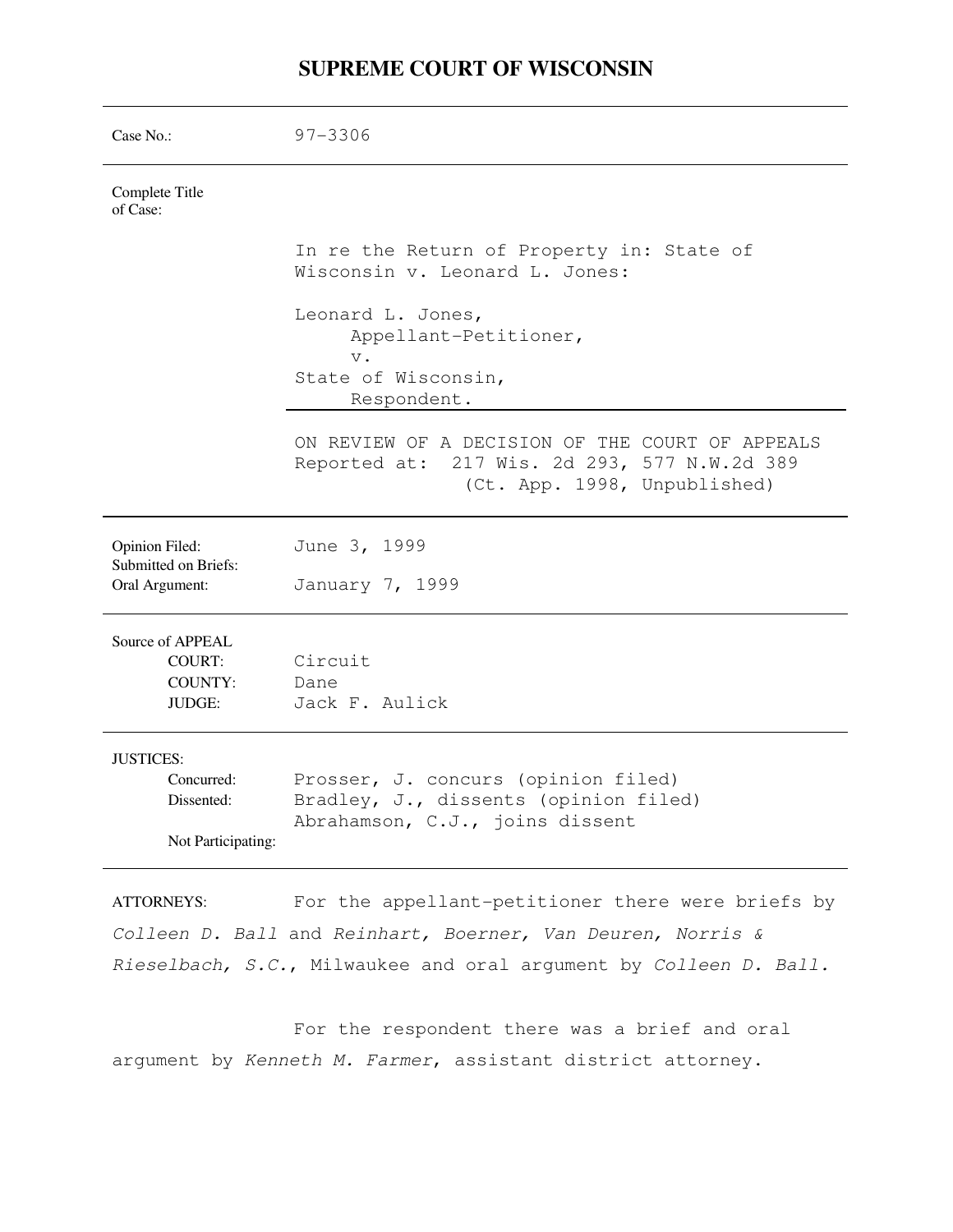This opinion is subject to further editing and modification. The final version will appear in the bound volume of the official reports.

## **No. 97-3306**

| STATE OF WISCONSIN                                                          | ٠<br>٠ | IN SUPREME COURT                                                         |
|-----------------------------------------------------------------------------|--------|--------------------------------------------------------------------------|
| In re the Return of Property in: State of<br>Wisconsin v. Leonard L. Jones: |        | FILED                                                                    |
|                                                                             |        | <b>JUN 3, 1999</b>                                                       |
| Leonard L. Jones,                                                           |        | <b>Marilyn L. Graves</b><br><b>Clerk of Supreme Court</b><br>Madison, WI |
| Appellant-Petitioner,                                                       |        |                                                                          |
| $V$ .                                                                       |        |                                                                          |

State of Wisconsin,

e<br>S

Respondent.

REVIEW of a decision of the Court of Appeals. Affirmed.

¶1 JON P. WILCOX, J. Leonard L. Jones seeks review of an unpublished court of appeals decision<sup>1</sup> which affirmed the circuit court's order denying his request for return of \$1,783 in cash which was seized, along with various drug paraphernalia under the Uniform Controlled Substance Act (UCSA),<sup>2</sup> during a search incident to his arrest for operating a motor vehicle while intoxicated (OWI). This case presents two issues for our review:

 $1$  Jones v. State, No. 97-3306, unpublished slip op. (Wis. Ct. App. Feb. 26, 1998), was decided by a one-judge panel pursuant to Wis. Stat. § 752.31(2)(g)(1995-96).

 $2$  The Uniform Controlled Substances Act is contained in ch. 961 of the Wisconsin Statutes. All statutory references are to the 1995-96 version unless otherwise noted.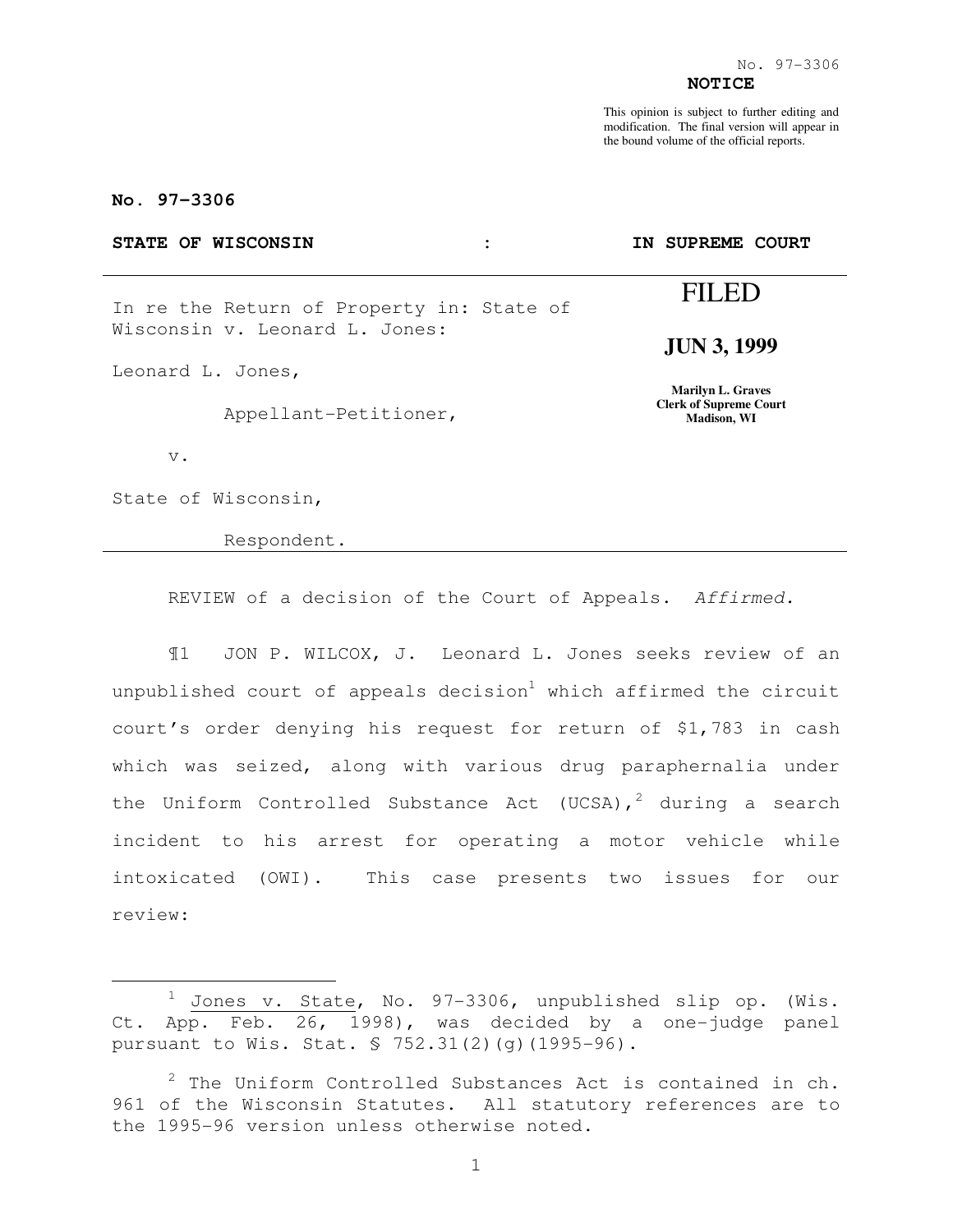(1) If property is seized pursuant to a search that leads to a charge of a violation of the USCA, and the state has not initiated forfeiture proceedings, may an interested party seek return of the property under Wis. Stat. § 961.55. We conclude that the legislature intended that the return of property provision in § 961.55(3) can only be triggered by an unsuccessful forfeiture action brought by the state. In all other situations where the state has not initiated a forfeiture action, we conclude that a person claiming the right to property seized by the authorities is limited to the procedures set forth in Wis. Stat. § 968.20.

(2) If the interested party brings an action for return of property under Wis. Stat. § 968.20, is cash considered "contraband" within the meaning of Wis. Stat. § 968.13(1), particularly when the charge arising out of the property seized during the search is ultimately dismissed? When the state has not instituted forfeiture proceedings and an interested party seeks return of seized property under § 968.20, we conclude that in order to retain the property, the state must establish that the property is either contraband or is needed as evidence in a case. For property alleged to be contraband, the state must establish a logical nexus between the seized property and illicit behavior on the part of the petitioning property owner. If the property is found to be contraband, then the property need not be returned whether criminal charges are ultimately filed or not. Even though the circuit court mistakenly placed the burden on the defendant to show whether the cash was or was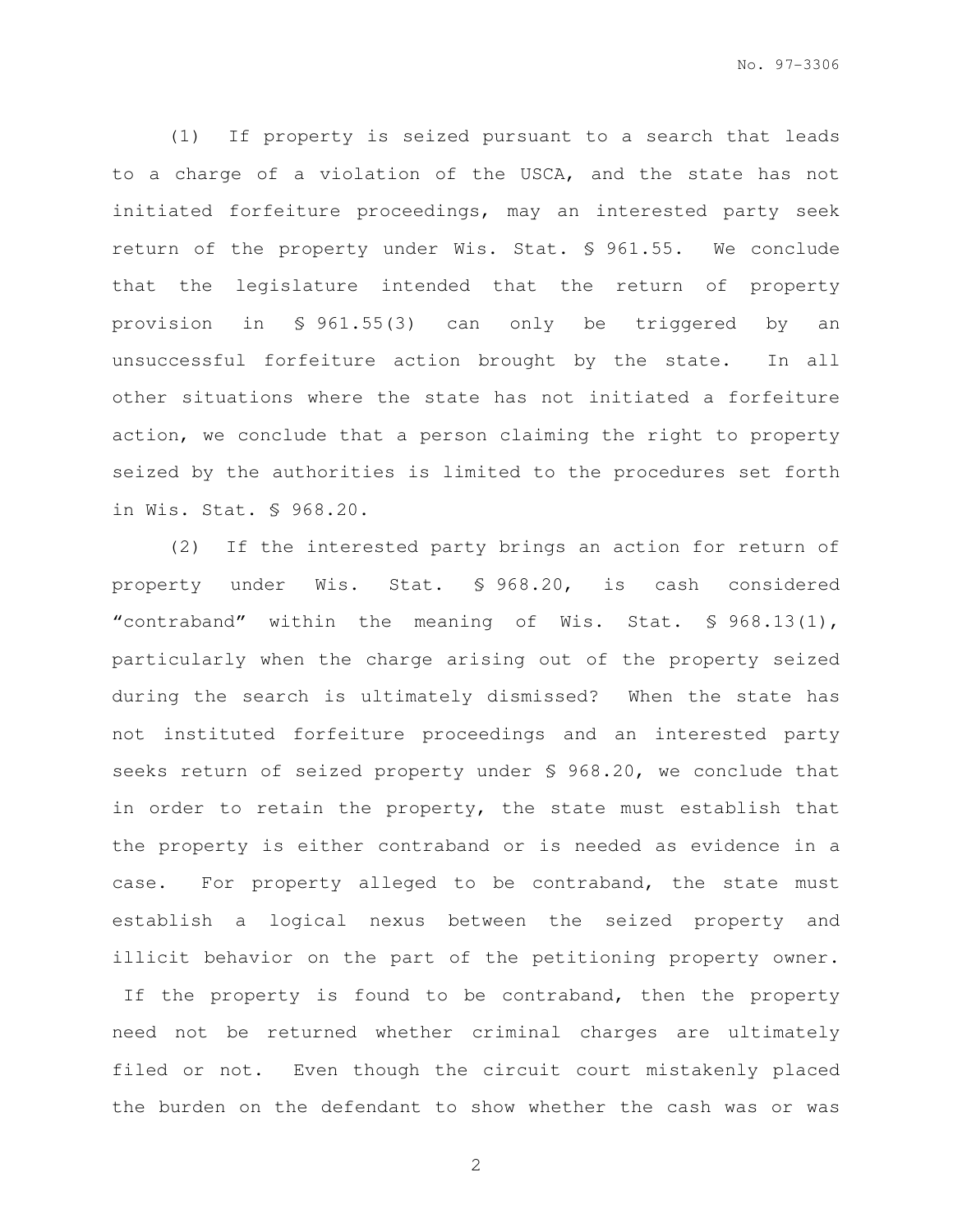not contraband, we conclude that based on the evidence of record, this error was harmless. Accordingly, we affirm.

I.

 ¶2 The facts are undisputed. According to the testimony of Madison Police Officer Kevin Linsmeier, he received a report of a vehicle parked curbside on Moland Street with its engine running. At the scene, he found an individual, later identified as Jones, seated in the driver's seat and non-responsive. After repeated knocking on the window, Jones eventually rolled the window down, but would not exit the vehicle. Linsmeier testified that Jones' speech was slurred, he smelled of intoxicants, and his eyes appeared glassy and dilated. Linsmeier believed Jones was impaired and not free to leave, so he threatened to break the window if Jones would not exit the vehicle. Jones chose to exit the vehicle; in the process, Linsmeier observed him lean on the vehicle to maintain his balance. Jones refused Linsmeier's request to submit to several field sobriety tests. Consequently, Linsmeier placed him under arrest for OWI.

 ¶3 Linsmeier then conducted a search of Jones and the vehicle incident to that arrest. Linsmeier uncovered \$1,783 in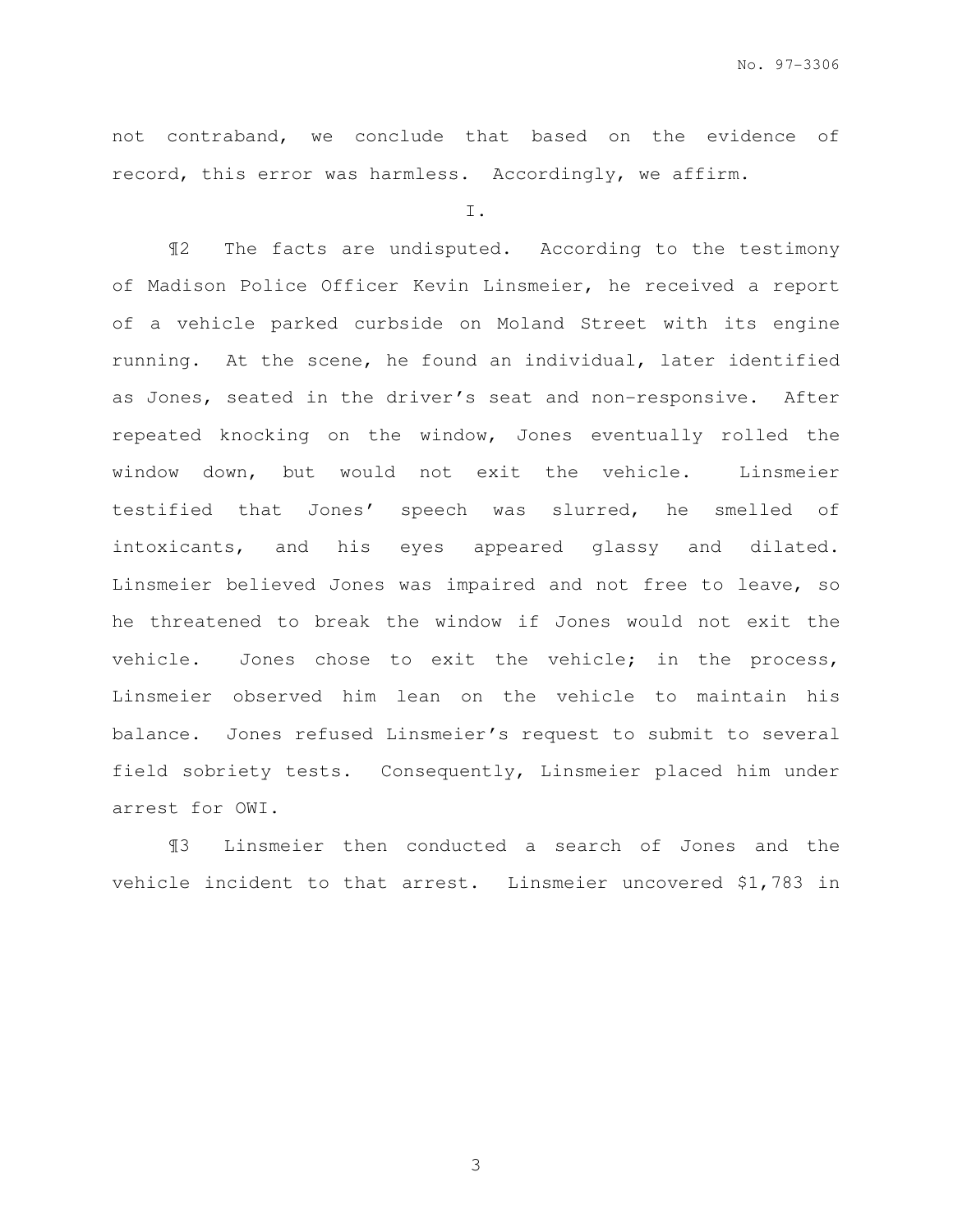cash on Jones<sup>3</sup> and he uncovered a small scale, six cigarette lighters, and three pieces of charred "Chore-boy" scouring pads within the vehicle.<sup>4</sup> According to Linsmeier, the "Chore-boy" is regularly used in a crack pipe for ingesting crack cocaine and a scale is a common tool that drug dealers use to measure their drugs for selling. Linsmeier indicated that he did not find any drugs, nor did he witness an actual drug transaction.

 ¶4 Linsmeier testified that based on his training and experience, he believed the money was drug-related. Linsmeier stated that crack cocaine is most often purchased as "a 20" with a \$20 purchase price. He further indicated that the "wads" of cash found on Jones are indicative of drug dealing: "a lot of people that deal drugs will have their money in one part of their body, drug money in other parts, and then a lot of them want to know like exactly how much is on them so they will have it in set amounts like the thousand dollars in \$20 bill[s]." Linsmeier confiscated the cash and property found in the search.

e<br>S

<sup>&</sup>lt;sup>3</sup> Linsmeier found five separate "wads" of money, three in Jones' pants pocket and two in his fanny pack. Each wad consisted of evenly folded bills, all facing the same direction: three wads contained all \$20 bills totaling \$1,000, \$180 and \$60, respectively; another contained \$414 in ones, fives, tens, twenties and one fifty; and one wad contained \$129. When asked where the money came from, Jones responded that it was a "refund."

<sup>&</sup>lt;sup>4</sup> The amended complaint also lists a "crack pipe" made out of a small liquor bottle and coated with a "black filmy residue" as being found in the vehicle. The "crack pipe," however, is not referenced anywhere else in the record nor was it mentioned during Linsmeier's testimony.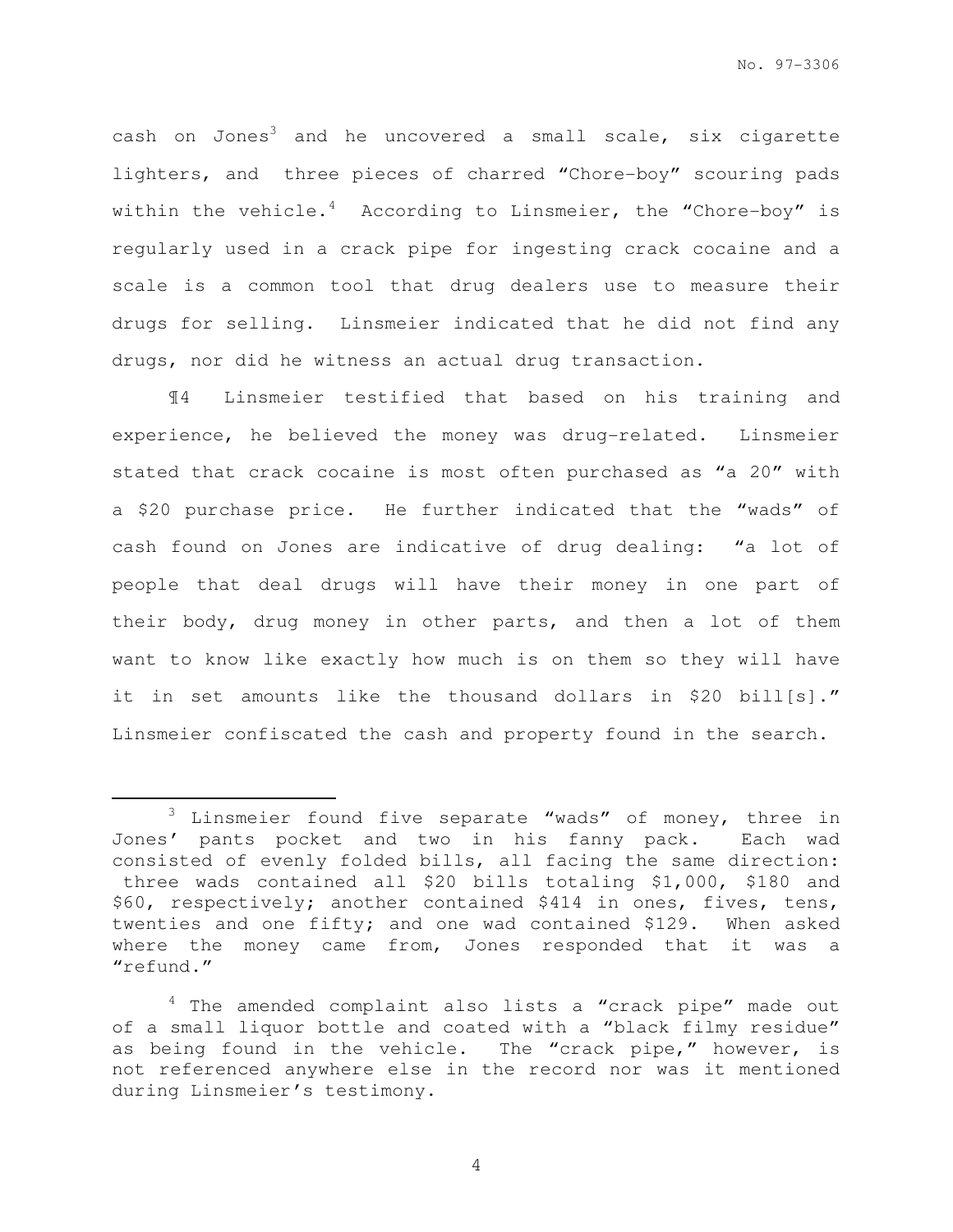¶5 Jones was subsequently charged in Madison Municipal Court with operating while under the influence of an intoxicant or controlled substance. The court apparently entered a default judgment against Jones for that charge.<sup>5</sup>

 ¶6 Jones was also charged in Dane County Circuit Court with possession of drug paraphernalia as a repeater in violation of Wis. Stat. §§ 961.573(1) and 939.62. Jones filed a handwritten motion for return of all money and property confiscated from him, and for dismissal of the drug paraphernalia charges on the grounds that Linsmeier lacked probable cause to conduct a search of the vehicle.

¶7 Based on the undisputed testimony of Linsmeier, Dane County Circuit Court Judge Jack F. Aulik denied the motion. After finding the arrest and search to be valid, the circuit court then addressed the seized money: "Whether or not [the money] constitutes contraband depends on a finding that it is property that is either used in the commission of a crime or is the result of the commission of a crime." The court noted that the items found in the vehicle (the scale), and on Jones (the Chore-boys), are generally used in either the use or distribution of cocaine. Because Jones offered nothing in support of his burden to prove the money was not contraband, the

e<br>S

<sup>5</sup> Jones' municipal OWI conviction is not before this court on review. It is unclear from the record before us what transpired in municipal court other than the fact that the conviction was entered by default judgment.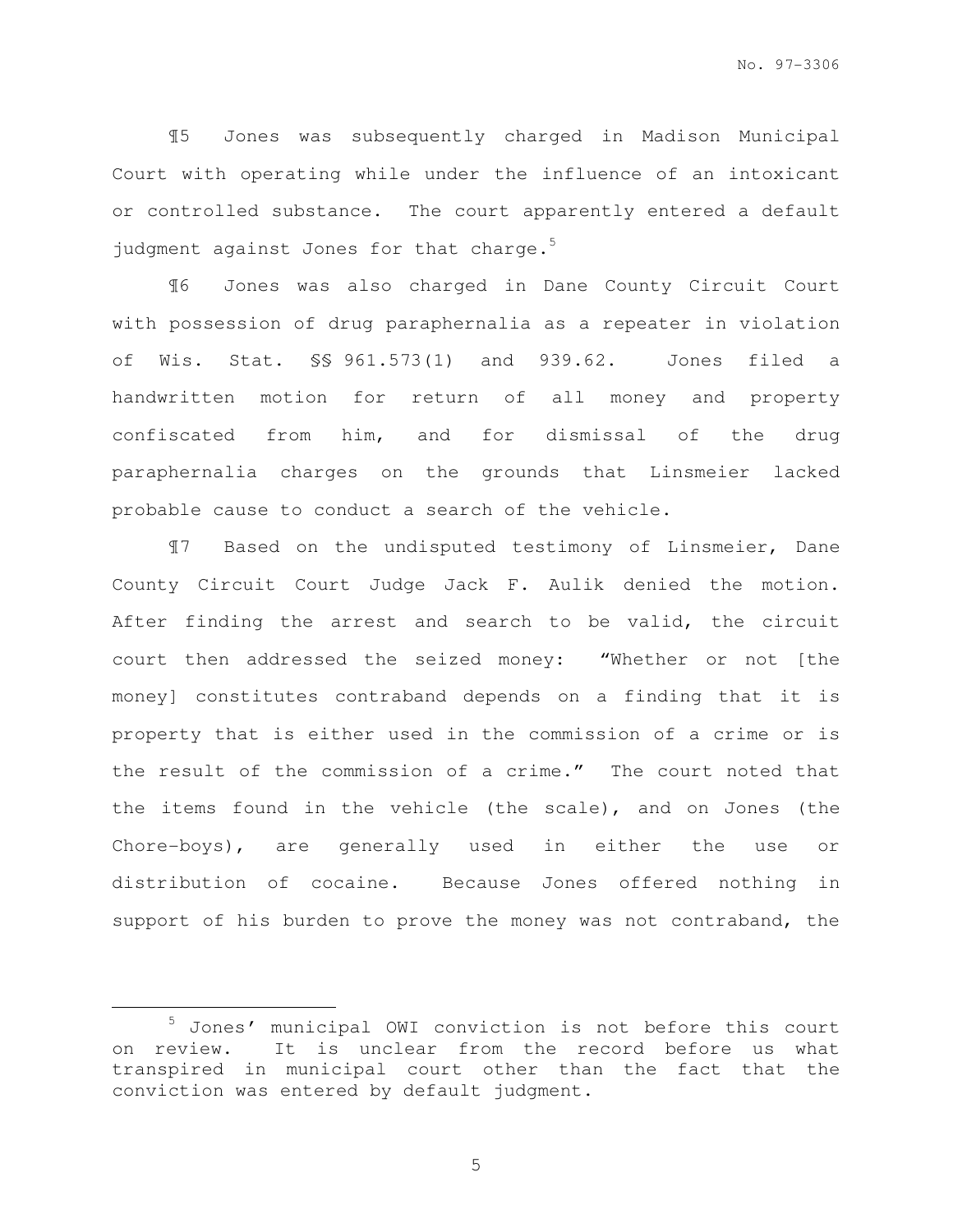court concluded that it was contraband and subject to forfeiture under Wis. Stat. § 968.20.

¶8 In a July 2, 1997, order, the circuit court denied Jones' motion and ordered that the \$1,783, which was found to be contraband, be forfeited to the School Fund when no longer needed as evidence. The drug charges were subsequently dismissed by the State because Jones had received a 12-year prison sentence on another pending case. Jones appealed the circuit court's order.

¶9 The court of appeals affirmed the circuit court's denial of Jones' motion. The court reasoned that the money was seized as a result of a search incident to arrest and under Wis. Stat. § 968.20, the property must be returned only if Jones established his right to possession and that it was not "contraband." The court looked to Wis. Stat. § 968.13(1) for the definition of contraband. Because those items listed in § 968.13(1) are related to the commission of a crime, and because the list is without limitation, the court determined that on this record, the \$1,783 was so closely related to the commission of a crime that it may be considered contraband. Jones appeals.

### II.

¶10 The first issue presented in this case, whether the state must always bring forfeiture proceedings under Wis. Stat. § 961.55 for property seized due to an alleged UCSA violation, or whether Wis. Stat. § 968.20 provides an alternative means for retaining property, requires that we interpret the statutes and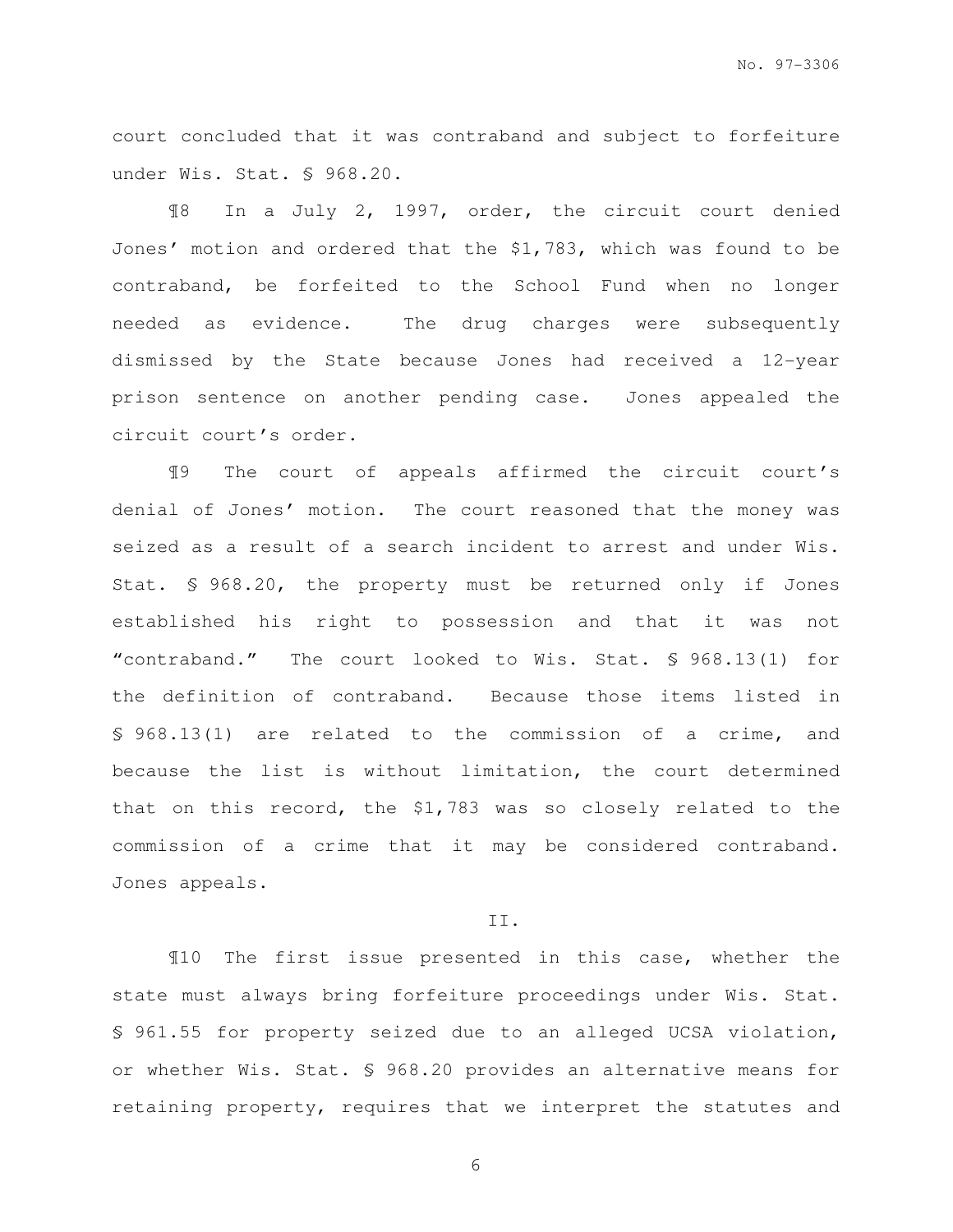their relationship. A question of statutory interpretation is a question of law that we review independent of the circuit court and the court of appeals. State v. Cardenas-Hernandez, 219 Wis. 2d 516, 538, 579 N.W.2d 678 (1998); Morris v. Juneau County, 219 Wis. 2d 544, 551, 579 N.W.2d 690 (1998). Our goal, in statutory interpretation, is to discern and to give effect to the intent of the legislature. Cardenas-Hernandez, 219 Wis. 2d at 538. To achieve this goal, we first look to the plain language of the statute. Id. If a statute is unambiguous, this court will apply the ordinary and accepted meaning of the language of the statute to the facts before it. Id.; Swatek v. County of Dane, 192 Wis. 2d 47, 57, 531 N.W.2d 45 (1995). If a statute does not clearly set forth the legislative intent, we then look to the scope, history, context, subject matter, and object of the statute. Cardenas-Hernandez, 219 Wis. 2d at 539; Swatek, 192 Wis. 2d at 58.

 $\text{N11}$  Wisconsin Stat. § 961.55(1)<sup>6</sup> provides that "money, directly or indirectly derived from or realized through the

 $^6$  Wisconsin Stat. § 961.55 provides in relevant part:

e<br>S

. . . .

**961.55 Forfeitures. (1)** The following are subject to forfeiture:

(f) All property, real or personal, including money, directly or indirectly derived from or realized through the commission of any crime under this chapter.

(g) Any drug paraphernalia, as defined in s. 961.571, used in violation of this chapter.

**(2)** . . . Seizure without process may be made if: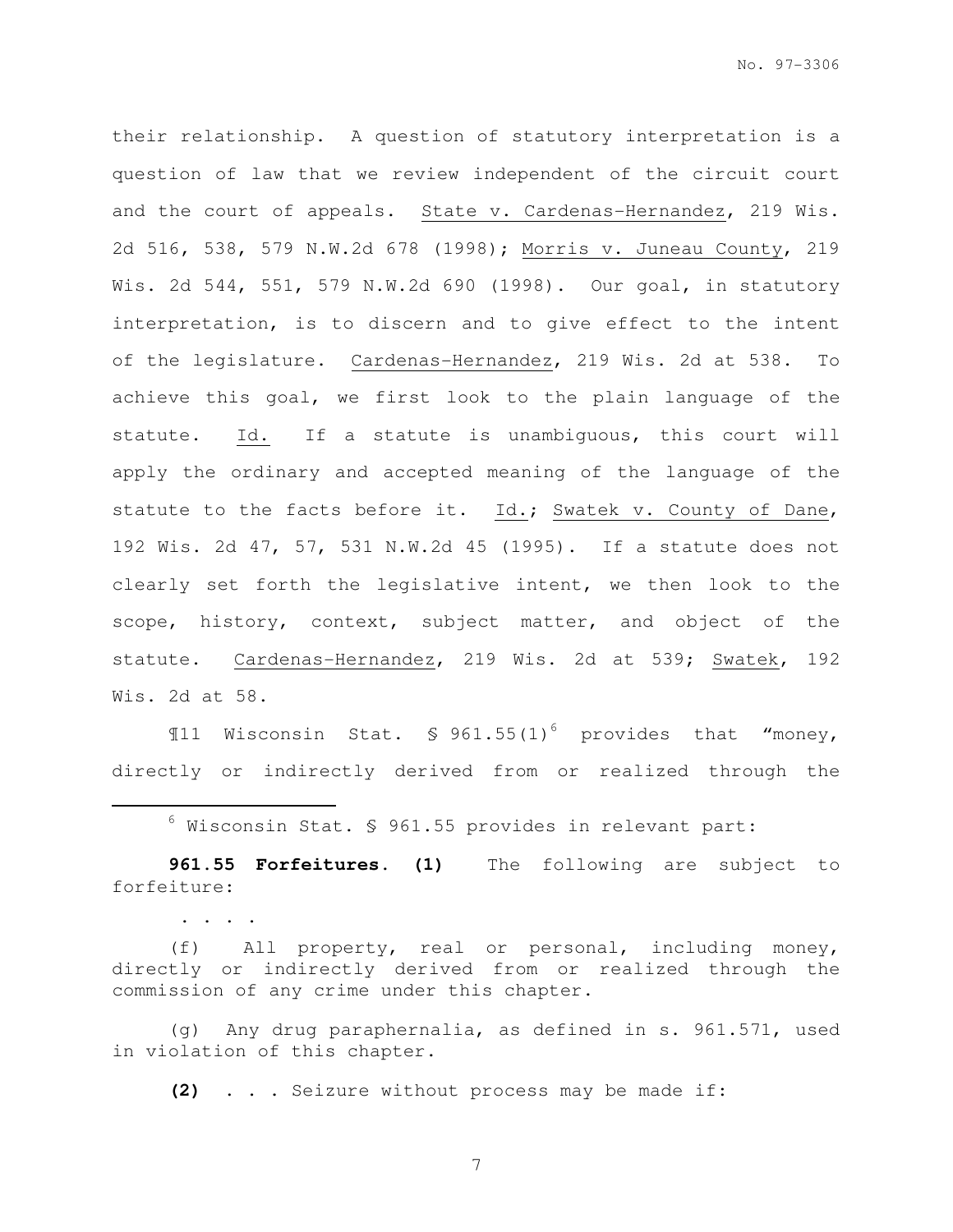commission of any crime" and any drug paraphernalia are subject to a state forfeiture action. Seizure without process may be made if the seizure is incident to arrest. § 961.55(2)(a). The statute further provides that any property seized but not forfeited shall be returned to its rightful owner, and any person claiming the right to possession of seized property may apply for its return to the circuit court for the county in which the property was seized. § 961.55(3).

 $$12$  Wisconsin Stat. § 968.20(1)<sup>7</sup> states that any person claiming the right to possession of property seized with or

(a) The seizure is incident to an arrest or a search under a search warrant or an inspection under an administrative inspection warrant. . . .

**(3)** In the event of seizure under sub. (2), proceedings under sub. (4) shall be instituted promptly. All dispositions and forfeitures under this section and ss. 961.555 and 961.56 shall be made with due provision for the rights of innocent persons under sub. (1)(d)1., 2. and 4. Any property seized but not forfeited shall be returned to its rightful owner. Any person claiming the right to possession of property seized may apply for its return to the circuit court for the county in which the property was seized. . . .

 $7$  Wisconsin Stat. § 968.20 provides:

e<br>S

**968.20 Return of property seized. (1)** Any person claiming the right to possession of property seized pursuant to a search warrant or seized without a search warrant may apply for its return to the circuit court for the county in which the property was seized or where the search was returned. The court shall order such notice as it deems adequate to be given the district attorney and all persons who have or may have an interest in the property and shall hold a hearing to hear all claims to its true ownership. If the right to possession is proved to the court's satisfaction, it shall order the property, other than contraband or property covered under sub. (1m) [dangerous weapon] or (1r) [firearms] or s. 951.165 [animal fighting], returned if: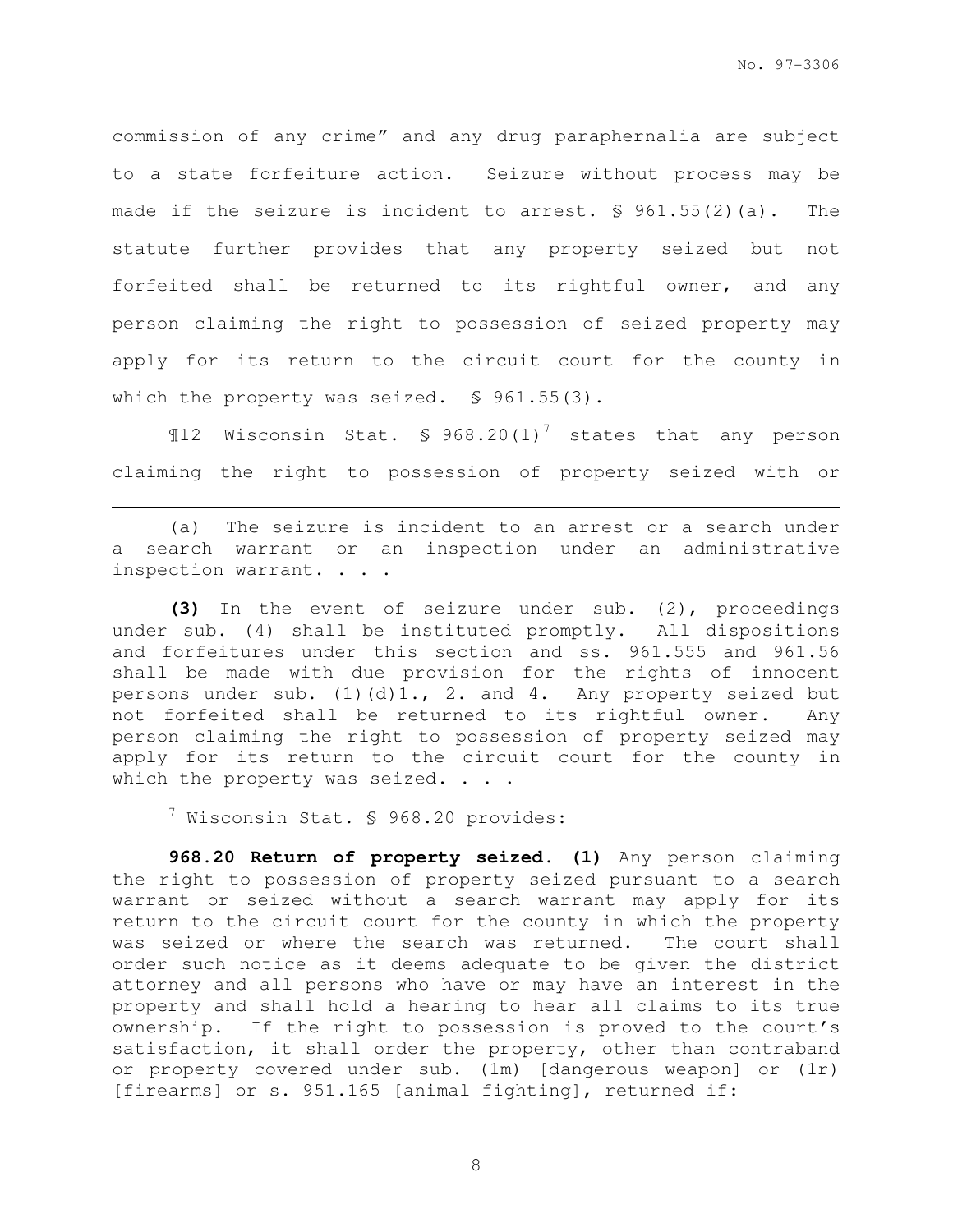without a search warrant may apply for its return to the circuit court for the county in which the property was seized. If the right to possession is proved to the court's satisfaction, it shall order property, other than contraband, returned if it is not needed as evidence or all proceedings have been completed. Id.

¶13 Jones argues that because the statutes overlap—both Wis. Stat. §§ 961.55 and 968.20 involve property (criminal contraband) that is seized by the authorities with or without a search warrant-this court should hold that § 961.55, the more specific of the two is the appropriate means by which a property owner may apply for return of property seized for an alleged connection to the USCA.

¶14 It is a cardinal rule of statutory construction that where two conflicting statutes apply to the same subject, the more specific controls. American Fed. of State, County & Mun. Employees Local 1901 v. Brown County, 146 Wis. 2d 728, 735, 432 N.W.2d 571 (1988). However, the rule also states that "conflicts between different statutes, by implication or otherwise, are not favored and will not be held to exist if they may otherwise be reasonably construed." Moran v. Quality Aluminum Casting Co., 34 Wis. 2d 542, 553, 150 N.W.2d 137

(a) The property is not needed as evidence or, if needed, satisfactory arrangements can be made for its return for subsequent use as evidence; or

e<br>S

(b) All proceedings in which it might be required have been completed.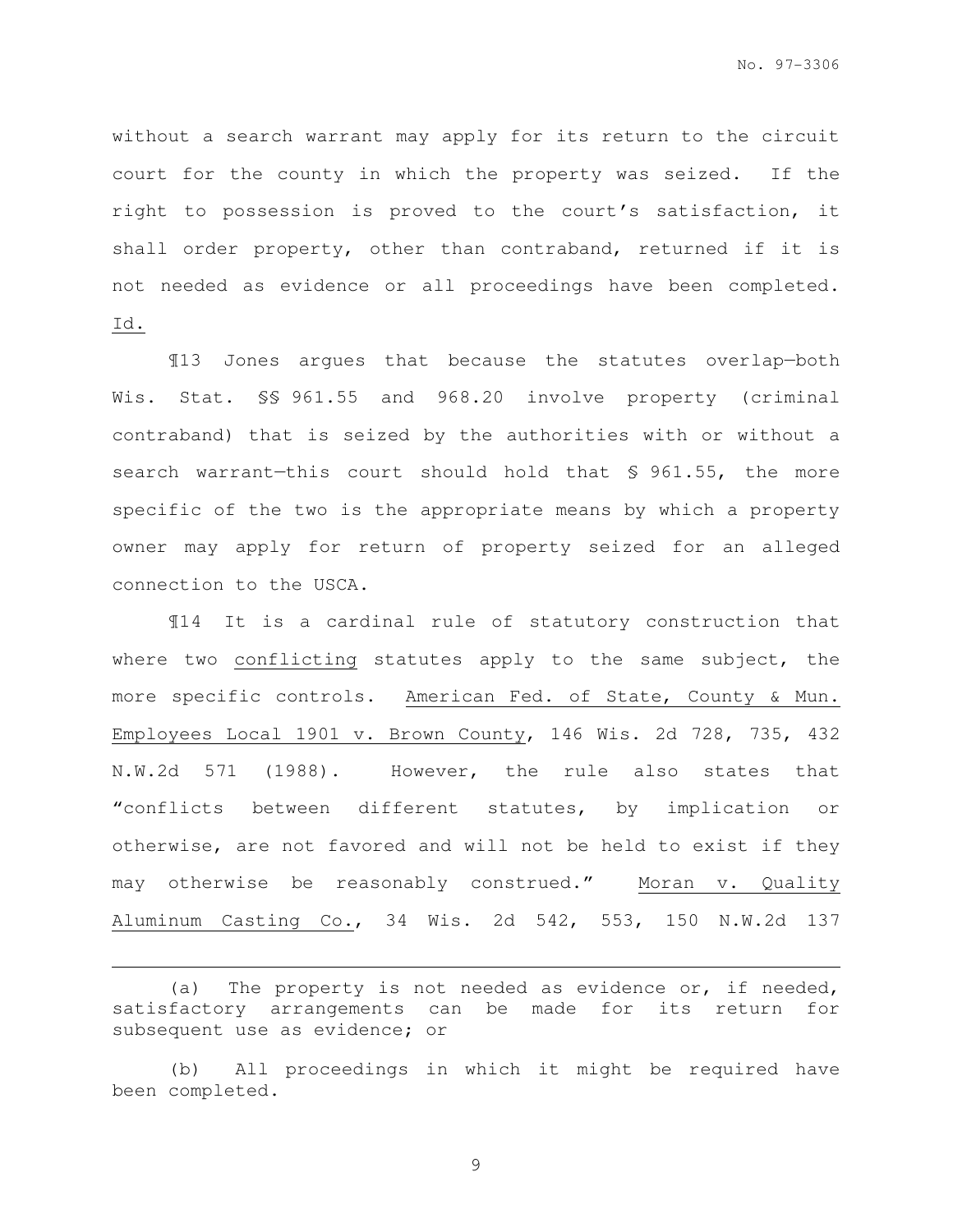(1967); see also Raisanen v. City of Milwaukee, 35 Wis. 2d 504, 516, 151 N.W.2d 129 (1967). The statutes must be construed in a manner that serves each statute's purpose. State v. Szulczewski, 216 Wis. 2d 495, 503, 574 N.W.2d 660 (1998).

¶15 Jones does not allege that the two statutes conflict. Rather, he seems to argue that both Wis. Stat. §§ 961.55(3) and 968.20(1) provide procedures for return of seized property and because he was charged with an alleged violation of the UCSA, he properly sought return under  $\sqrt{5}$  961.55(3).<sup>8</sup>

¶16 Reading Wis. Stat. § 961.55(3) alone seemingly directs such a result. However, when read in conjunction with Wis. Stat. § 968.20(1), it becomes unclear whether § 961.55(3) or § 968.20(1) is the proper return provision. Ambiguity in a statute can be created by the interaction of two separate statutes. State v. Sweat, 208 Wis. 2d 409, 417, 561 N.W.2d 695 (1997)(harmonizing Wis. Stat. § 973.20 and 939.74). Because we conclude that it is ambiguous which return of property statute should have been employed, we look to the scope, history, context, subject matter, and object of the statutes to discern the legislative intent. Cardenas-Hernandez, 219 Wis. 2d at 539. We believe the statutes can be read together.

e<br>S

<sup>&</sup>lt;sup>8</sup> Jones, who represented himself before the court of appeals, actually brought the motion under Wis. Stat. § 161.55(3), the predecessor to Wis. Stat. § 961.55(3). Section 161.55 was renumbered by 1995 Wis. Act 448, § 297. Before this court, Jones, who is now represented by counsel, has corrected the mistake.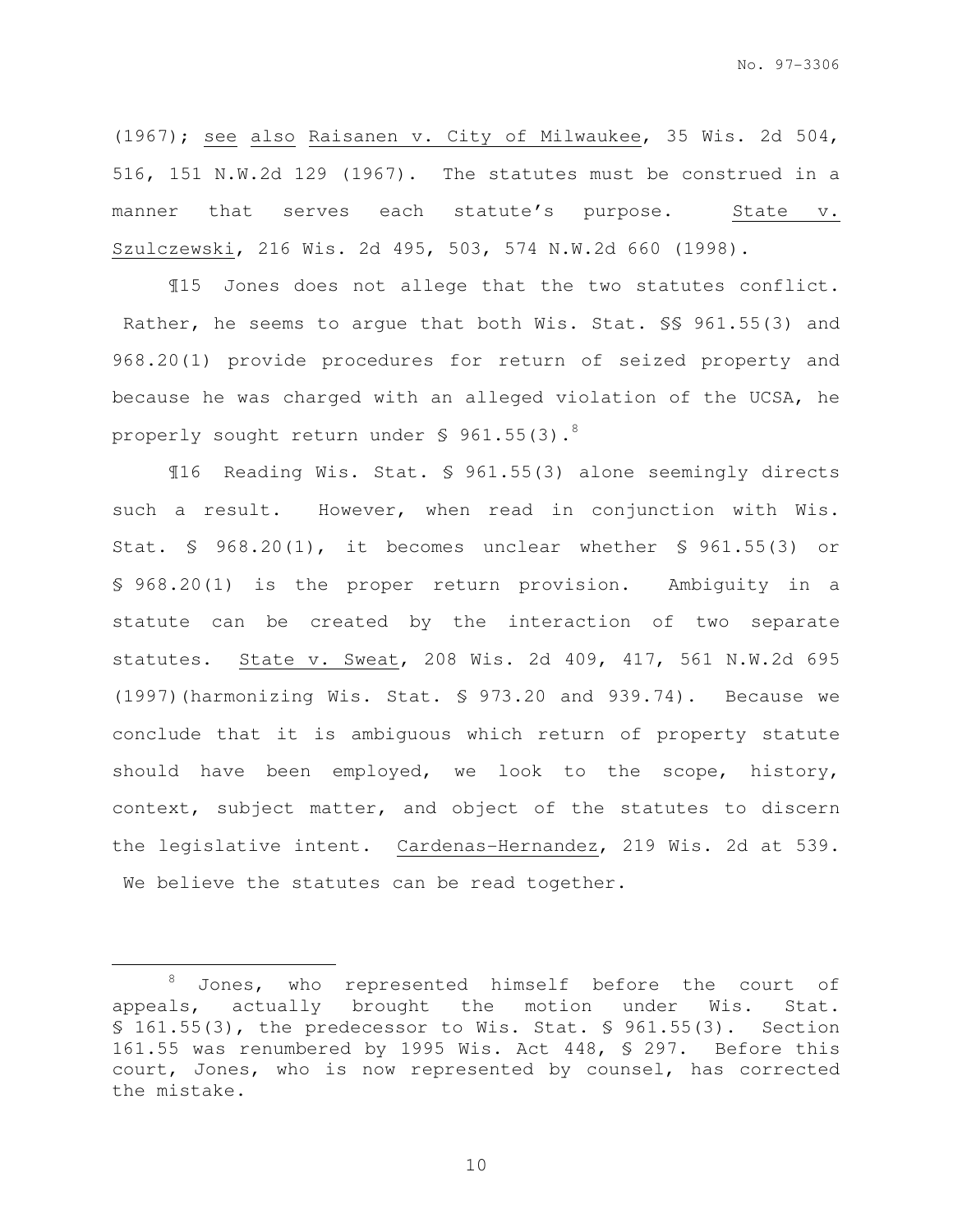¶17 The purpose of the forfeiture provisions of the UCSA is to deter drug trafficking by permitting confiscation and forfeiture of the means and mobility used to commit activities proscribed by the act. State v. Fouse, 120 Wis. 2d 471, 478, 355 N.W.2d 366 (Ct. App. 1984); State v. S & S Meats, Inc., 92 Wis. 2d 64, 70, 284 N.W.2d 712 (Ct. App. 1979). In contrast, the return of property statute, Wis. Stat. § 968.20, established a simplified procedure for obtaining the return of property seized with or without a warrant that is neither contraband nor needed as evidence in a case. Judicial Council Committee Note, 1969, Wis. Stat. Ann. § 968.20 (West 1998); State v. Benhoff, 185 Wis. 2d 600, 603, 518 N.W.2d 307 (Ct. App. 1994).

¶18 While both provisions permit any person claiming the right to possession of property seized to apply for its return, we note a key difference between the two provisions. Under Wis. Stat. § 961.55(3), only property that is "seized but not forfeited shall be returned to its rightful owner"; Wis. Stat. § 968.20 contains no such limitation. The provision for return under § 961.55(3) was enacted by § 1, ch. 267, Laws of 1981. According to the legislative history, the § 961.55(3) return provision was taken directly from § 968.20 with a few changes, including the above quoted language. Legislative Reference Bureau Analysis of 1981 Assembly Bill 606. Because the "seized but not forfeited" language was not contained in the original provision, § 968.20, it is reasonable to conclude that the legislature intended a different meaning by including it within the forfeiture provision, § 961.55(3).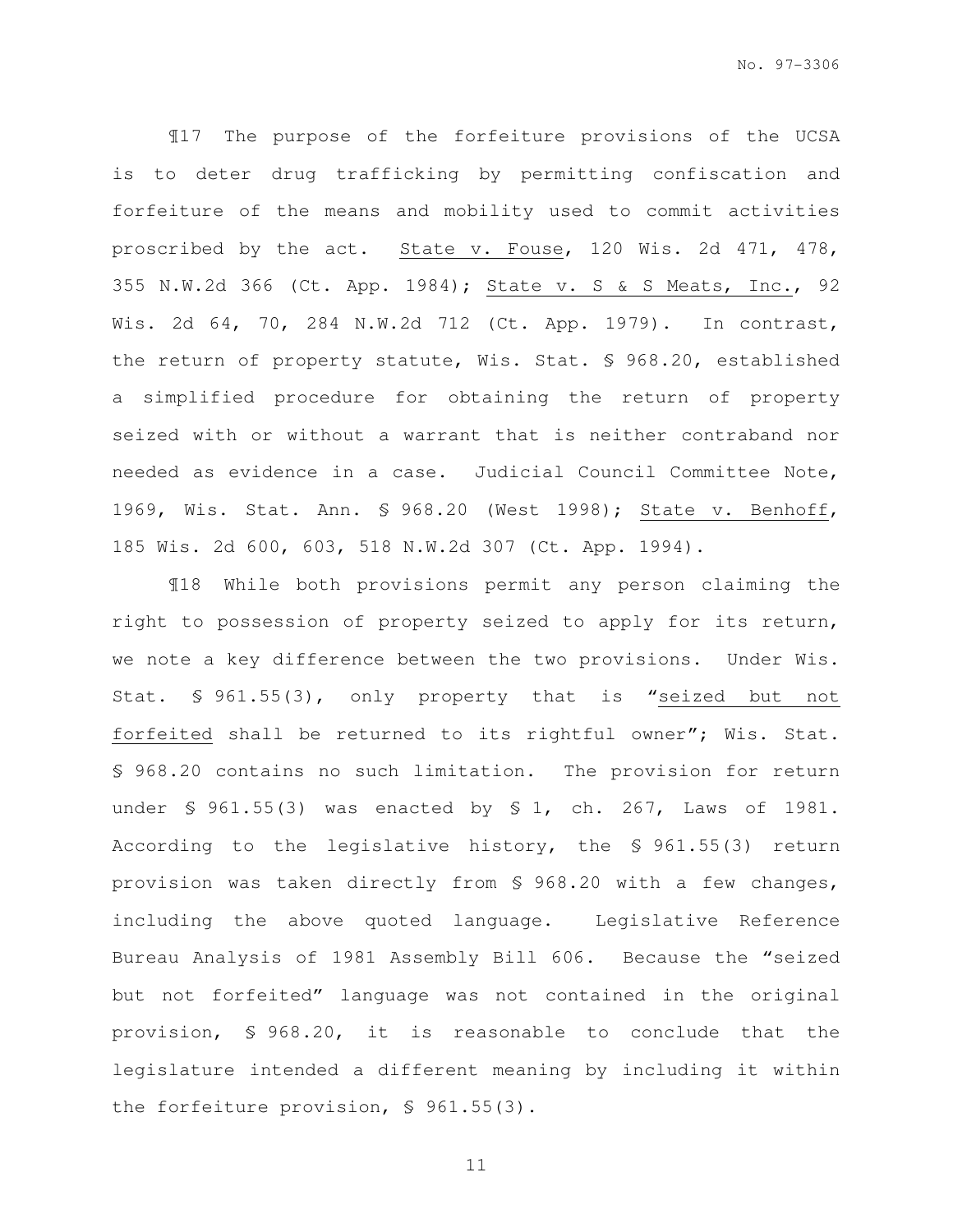¶19 We read the "seized but not forfeited" language of Wis. Stat. § 961.55(3) to mean that the return portion of sub. (3) is only triggered by an unsuccessful forfeiture action brought by the state. If the state decides, in its discretion, to initiate a forfeiture action, it has the burden of proving by the greater weight of the evidence that the property is subject to forfeiture under § 961.55. Wis. Stat. § 961.555(3).<sup>9</sup> If the state fails to meet its burden and the property is not forfeited, then the provision for return under § 961.55(3) is triggered allowing a person who believes the seized but not forfeited property belongs to him or her to apply for its return and to have a hearing on the matter. In those instances where the district attorney chooses not to initiate a forfeiture action, then a person claiming the right to possession of property seized by authorities may apply for its return under § 968.20(1). We believe that this is a reasonable construction of both the forfeiture provisions and the return of property statute; such a construction provides meaning to both statutes and eliminates any potential conflict.

¶20 Our construction, which provides purpose to Wis. Stat. §§ 961.55 and 968.20, is further supported by the legislature's continued affirmation of both statutes. We presume that the legislature enacts laws with full knowledge of existing

e<br>S

Wisconsin Stat. § 961.555(3) provides: "The state shall have the burden of satisfying or convincing to a reasonable certainty by the greater weight of the credible evidence that the property is subject to forfeiture under s. 961.55."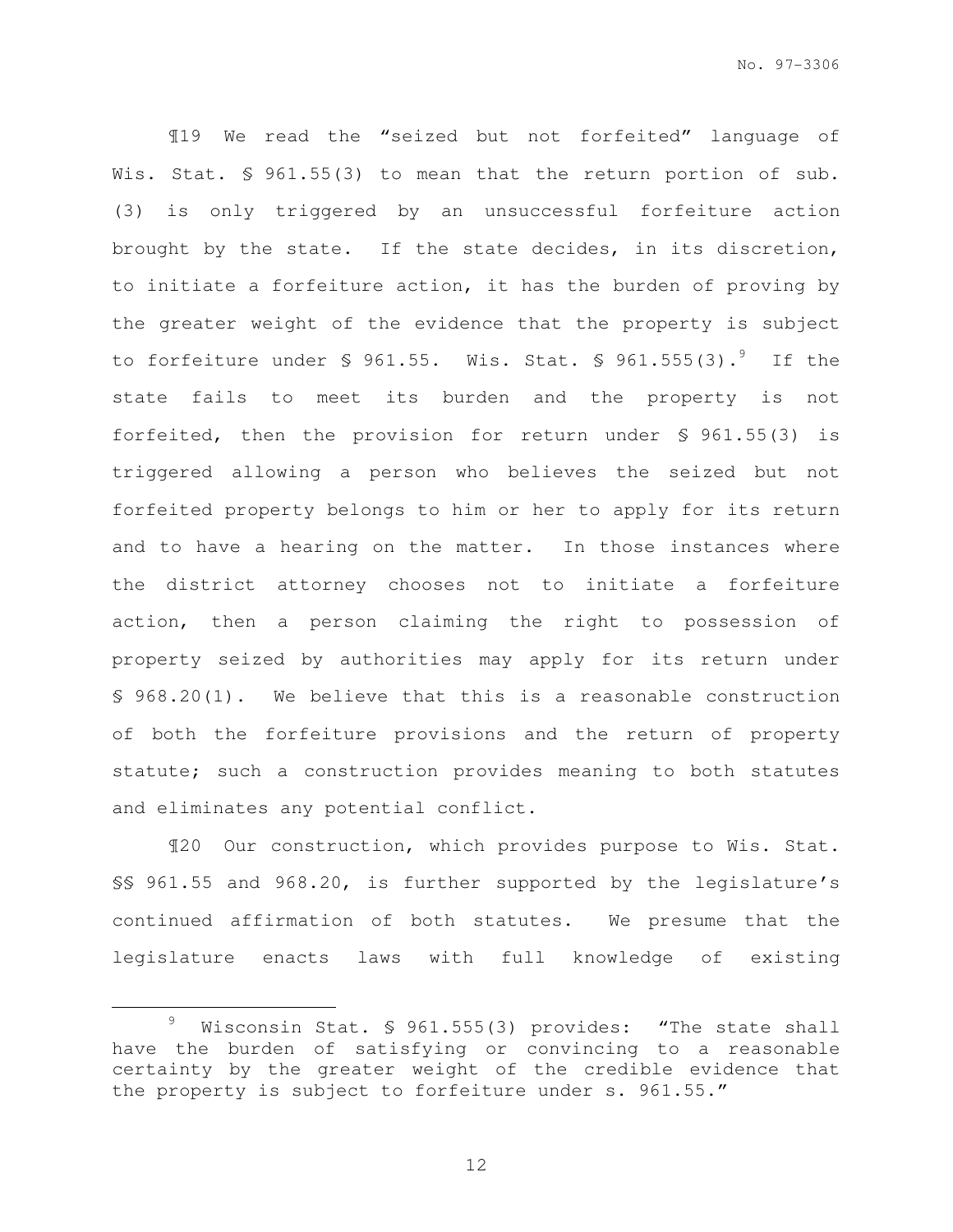statutes. Faber v. Musser, 207 Wis. 2d 132, 138, 557 N.W.2d 808 (1997). When § 961.55 was enacted in 1971, the legislature did not modify, limit or eliminate § 968.20. See § 16, ch. 219, Laws of 1971. In subsequent terms, the legislature continued to amend both § 961.55 and § 968.20 as if they were compatible. See e.g., 1997 Wis. Act 192, § 32 (§ 968.20); 1997 Wis. Act 248, §§ 778, 779 (§ 968.20); 1997 Wis. Act 220, §§ 8, 10 (§ 961.55). Clearly, § 961.55 and § 968.20 should be read to compliment rather than conflict with one another.

¶21 Jones provides an alternative construction which he insists provides meaning to both Wis. Stat. §§ 961.55 and 968.20. He argues that when property is seized in connection with a potential violation of the UCSA, the state is limited to the forfeiture and return of property procedures prescribed in Wis. Stat. ch. 961. This approach, he contends, provides protections for the rights of property owners and it renders meaning to Wis. Stat. § 968.20 which is available to claimants seeking return of property seized for evidence in cases not involving the UCSA.

¶22 Jones' interpretation fails to recognize that Wis. Stat. § 961.55 is not the only forfeiture statute contained in the Wisconsin criminal code. In 1981, the Wisconsin legislature created general forfeiture provisions, Wis. Stat. §§ 973.075 and 973.076. $^{10}$  According to the legislative history, the general

e<br>S

<sup>10</sup> The two provisions on point, Wis. Stat. \$\$ 973.075 and 973.076, provide in part: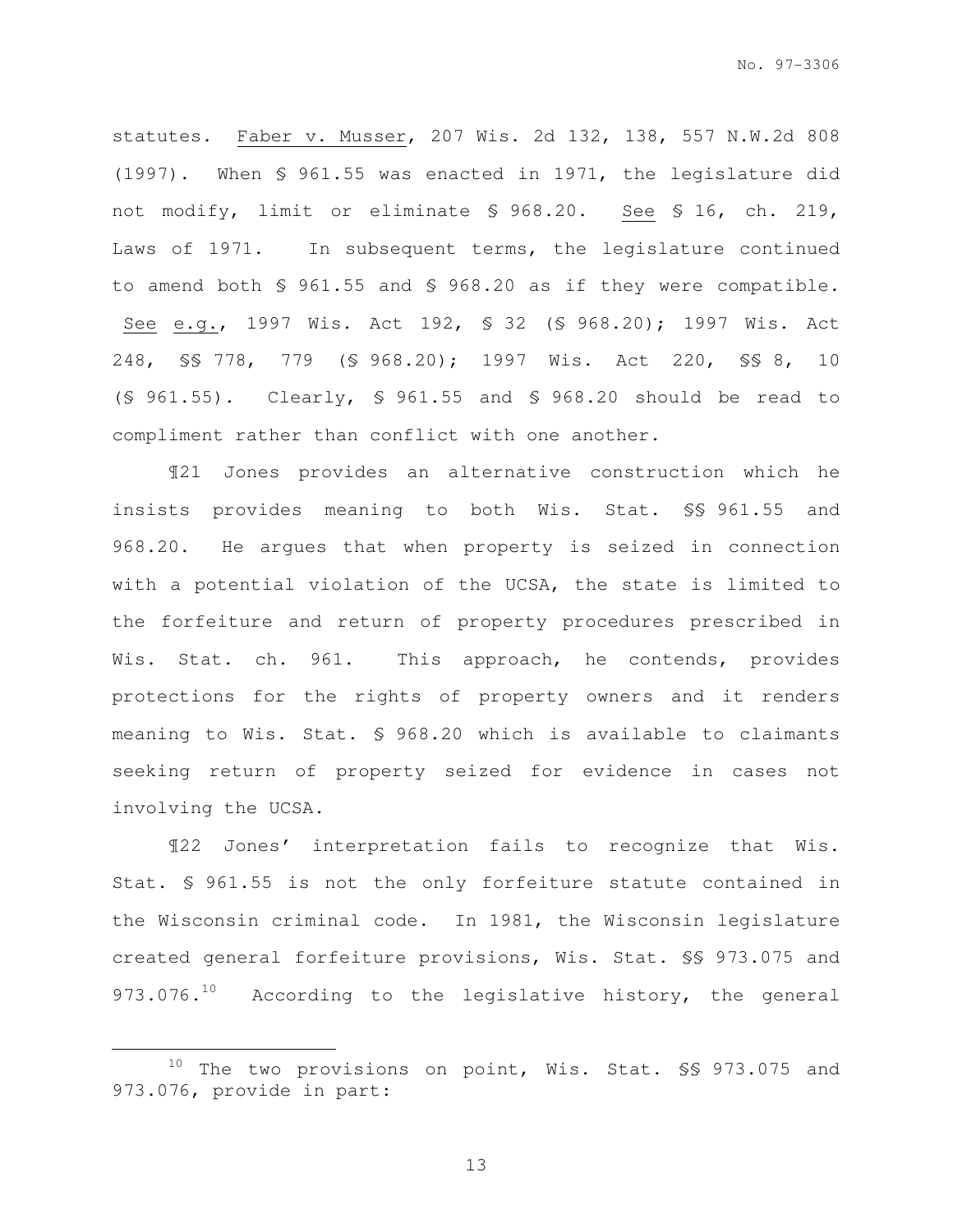forfeiture provisions allow for all property, including money, derived from or realized through the commission of any crime and any vehicle used to transport property or weapons used or to be used or received in the commission of a felony to be subject to

**973.075. Forfeiture of property derived from crime and certain vehicles** (1) The following are subject to seizure and forfeiture under ss. 973.075 to 973.077:

(a) All property, real or personal, including money, directly or indirectly derived from or realized through the commission of any crime.

(b) [vehicles used in felonies.]

(c) All remote sensing equipment . . . and any other equipment or device used in the commission of a crime relating to a submerged cultural resource in violation of s. 44.47.

(d) A tank vessel . . . .

e<br>S

(5) All forfeitures under ss. 973.075 to 973.077 shall be made with due provision for the rights of innocent persons under sub. (1)(b)1 to 3 and (d). Any property seized but not forfeited shall be returned to its rightful owner. Any person claiming the right to possession of property seized may apply for its return to the circuit court for the county in which the property was seized. . . .

(6) Sections 973.075 to 973.077 do not apply to crimes committed under ch. 961.

### **973.076. Forfeiture proceedings**

**(1)** TYPE OF ACTION; WHERE BROUGHT**.** In an action brought to cause the forfeiture of any property specified in s. 320.30(4)(a) or s. 973.075(1), the court may render a judgment in rem or against a party personally, or both. . . .

**(2)** COMMENCEMENT**.** (a) The district attorney of the county within which the property was seized or in which the defendant is convicted shall commence the forfeiture action within 30 days after the seizure of the property or the date of conviction, whichever is earlier . . . .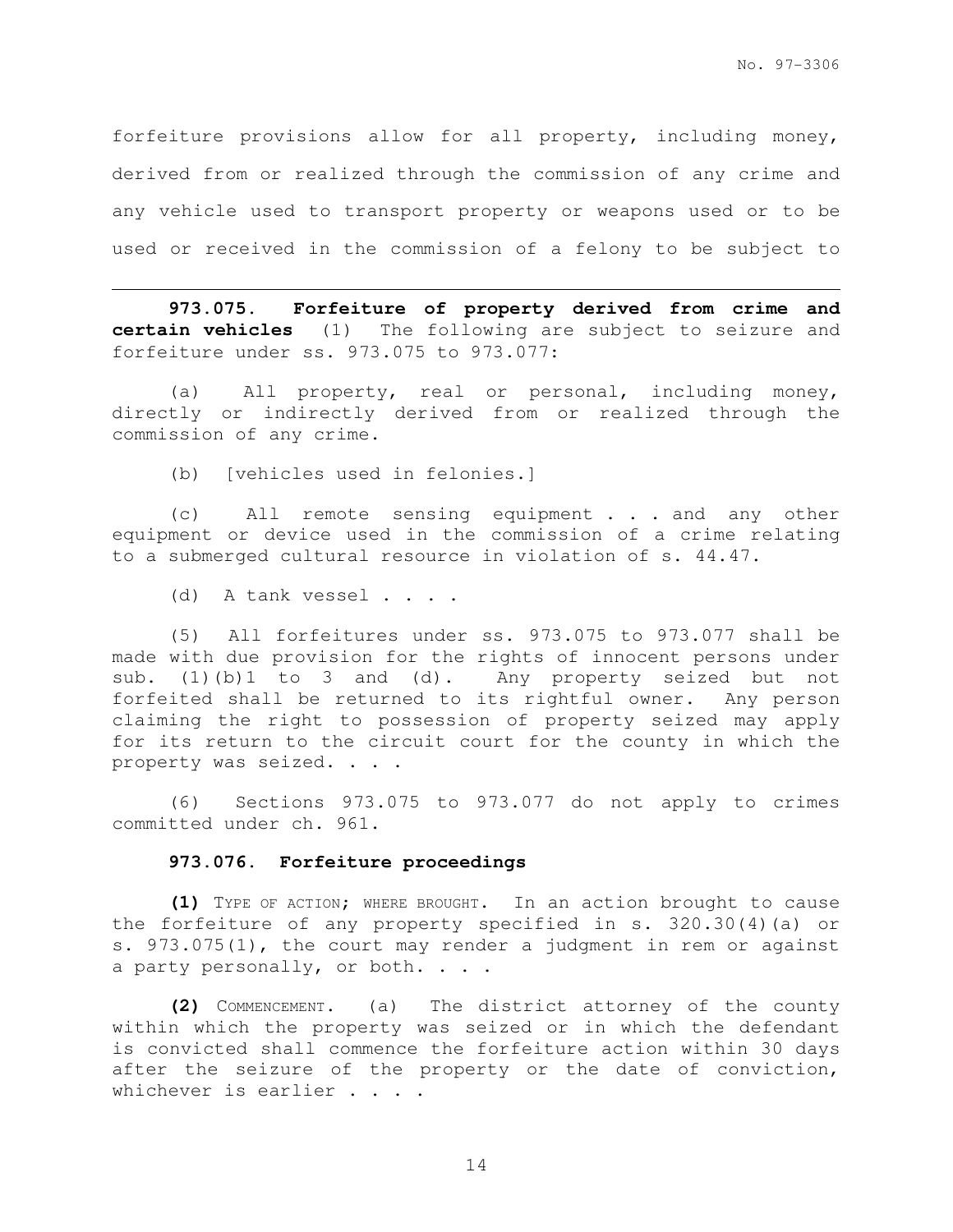forfeiture. Legislative Reference Bureau Analysis of 1981 Assembly Bill 606. The general forfeiture provisions apply to all crimes except those involving dangerous drugs. Id.; § 973.075(6). When the general forfeiture provisions were enacted, the forfeiture provisions relating to dangerous drug violations, § 961.55, were revised to include most of the provisions contained in the general forfeiture provisions. Legislative Reference Bureau Analysis of 1981 Assembly Bill 606.

¶23 An examination of the general forfeiture provisions and the drug forfeiture provisions reveals very few differences beyond the property subject to forfeiture under each. Cf. Wis. Stat.  $\S$ S 961.55(1) and 973.075(1) to  $\S$  961.555<sup>11</sup> and 973.076.

**961.555 Forfeiture proceedings. (1)** TYPE OF ACTION; WHERE BROUGHT. In an action brought to cause the forfeiture of any property seized under s. 961.55, the court may render a judgment in rem or against a party personally, or both. The circuit court for the county in which the property was seized shall have jurisdiction over any proceedings regarding the property when the action is commenced in state court. Any property seized may be the subject of a federal forfeiture action.

**(2)** COMMENCEMENT. (a) The district attorney of the county within which the property was seized shall commence the forfeiture action within 30 days after the seizure of the property, except that the defendant may request that the forfeiture proceedings be adjourned until after adjudication of any charge concerning the crime which was the basis for the seizure of the property. The request shall be granted. The forfeiture action shall be commenced by filing a summons, complaint and affidavit of the person who seized the property with the clerk of circuit court, provided service of authenticated copies of those papers is made in accordance with ch. 801 within 60 days after filing upon the person from whom the property was seized and upon any person known to have a bona fide perfected security interest in the property.

 $11$  Wisconsin Stat. § 961.555 provides in part: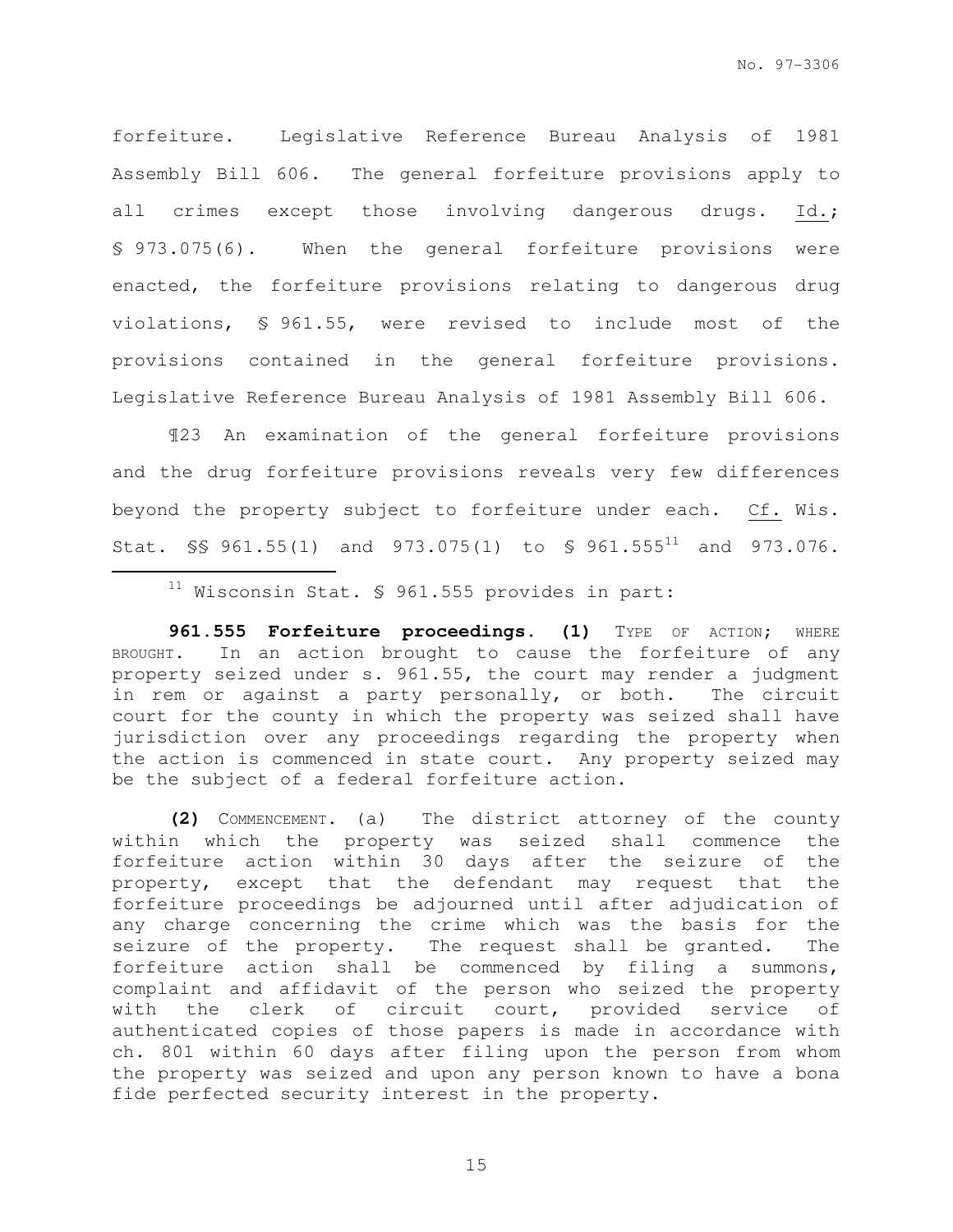The most notable similarities are the return provisions of § 961.55(3) and § 973.075(5) and the time limitations and procedures imposed on district attorneys under both § 961.555(2) and § 973.076(2). Although the general forfeiture provisions, § 973.075 and § 973.076, are not at issue in this case, to adopt Jones' position would effectively require that the state bring a forfeiture action for all property derived from the commission of any crime, drug related or otherwise. Under such a scheme, Wis. Stat. § 968.20 would be superfluous. We cannot conclude that the legislature intended such a result. Wisconsin Elec. Power Co. v. Public Serv. Comm'n, 110 Wis. 2d 530, 534, 329 N.W.2d 178 (1983).

¶24 We are also unpersuaded by Jones' argument that the requirements of Wis. Stat. §§ 961.55 and 961.555 are mandatory and jurisdictional as stated in State v. Rosen, 72 Wis. 2d 200, 208-09, 240 N.W.2d 168 (1976). In Rosen, the defendant was served with documents commencing a forfeiture action of a vehicle that belonged to him and which had been seized by police. Id. at 203. The forfeiture hearing was not scheduled within the time limits; thus, the circuit court dismissed the action. Id. This court affirmed, concluding that Wis. Stat. § 161.555(2)(b)(1973), the predecessor to Wis. Stat. § 961.555, was mandatory and that failure to comply strictly with the time

e<br>S

<sup>(</sup>b) Upon service of an answer, the action shall be set for hearing within 60 days of the service of the answer but may be continued for cause of upon stipulation of the parties. . . .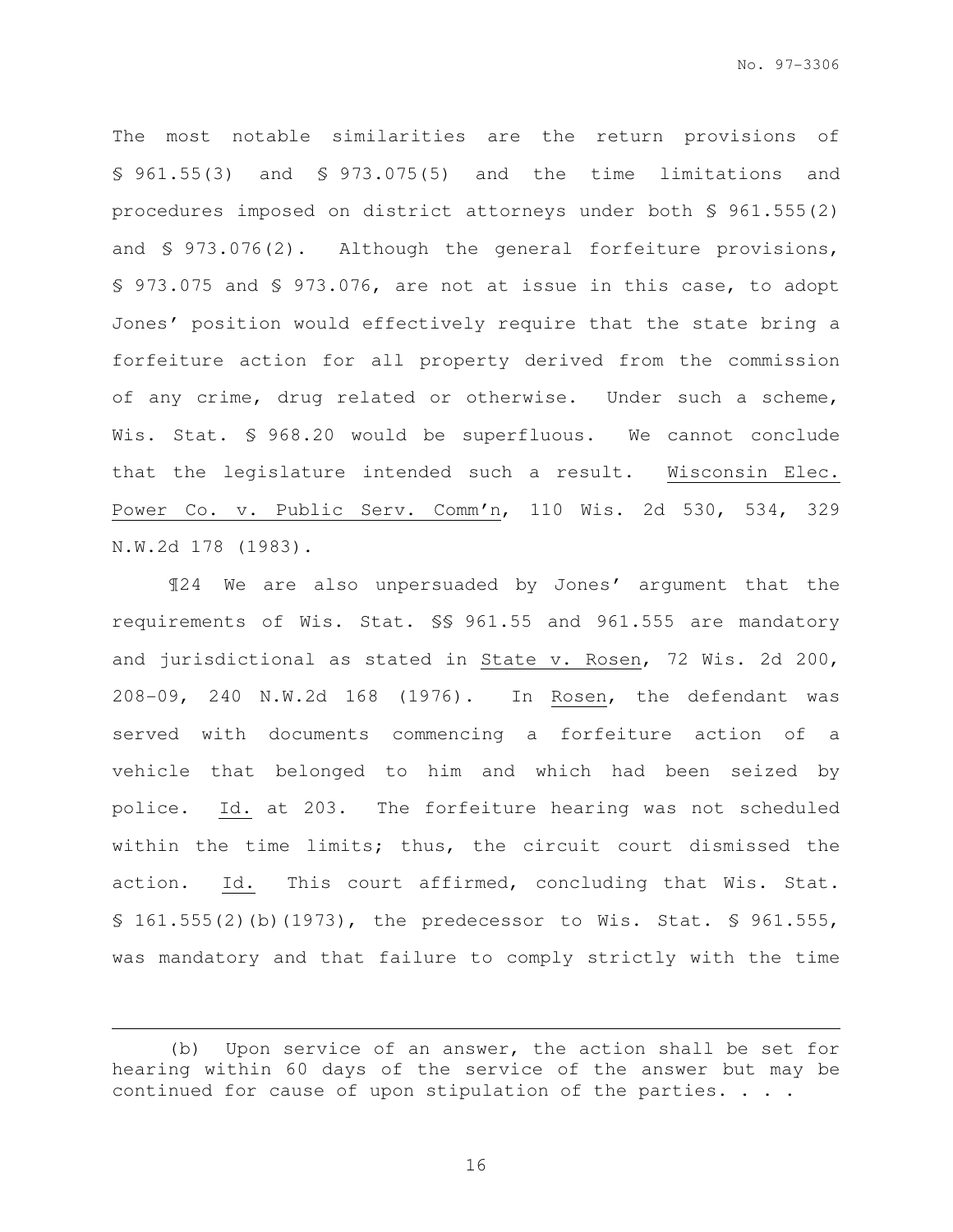limitation imposed resulted in a loss of trial court jurisdiction. Rosen, 72 Wis. 2d at 208.

¶25 Rosen is inapposite to the case before us. Rosen stands for the proposition that once a forfeiture action has been commenced by the state, the state must comply with the time limits under Wis. Stat. § 961.555(2). In this case, a forfeiture action was never initiated; thus, the time limits were never triggered.

¶26 In addition, the Rosen court neither addressed nor considered Wis. Stat. § 968.20 or its relationship with Wis. Stat. §§ 961.55 or 961.555. Therefore, we conclude that Rosen is not controlling.

¶27 Moreover, we find nothing, nor does Jones direct us to anything, in Wis. Stat. §§ 961.55, 961.555 or Rosen which remotely suggests that the state is required to initiate a forfeiture action every time property is seized for a suspected violation of the UCSA. Presumably the requirement does not exist because district attorneys "enjoy largely unfettered discretion in the initiation of criminal proceedings." State v. Braunsdorf, 98 Wis. 2d 569, 572, 297 N.W.2d 808 (1980). It follows then that a district attorney may exercise this discretion in determining whether to initiate forfeiture proceedings or not.

¶28 To conclude otherwise would lead to absurd results which we are duty bound to avoid. State ex rel. Sielen v. Circuit Court for Milwaukee County, 176 Wis. 2d 101, 108, 499 N.W.2d 657 (1993). Effectively we would be concluding that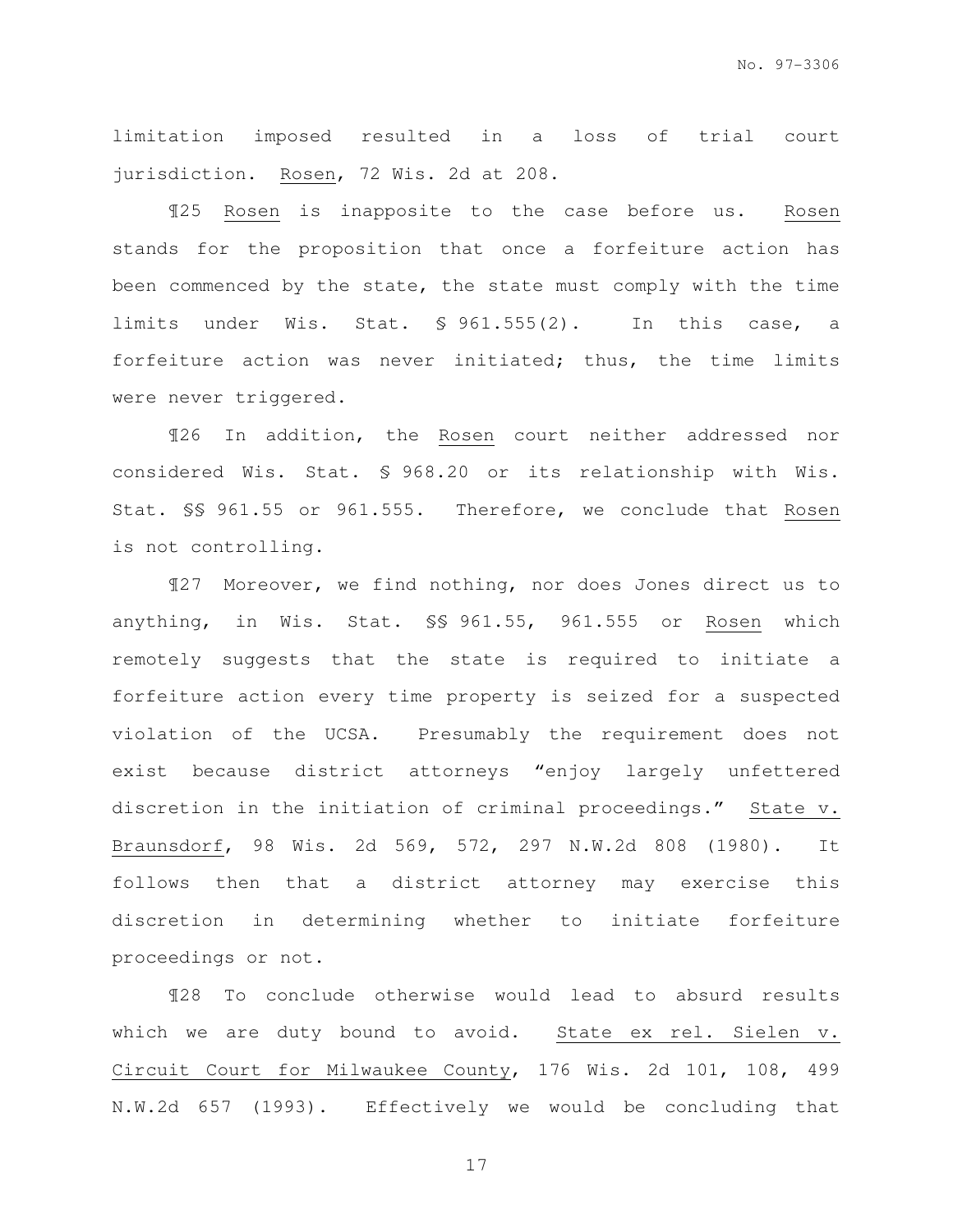while district attorneys have discretion in determining whether or not to prosecute and in selecting which of several related crimes he or she wishes to charge, he or she would have no discretion in deciding whether to initiate forfeiture actions. Cf. State v. Annala, 168 Wis. 2d 453, 473, 484 N.W.2d 138 (1992); Braunsdorf, 98 Wis. 2d at 577.

¶29 There are several reasons why district attorneys would not abandon their use of the forfeiture proceedings. First, a forfeiture action lies whether or not a criminal charge has been brought against the owner of the property seized. State v. Hooper, 122 Wis. 2d 748, 751, 364 N.W.2d 175 (Ct. App. 1985)(under Wis. Stat. § 161.55(1)(f)(1983-84) the state is only required to show that the seized property was "derived from or realized through the commission of any crime" under Wis. Stat. ch. 161 (1983-84), the predecessor to Wis. Stat. ch. 961). In contrast, the return of property statute, Wis. Stat. § 968.20, is more limited because it presupposes the existence of a case and the retention of property by the authorities for use as evidence. See Benhoff, 185 Wis. 2d at 603 (requires the return of seized property that is neither contraband nor needed as evidence in a case);  $\frac{1}{5}$  968.20(1)(a) and (b)(court shall return property, other than contraband, if property is not needed as evidence or all proceedings have been completed); § 968.20(2)(property not required for evidence or use in further investigation may be returned without a hearing).

¶30 With some property, district attorneys have no choice but to initiate a forfeiture action under Wis. Stat. §§ 961.55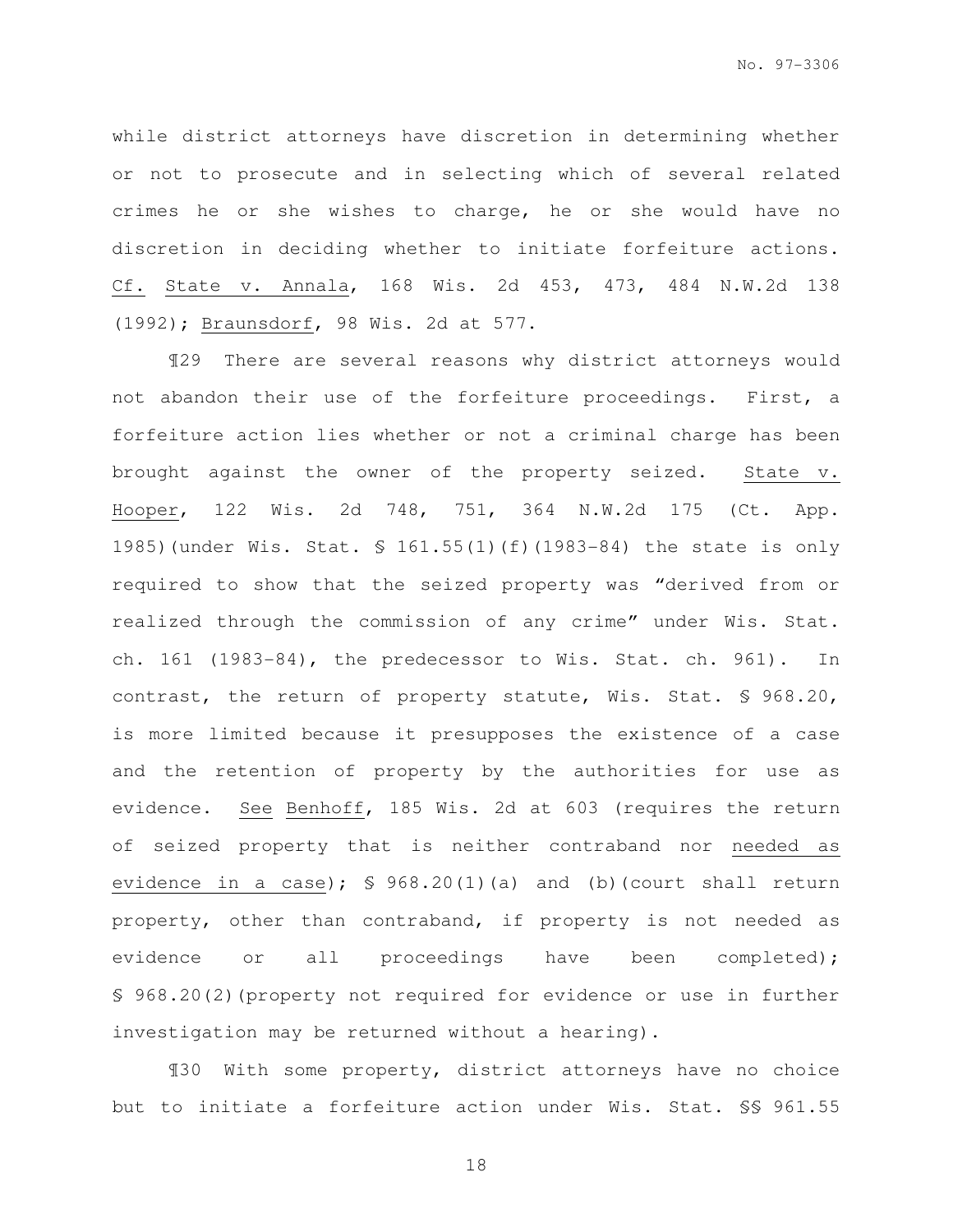and 961.555. If the property subject to forfeiture cannot be located; has been transferred or conveyed to, sold to or deposited with a third party; is beyond the jurisdiction of the court; has been substantially diminished in value while not in the actual physical custody of the law enforcement agency; or has been commingled with other property that cannot be divided without difficulty, then a district attorney may only bring a forfeiture action against property of a defendant not otherwise subject to seizure. Wis. Stat.  $\frac{1}{5}$  961.555(4)(a)-(e).

¶31 In other situations, the property may be subject to state and federal jurisdiction. In such a case, the first-intime rule applies. The rule is that only one court may have jurisdiction over the res in an in rem proceeding, and therefore the first court to obtain in rem jurisdiction maintains it to the exclusion of all others, whether the court is state or federal. Penn Gen. Cas. v. Pennsylvania, 294 U.S. 189, 195 (1935); United States v. One Parcel Property Located at Lot 85, 100 F.3d 740, 742 (10th Cir. 1996), cert. denied, 520 U.S. 1253 (1997); United States v. \$79,123.49 in United States Cash & Currency, 830 F.2d 94, 95-96 (7th Cir. 1987). Thus, when it is possible for two courts to have concurrent jurisdiction over the property, the state may be deprived of jurisdiction if it delays initiating a forfeiture action.

¶32 As we have previously explained, "the district attorney is answerable to the people of the state and not to the courts or the legislature as to the manner in which he or she exercises prosecutorial discretion." Annala, 168 Wis. 2d at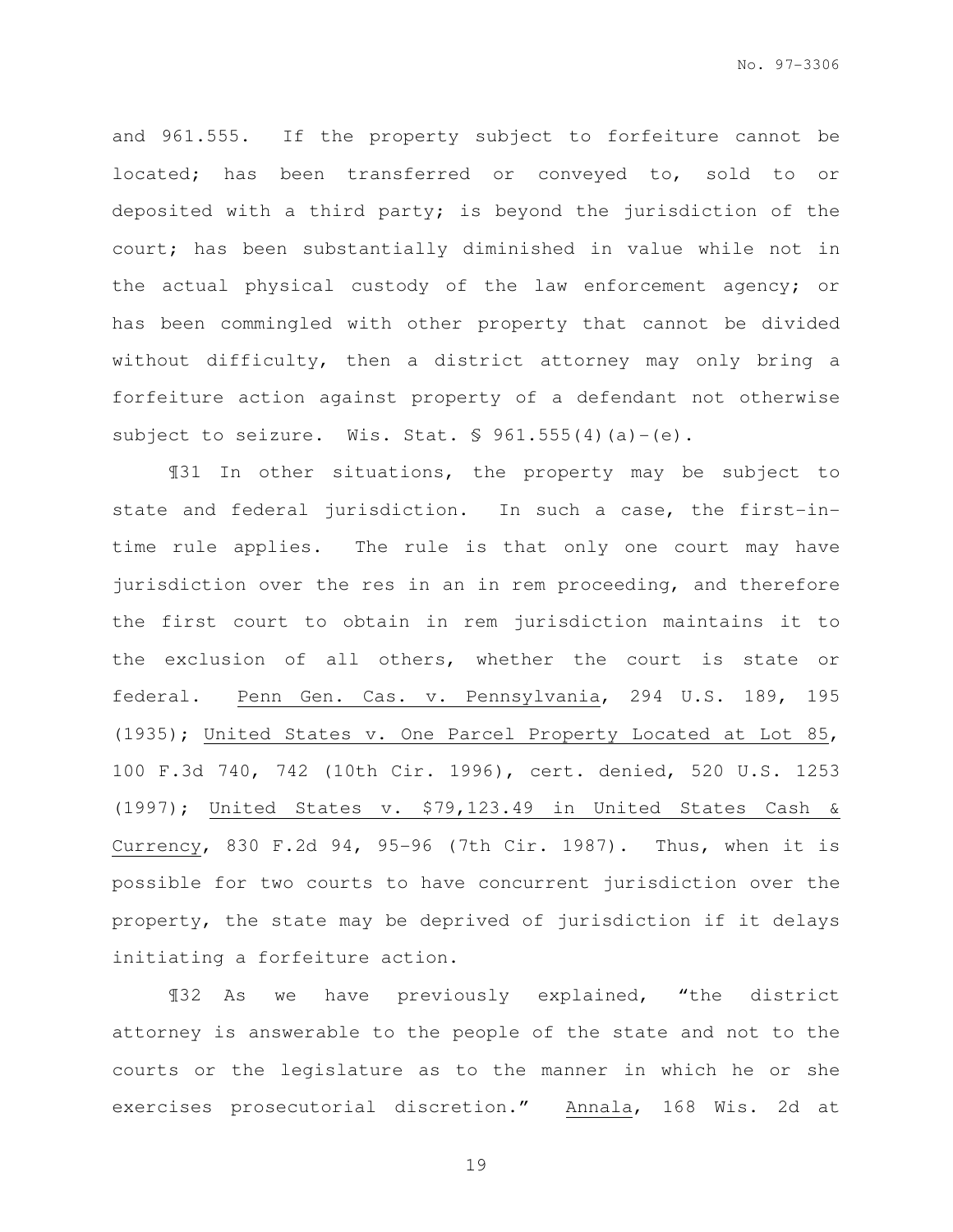473. "Political review through the electoral process is sufficient to ensure the proper application of prosecutorial discretion." Id.; Braunsdorf, 98 Wis. 2d at 577. We will not impair, without authority or reason, district attorneys' discretionary decisions of whether to initiate forfeiture proceedings or not.

¶33 Based on the foregoing, we see no conflict between Wis. Stat. §§ 961.55 and 968.20 which requires us to limit the language of either statute. Rather, we conclude that the legislature intended that the return provision of Wis. Stat. § 961.55(3) can only be triggered by a failed forfeiture action brought by the state. In those situations where the state has not initiated a forfeiture action, we conclude that a person claiming the right to property seized by the authorities is limited to the procedures set forth in  $\sqrt{5}$  968.20.<sup>12</sup>

## III.

¶34 In this case, the State did not initiate a forfeiture action; thus, Jones was limited to the procedures provided under

 $12$  The dissent fails to answer several issues raised in this case. The dissent does not address: the purpose of the "seized but not forfeited" language added to Wis. Stat. § 961.55(3); the legislature's affirmation of both Wis. Stat. § 961.55 and 968.20; the affect of its "simple" interpretation on the general forfeiture provisions, Wis. Stat. § 973.075 and 973.076, the return of property statute, § 968.20, or prosecutorial discretion. While the dissent pays lip service to its "simple and straightforward interpretation" of Wis. Stat. ch. 961 forfeiture procedures, it does so from a narrow viewpoint. Our interpretation addresses not only the statutes at issue, but also considers the implications of our decisions on other areas of the law.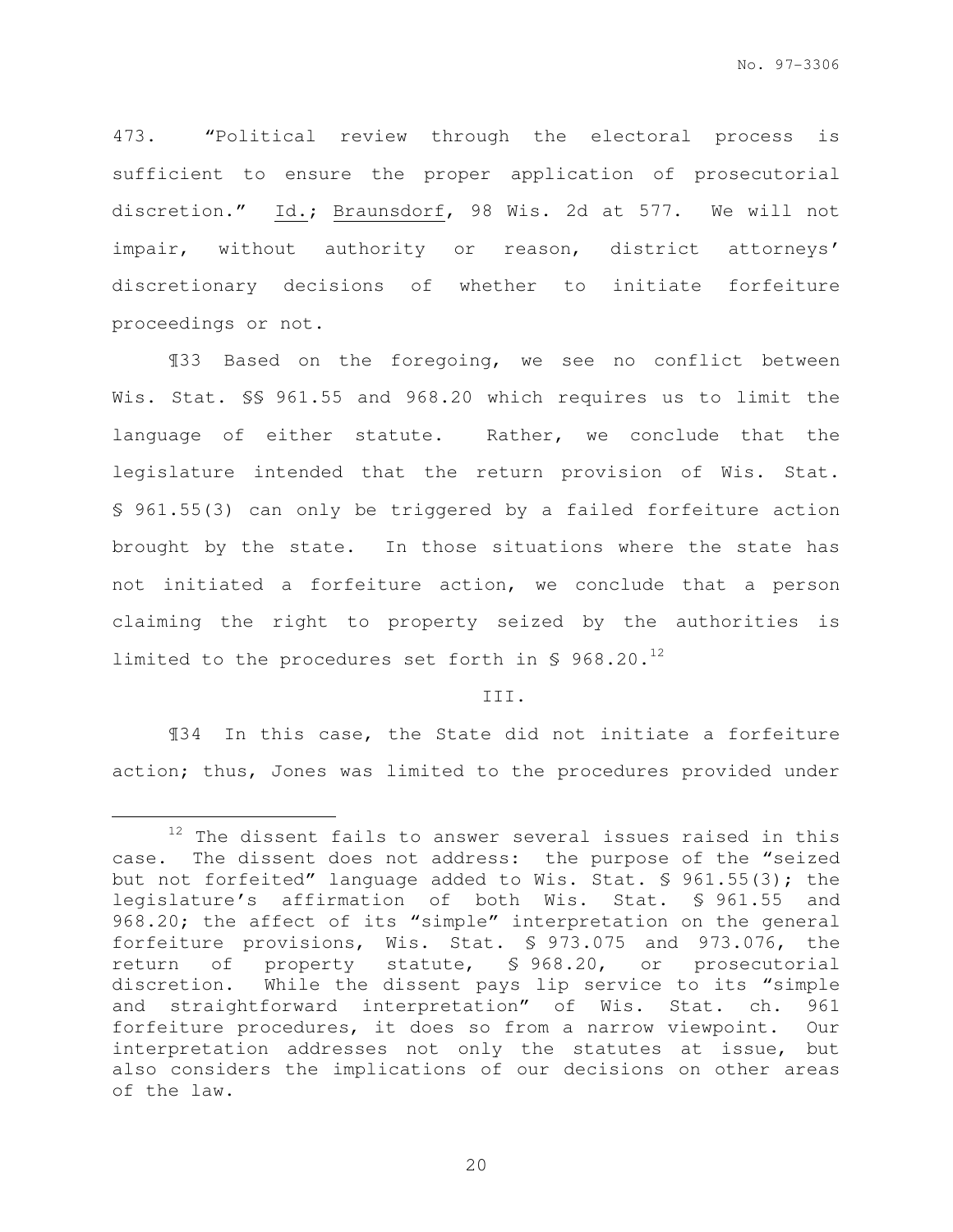Wis. Stat. § 968.20. This brings us to the second issue before this court: If the interested party brings an action for return of property under § 968.20, is cash considered "contraband" within the meaning of Wis. Stat. § 968.13(1), particularly when the charge arising out of the property seized during the search is ultimately dismissed.

¶35 Wisconsin Stat. § 968.20(1) provides:

**(1)** Any person claiming the right to possession of property seized pursuant to a search warrant or seized without a search warrant may apply for its return to the circuit court for the county in which the property was seized or where the search warrant was returned. The court shall order such notice as it deems adequate to be given the district attorney and all persons who have or may have an interest in the property and shall hold a hearing to hear all claims to its true ownership. If the right to possession is proved to the court's satisfaction, it shall order the property, other than contraband or property covered under sub. (1m) or 1(r) or s. 951.165, returned if:

(a) The property is not needed as evidence or, if needed, satisfactory arrangements can be made for its return for subsequent use as evidence; or

(b) All proceedings in which it might be required have been completed.

Pursuant to this statute, if the person seeking return has a right to possession of the property, if the property is not contraband, and if the property is not needed as evidence (or, if needed, arrangements can be made for its return, or all proceedings in which it might be required have been completed), then the court shall order the return of the property. Benhoff, 185 Wis. 2d at 603.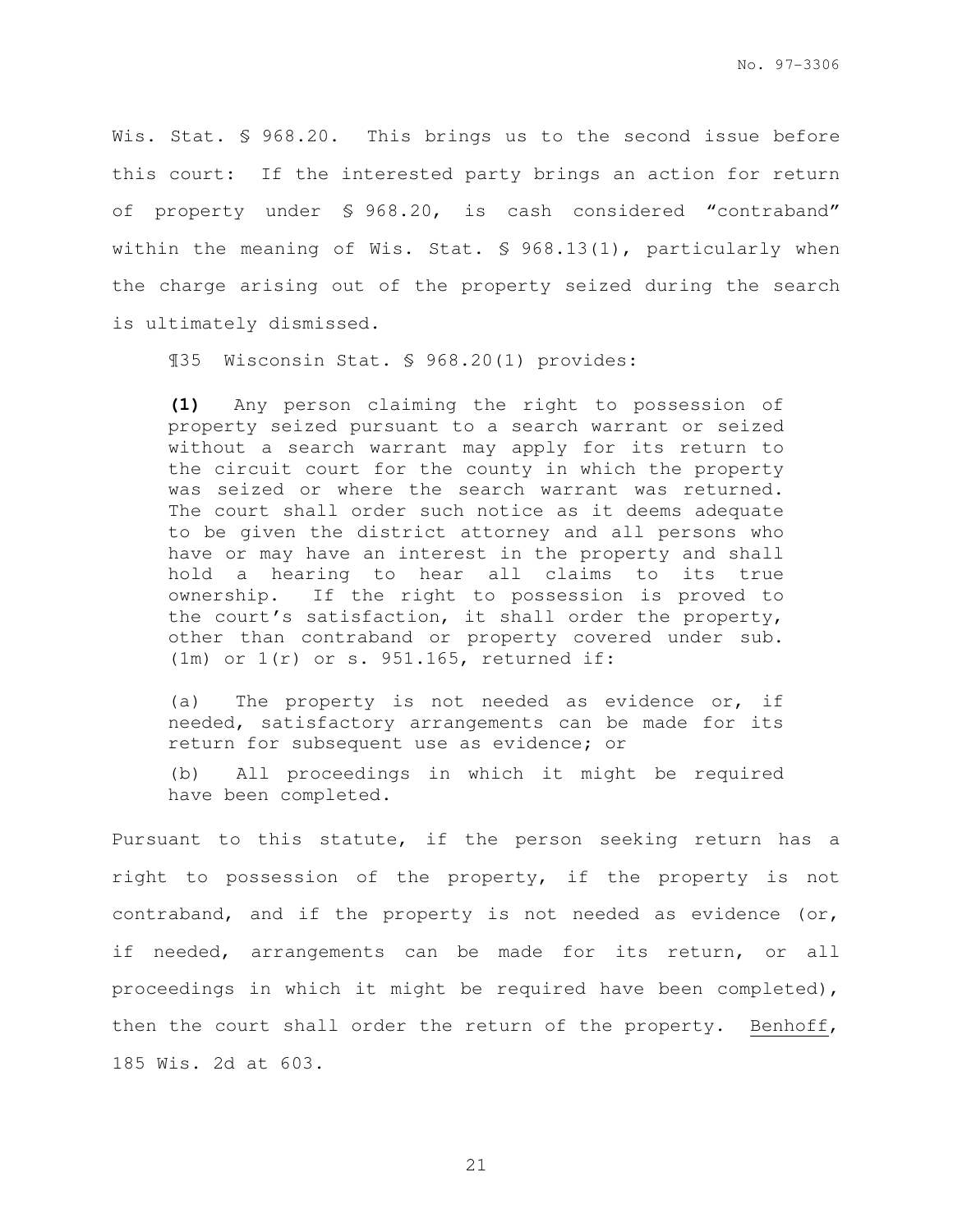¶36 The term "contraband" is not defined in Wis. Stat. § 968.20. However, we believe the Benhoff court correctly looked to Wis. Stat. § 968.13(1) for the definition. Section 968.13(1)(a) provides:

**(1)** A search warrant may authorize the seizure of the following:

(a) Contraband, which includes without limitation because of enumeration lottery tickets, gambling machines or other gambling devices, lewd, obscene or indecent written matter, pictures, sound recordings or motion picture films, forged money or written instruments and the tools, dies, machines or materials for making them, and controlled substances, as defined in s. 961.01(4), and controlled substance analogs, as defined in s. 961.01(4m), and the implements for smoking or injecting them. Gambling machines or other gambling devices possessed by a shipbuilding business that complies with s. 945.095 are not subject to this section. [Emphasis added.]

Contraband need never be returned. Judicial Council Committee Note, 1969, § 968.20, Stats.

¶37 In construing Wis. Stat. § 968.13(1)(a), to determine whether cash may be included as contraband, we are to give effect to the intent of the legislature. State ex rel. Jacobus v. State, 208 Wis. 2d 39, 47-48, 559 N.W.2d 900 (1997). We must ascertain that intent by first looking to the language of the statute itself and giving the language its ordinary and accepted meaning. State ex rel. Angela M.W. v. Kruzicki, 209 Wis. 2d 112, 121, 561 N.W.2d 729 (1997). Only if the statutory language is ambiguous may we resort to outside sources to aid statutory construction. Marshall-Wisconsin Co. v. Juneau Square Corp., 139 Wis. 2d 112, 133, 406 N.W.2d 764 (1987).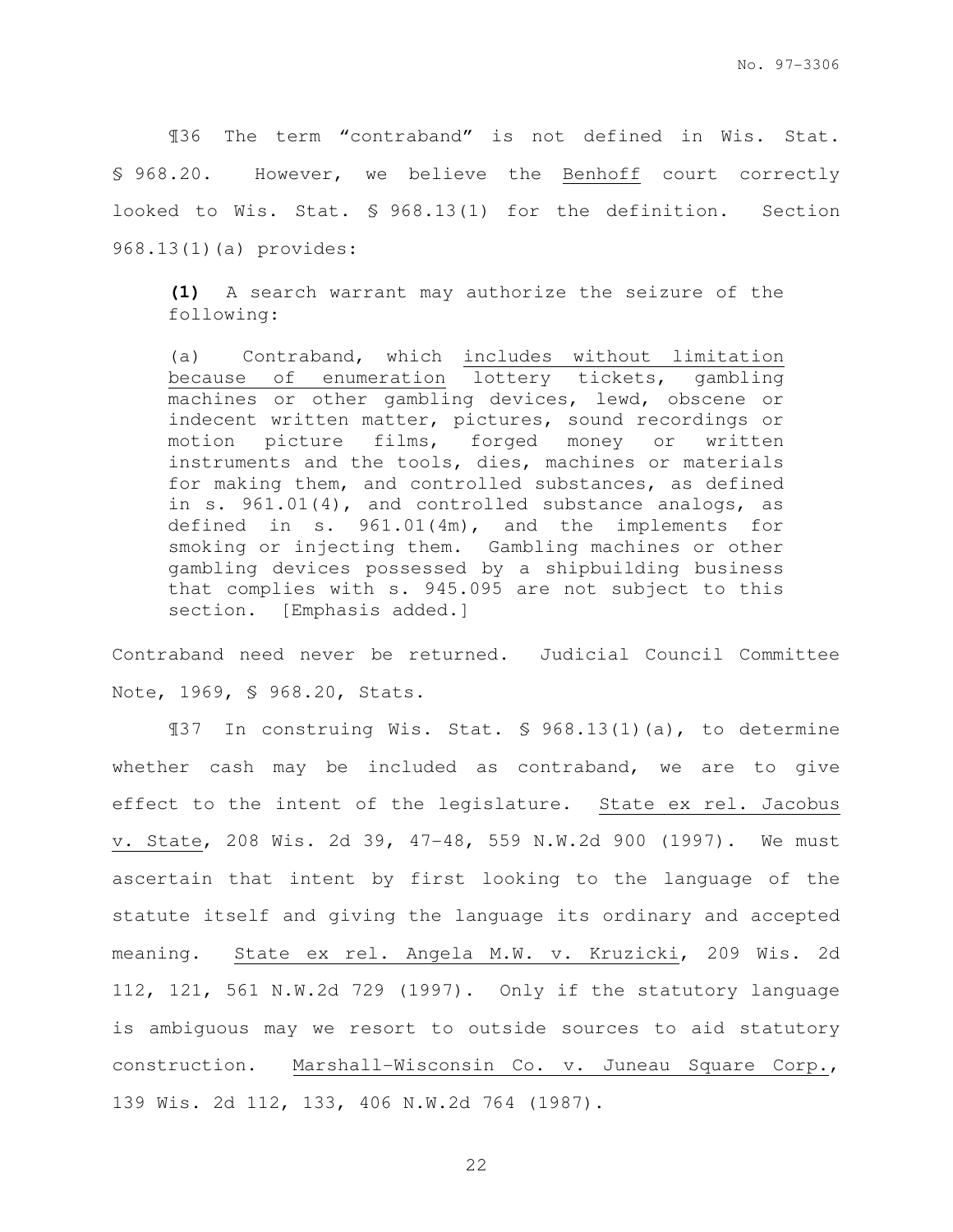¶38 We find no ambiguity in the legislature's provision that contraband includes, among other things, money that is related to the commission of a crime or that represents illicit proceeds from an unlawful sale. We construe the listed items contained in Wis. Stat. § 968.13(1)(a), as required by its language, not as a limitation on what constitutes contraband, but rather as several examples of items that may be considered contraband (and therefore subject to seizure). Because the statute expressly covers items "without limitation by enumeration," contraband cannot reasonably be read as limited to the class, type or nature of the items listed in subsec. (a).

¶39 Jones contends, however, that money should not be included as contraband under the "without limitation" clause of Wis. Stat. § 968.13(1)(a). Relying on the doctrine of ejusdum generis, which the State also looks to, Jones urges that all of the items listed in § 968.13(1)(a) are either inherently illegal to possess or were inherently illegal to possess when the legislature passed the law. As Jones defines it, contraband is limited to that which is per se illegal to possess. Because it is not illegal to possess money, Jones insists money does not fall under the purview of § 968.13(1)(a).

¶40 The doctrine of ejusdem generis is an attempt to reconcile an incompatibility between specific and general words. 2A NORMAN J. SINGER, SUTHERLAND STATUTORY CONSTRUCTION § 47.17 (5th ed. 1992). To that end, the doctrine treats particular words as indicating the class and the general words as extending the provisions of the statute to everything embraced in that class,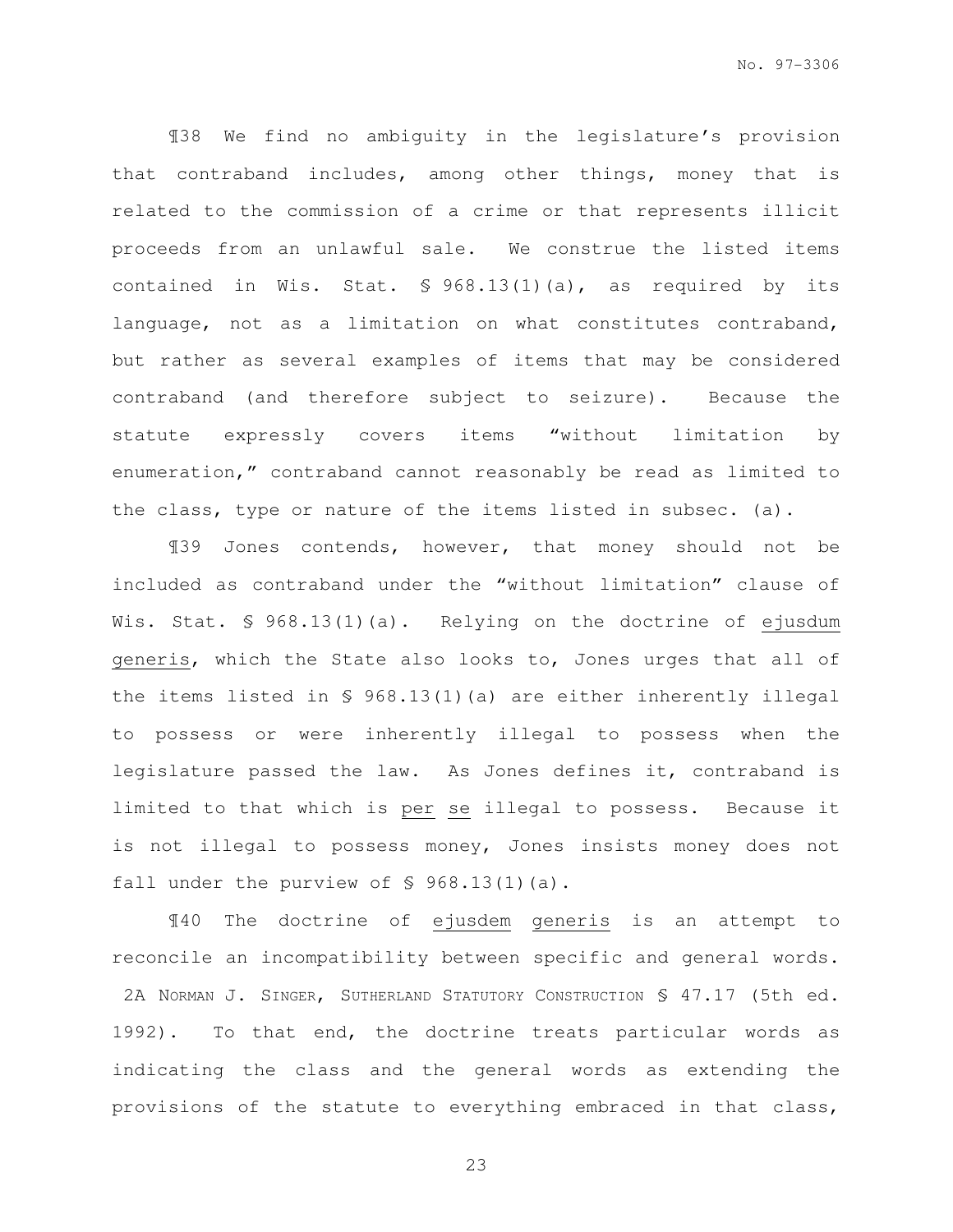though not specifically named by the particular words. Id. See also, State v. Engler, 80 Wis. 2d 402, 408, 259 N.W.2d 97 (1977).

¶41 We disagree with Jones' proposed construction and the conclusion based upon it. While some of the items listed may have been illegal to possess in 1969, when the statute was enacted, they are no longer illegal to possess yet they are still contained in the statute. As the State points out, lottery tickets are now legal to possess, but may be used or acquired in an illicit manner bringing them under the purview of Wis. Stat.  $\frac{6}{5}$  968.13(1)(a).<sup>13</sup>

¶42 It was also illegal to possess lewd, obscene or indecent matter in  $1969<sub>r</sub>^{14}$  but such possession is now legal unless the matter, for example, is exposed to a child pursuant to Wis. Stat. § 948.11, drawn or written in public or a public place under Wis. Stat. § 944.23, or if it is used, exhibited or transferred in a manner described in Wis. Stat. § 944.21(3) and (4).

e<br>S

 $13$  "Lottery" does not include bingo or a raffle conducted under ch. 563, pari-mutuel wagering conducted under ch. 562 or the state lottery or any multijurisdictional lottery conducted under ch. 565. Wis. Stat. § 945.01(5)(am). Thus, lottery tickets employed or acquired in any other manner than the abovelisted exceptions would constitute "contraband."

<sup>&</sup>lt;sup>14</sup> In 1969, whoever knowingly possessed a lewd, obscene or indecent written matter or lewd, obscene or indecent picture could be fined not more than \$1,000 or imprisoned in the county jail for one year or less, or both. Wis. Stat. § 944.22 (1977). Section 944.22 was repealed in 1977. § 98, ch. 173, Laws of 1977.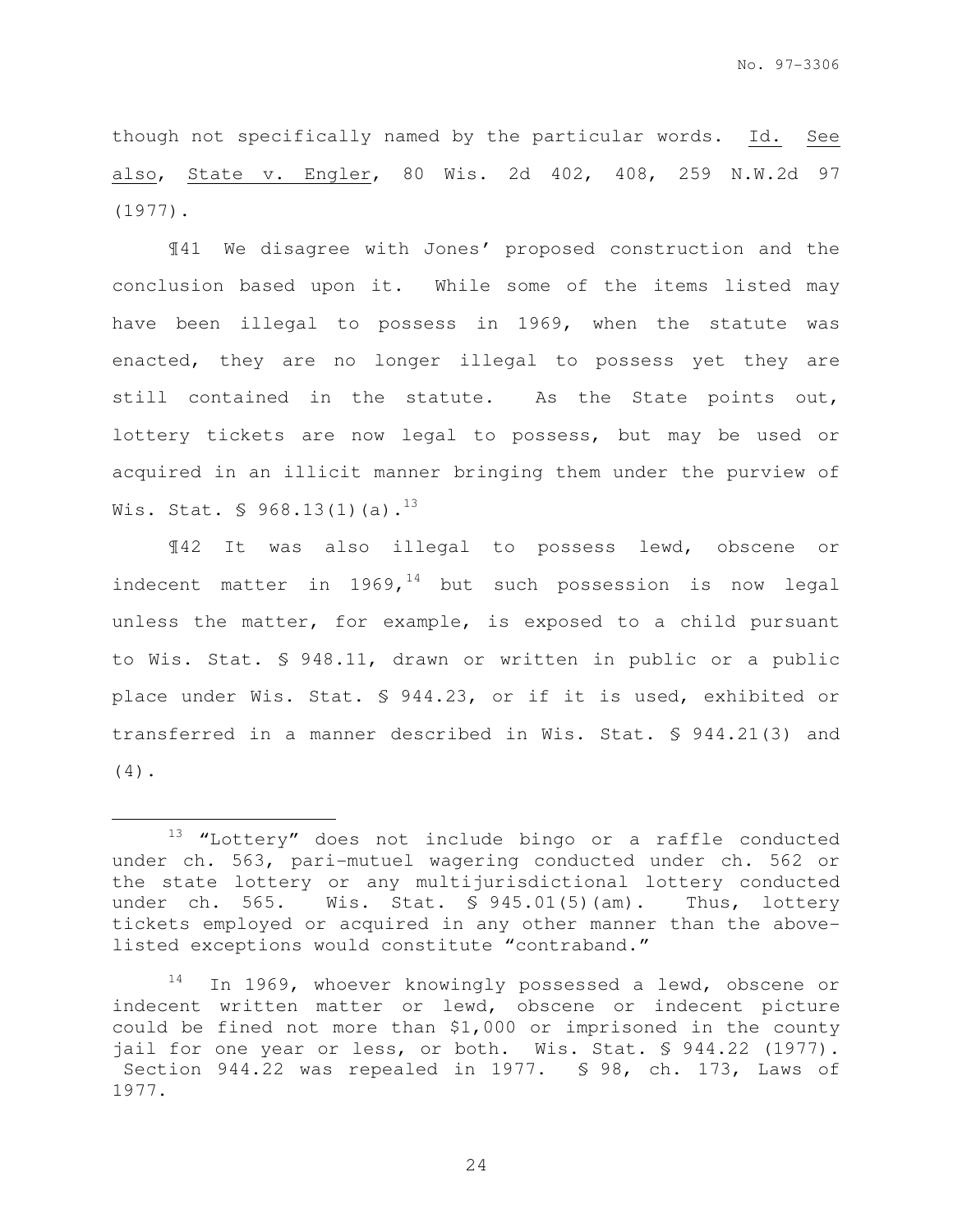¶43 In addition, many of the items listed in Wis. Stat. § 968.13(1)(a) are not per se illegal today, and were not in 1969. For example, the "tools, dies, machines or materials" used to make forged money or written instruments have many legal uses; however, once they are used in an illegal manner, they become "contraband."

¶44 Similarly, some of the items used to smoke or inject controlled substances, such as Chore-boys or syringes, have legal and useful purposes; however, when used as an implement to smoke or inject a controlled substance, they become contraband. If implements to smoke or inject controlled substances constitute contraband, certainly money which is used to purchase or is acquired through the sale of controlled substances falls under the purview of Wis. Stat. § 968.13(1)(a).

¶45 To narrowly interpret Wis. Stat. § 968.13(1)(a) as Jones suggests—contraband includes only those items which are per se illegal—would render these items superfluous. This is a result to be avoided. Wisconsin Elec., 110 Wis. 2d at 534.

¶46 Based on the enumerated items provided in Wis. Stat. § 968.13(1)(a), we conclude that contraband is not limited to materials which are per se illegal. Rather, it is clear that contraband encompasses those items that are not only per se illegal, such as controlled substances or forged money, but also those items which are used, acquired or transferred illicitly. Money which is established to have been acquired through the sale of or used to purchase controlled substances certainly constitutes contraband under § 968.13(1)(a).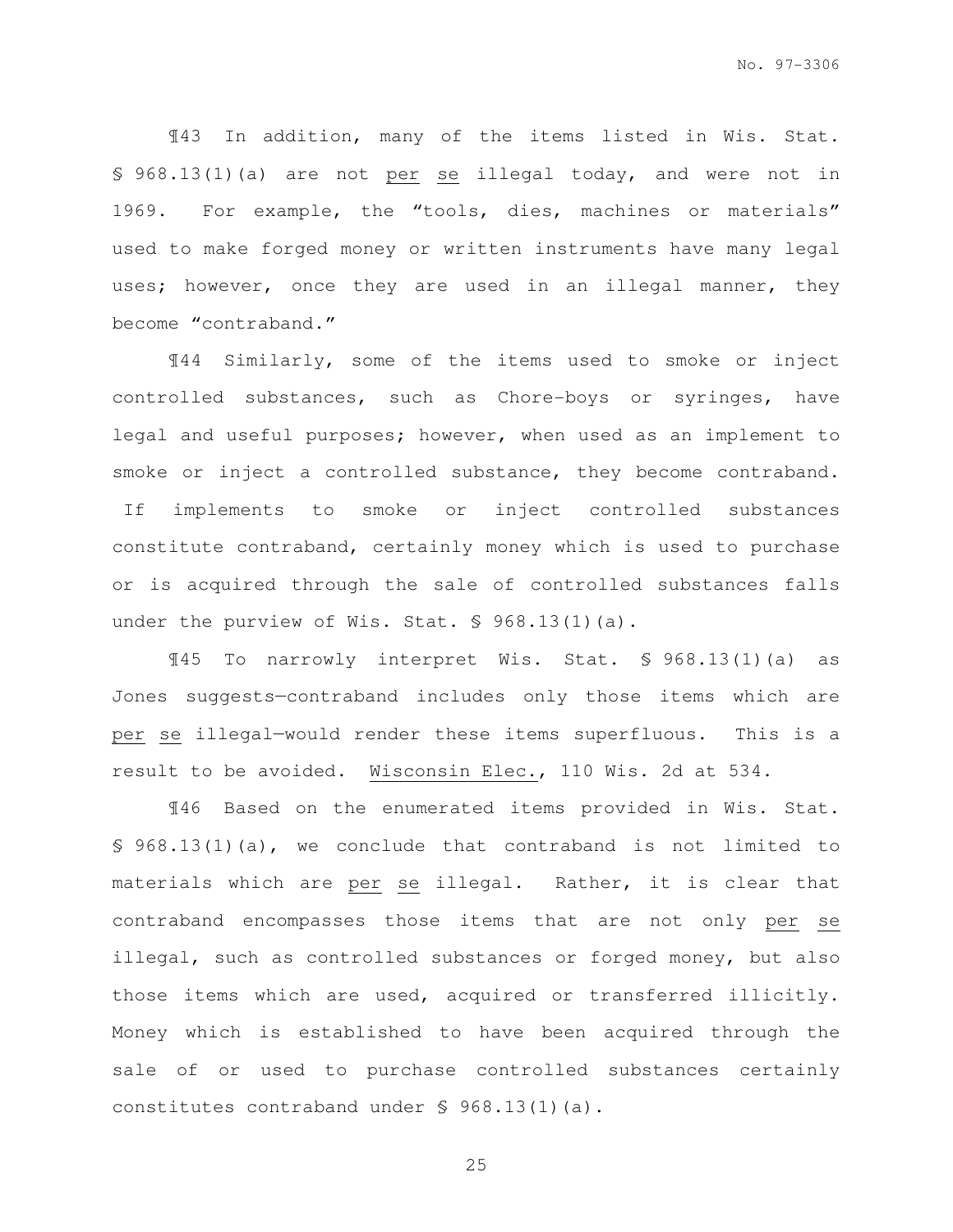¶47 We also note that a rule of statutory construction, such as ejudem generis, is employed only to determine the legislative intent behind an ambiguous statute. State v. Tollefson, 85 Wis. 2d 162, 167, 270 N.W.2d 201 (1978). "It is impermissible to apply rules of statutory construction to ascertain legislative intent when the legislation is clear on its face." Engler, 80 Wis. 2d at 406. We conclude that Wis. Stat. § 968.13(1)(a) is clear on its face; contraband consists of items which are per se illegal as well as those legal items which are put to an illegal use or acquired illicitly.<sup>15</sup>

¶48 This court in State v. Voshart, 39 Wis. 2d 419, 159 N.W.2d 1 (1968), recognized the difference between items which are per se illegal, and those items which are put to an illegal use. One of the issues before the Voshart court was whether concededly obscene materials which were improperly seized had to be returned to the defendant or could be destroyed as contraband. Id. at 434. The court determined that it would frustrate the public policy of the state based on the nature of obscenity to return admittedly obscene materials. Id. In reaching its conclusion, the court distinguished obscenity from "an article put to an illegal use," instead equating the former with those materials that should be destroyed because they are

e<br>S

<sup>&</sup>lt;sup>15</sup> Because we conclude that Wis. Stat.  $\frac{15}{968.13(1)(a)}$  is unambiguous, we need not resort to legislative history to discern legislative intent. Cynthia E. v. La Crosse County Human Serv. Dept., 172 Wis. 2d 218, 225, 493 N.W.2d 56 (1992); J.A.L. v. State, 162 Wis. 2d 940, 962, 471 N.W.2d 493 (1991).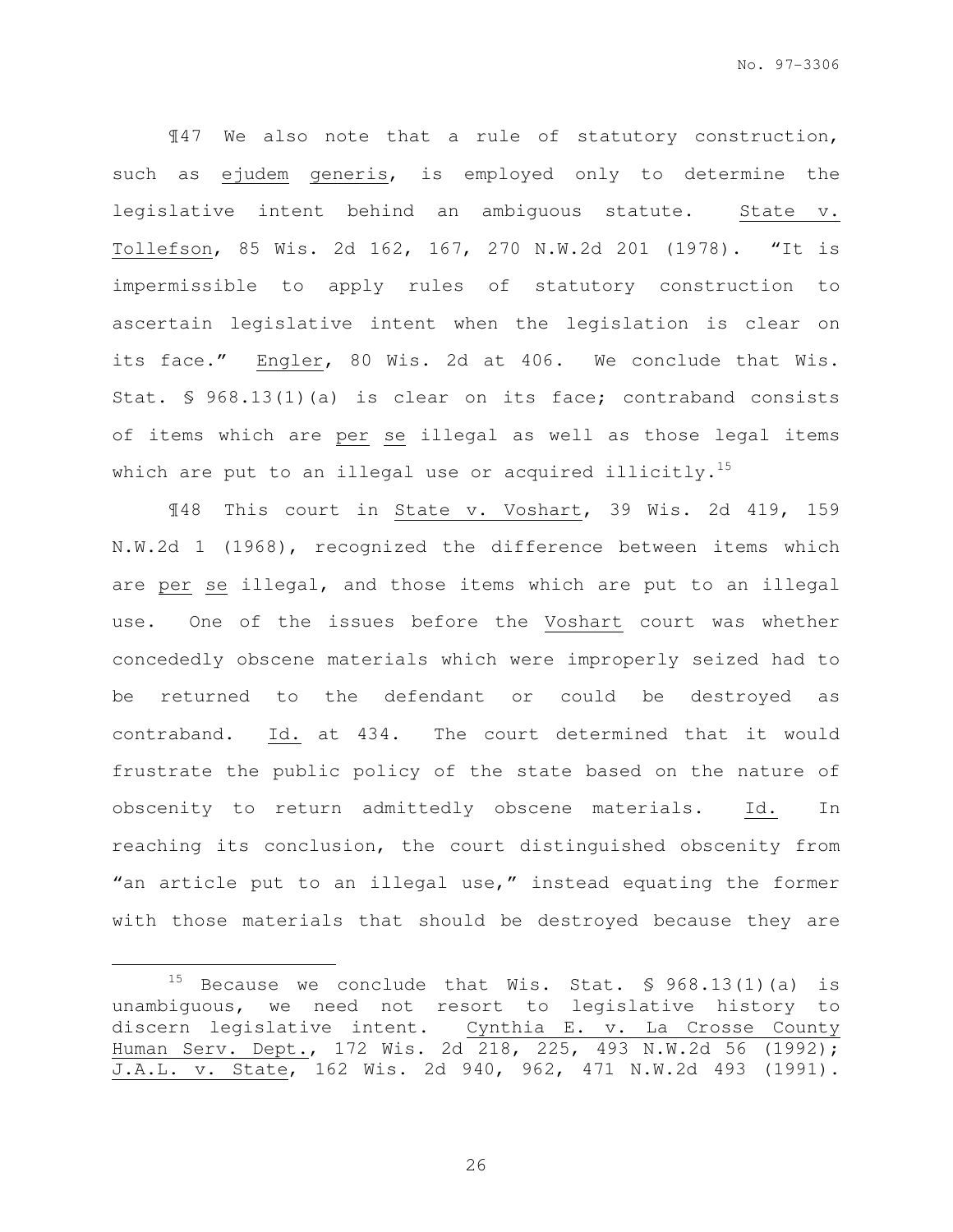illegal to possess, such as counterfeit money, diseased cattle and gambling devices. Id. at 435. In contrast, the money in this case is akin to items which may constitute contraband, under Wis. Stat. § 968.13(1)(a), if put to an illegal use, such as the "tools, dies, machines or materials" used to make forged money or written instruments.

¶49 While public policy may not dictate destruction of the money, it certainly does not require its return to the owner. The legislature has declared the abuse of controlled substances to be a serious problem for society, Wis. Stat. § 961.001, and that those who illicitly traffic in controlled substances constitute a menace to the public health and safety, § 961.001(1r). Accordingly, the public interest in the control, suppression and regulation of controlled substances and those who traffic in them dictates that money which is used to purchase or is acquired in the sale of controlled substances be designated as contraband.

¶50 Contrary to Jones' assertion, our interpretation does not render Wis. Stat. § 968.13(1)(b) superfluous. He argues that under subsec. (b) anything which is the fruit of or has been used in the commission of any crime may be seized under a search warrant. Id. If an item is neither contraband nor needed as evidence, a person may seek return of the property, and the court shall order its return under Wis. Stat. § 968.20(1). Benhoff, 185 Wis. 2d at 603. Thus, while § 968.20(1)(b) authorizes the seizure of items which have been used in the commission of a crime, these items must be returned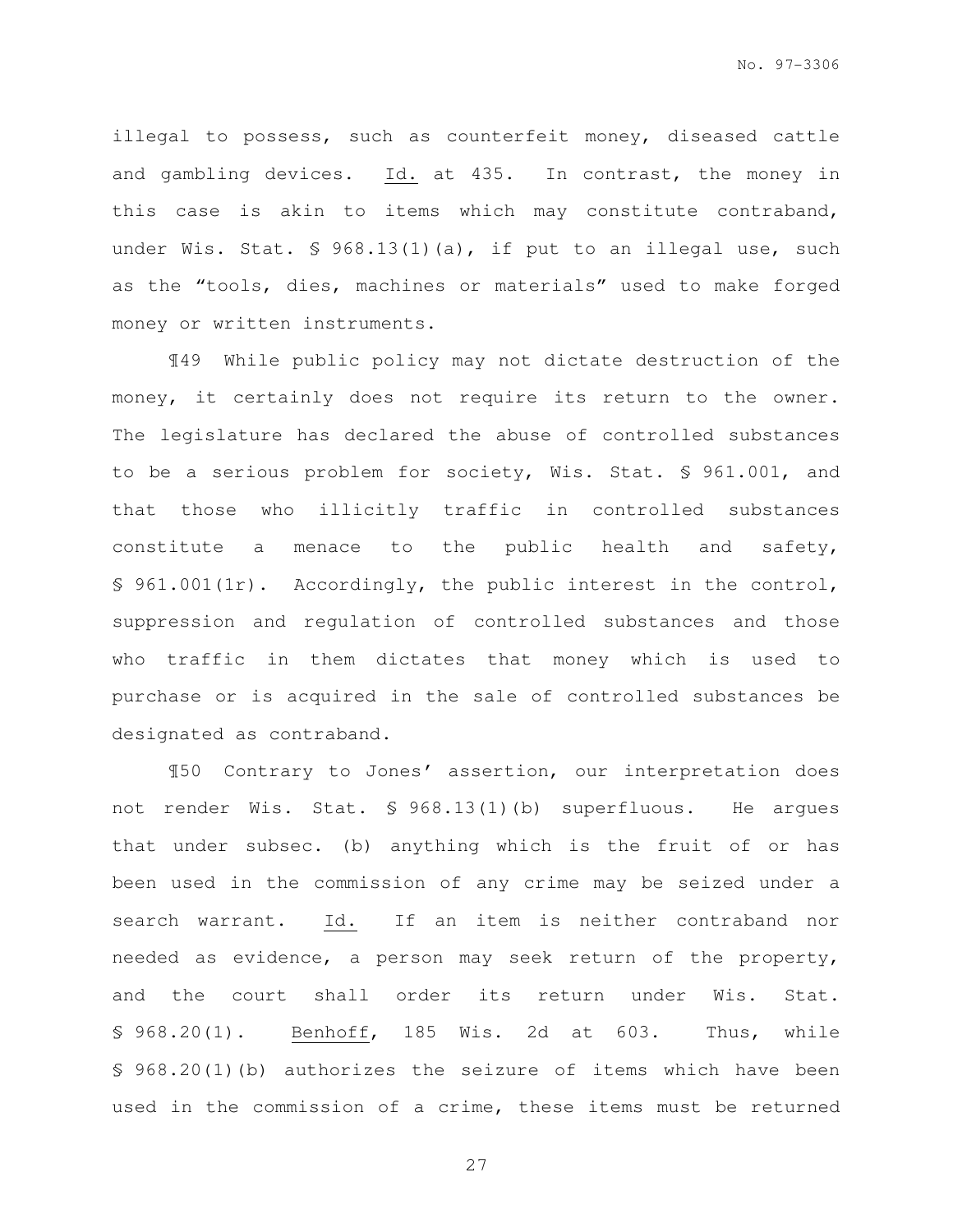to the rightful owner when they are no longer needed as evidence or when the proceedings have been completed. § 968.20(1)(a) and (b). Contraband, on the other hand, need never be returned. Judicial Council Committee Note, 1969, § 968.20, Stats.

¶51 Jones also contends that a broad interpretation of contraband would lead to absurd results because the potentially innocent owner of the money which is seized and later found to be contraband is out of luck. However, Wis. Stat. § 968.20(4) directs cities, towns, villages, and counties to adopt procedures for disposal of seized property. These procedures are to include a presumption that if the substance appears to be or is reported stolen, an attempt will be made to return the substance to the rightful owner. § 968.20(4). Thus, a truly innocent property owner would have some recourse under the statute.

¶52 We also reject Jones' argument that if an item is the "fruit of a crime," or used to commit a crime, then the criminal charges are critical. According to Jones, items which are per se illegal need never be returned, but those items which are legal to possess but have been used in an illicit manner must be proven to be contraband in a forfeiture action or be returned to its rightful owner. This contention is untenable.

¶53 As this court stated in Voshart, when determining whether seized property constitutes contraband, the underlying criminal charges are not before us for review. Voshart, 39 Wis. 2d at 436. "Where the items were in fact contraband, properly found so to be by judicial determination in adversary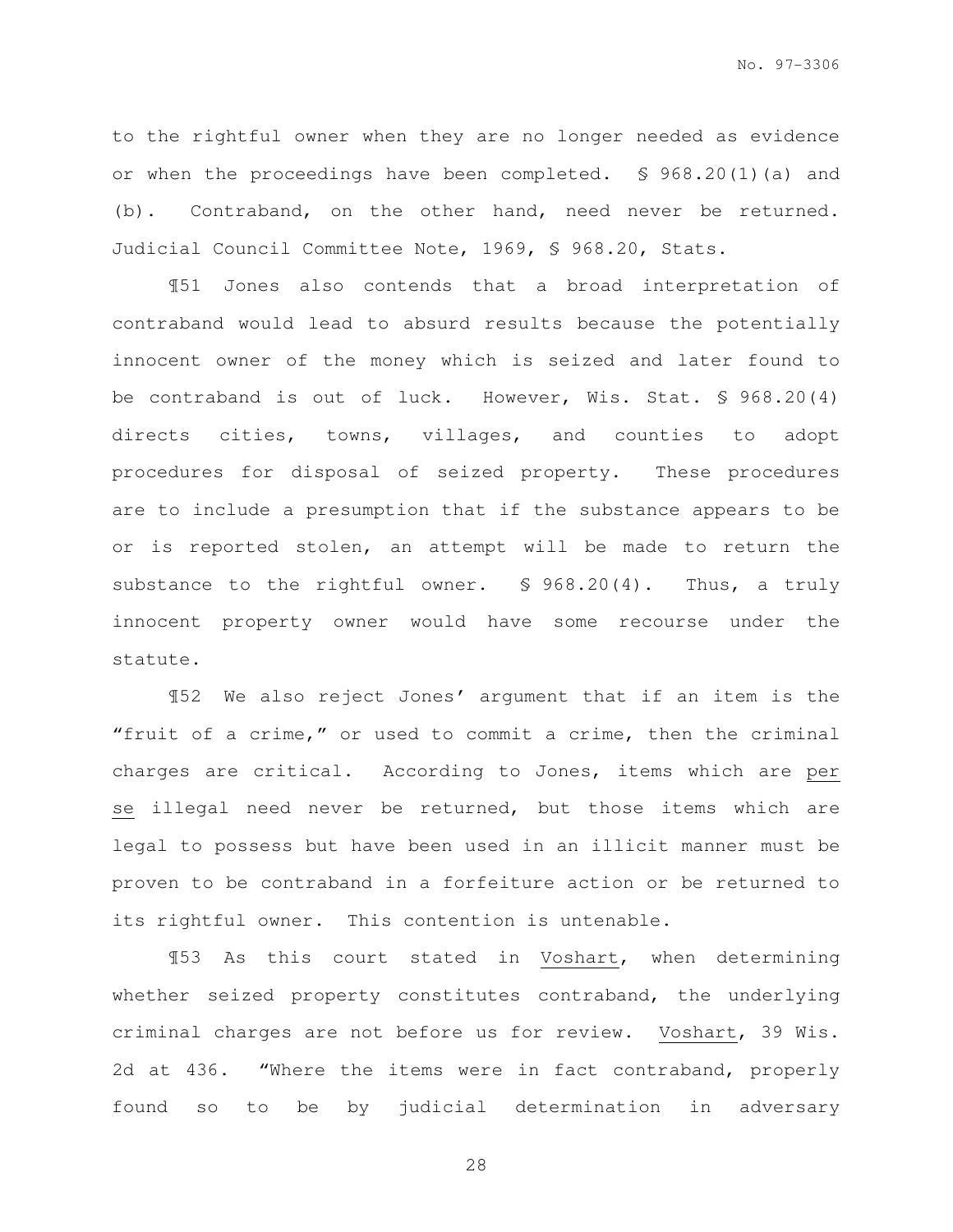proceedings, timely conducted, offending no constitutional safeguards, they would be subject to confiscation rather than return." Id. Because contraband threatens the public health, safety and morals, the legislature has allowed for its seizure. Id. at 435. Similarly, controlled substances and those who traffic them are considered a substantial menace to the public health and safety. Wis. Stat. § 961.001(1r). Certainly money which is either the proceeds from or used for the purchase of controlled substances which has been found to be contraband in a judicial proceeding need not be returned simply because the charges have been dismissed.

¶54 In sum, we conclude that Wis. Stat. § 968.13(1)(a) is clear on its face, and that under this statute contraband is not limited to materials which are per se illegal. Rather, it is clear that contraband encompasses those items that are not only per se illegal, such as controlled substances or forged money, but also those items which are put to an illegal use or acquired illicitly, such as the purchase or sale of controlled substances.

## IV.

¶55 Having determined that money may constitute contraband under Wis. Stat. § 968.13(1)(a), if it is established to have been acquired through the sale of or used to purchase controlled substances, the next question we are presented with is who has the burden of establishing this connection. In order to remove any incentive a prosecutor may have to never use Wis. Stat. § 961.55, the forfeiture statute, the State suggests, without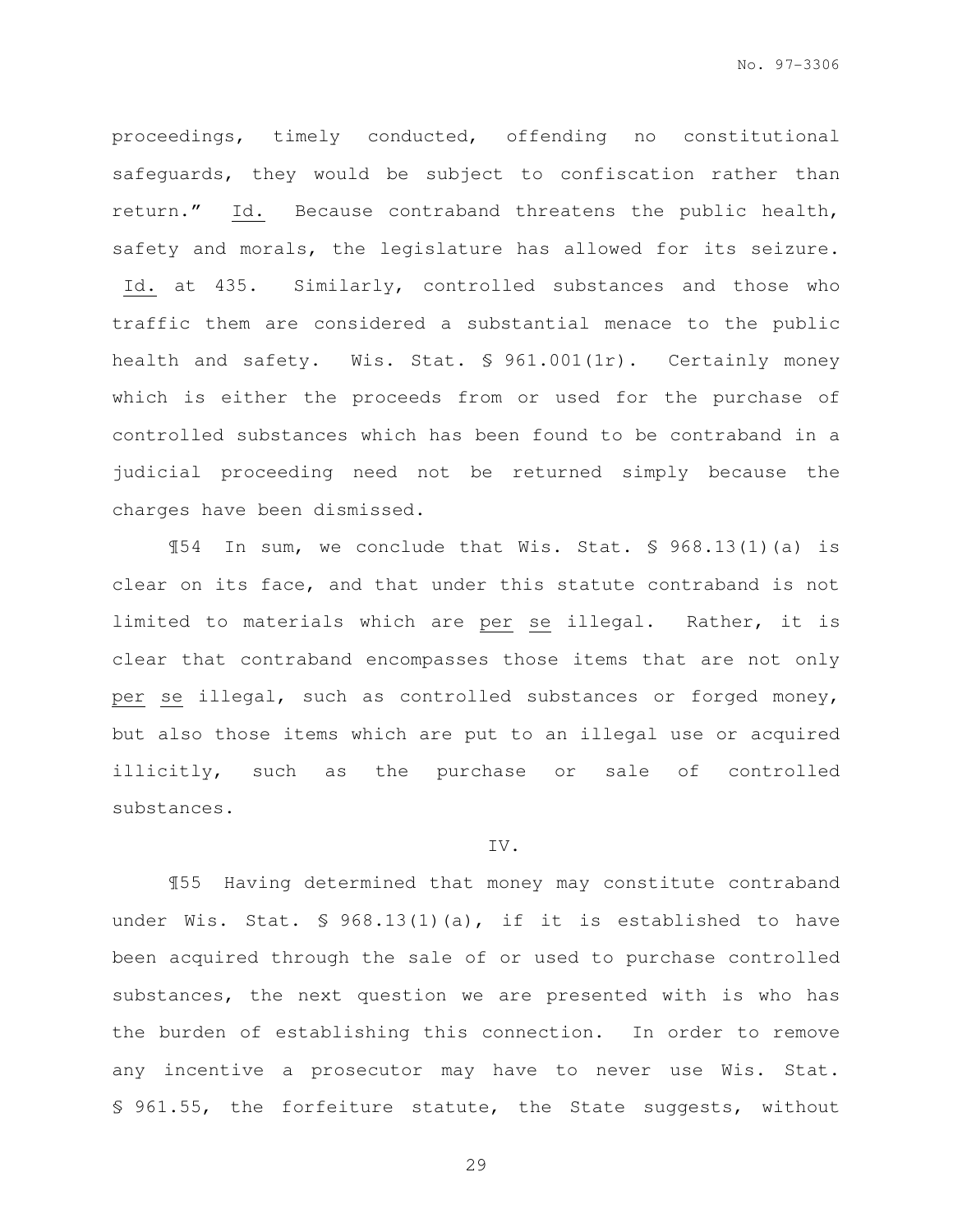opposition from Jones, that this court place the same burden of proof on the state which exists under Wis. Stat. § 961.555(3) on the issue of whether the property in question is contraband.

¶56 This court, in Welter v. Sauk County Clerk of Court, 53 Wis. 2d 178, 182 n.6, 184, 191 N.W.2d 852 (1971), addressed the burden of proof under Wis. Stat. § 963.04, which was superseded by Wis. Stat. § 968.20. The petitioner in Welter sought return of some 200 items involved in the killing of a law enforcement officer, and the wounding of another. Welter, 53 Wis. 2d at 180. The trial court denied the motion based on petitioner's failure to particularize the evidentiary usefulness of the requested items in case a new trial were to be ordered. Id. at 183-84. This court affirmed, concluding that the burden of proof rests with the moving party to support the motion by proof. Id. at 184. We stated, "The burden of proof upon petitioner was, at the least, the responsibility to identify items which he claimed to be without evidentiary value, and his reason or basis for so claiming." Id. at 185.

¶57 In his motion for return of the monies seized, Jones identified his claim to the money, and he indicated the basis of his claim, in accordance with Welter. It was the State, however, who argued that the money was contraband and need not be returned to Jones. Wis. Stat. § 968.20. Because the burden rests with the moving party to support the motion by proof, Welter, 53 Wis. 2d at 184, it follows that the State should have the burden of establishing that the property, in this case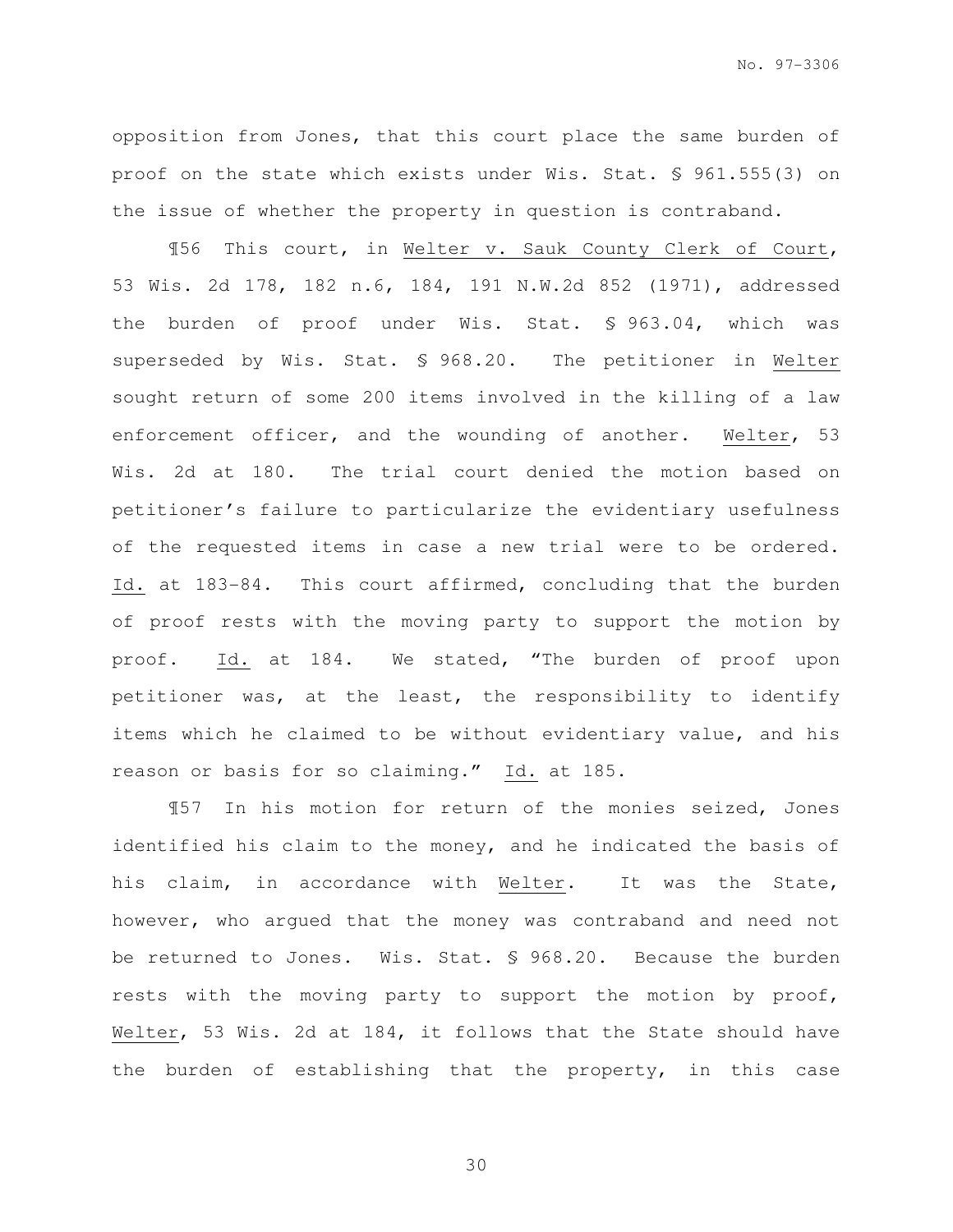money, constitutes contraband as defined by Wis. Stat. § 968.13(1)(a), and need not be returned, § 968.20.

¶58 Wisconsin Stat. § 968.20 is silent on this question. However, actions in rem are civil and fall under the civil procedures of Wis. Stat. ch. 801. See Wis. Stat. § 801.01; State v. One 1973 Cadillac, 95 Wis. 2d 641, 644, 291 N.W.2d 626 (Ct. App. 1980). In addition, Wisconsin cases have applied the middle burden in civil actions involving criminal acts. Wangen v. Ford Motor Co., 97 Wis. 2d 260, 299, 294 N.W.2d 437, 457 (1980). While the return of property statute does not involve criminal acts, the state's contention that the property is contraband implies criminal or illicit activity. See Judicial Council Committee Note, 1969, § 968.20, Stats. (Contraband need never be returned). Thus, the appropriate burden of proof in this civil matter, as with other civil actions, is proof by the greater weight of the credible evidence. See Wis. JI-Civil 200 (1996); Kruse v. Horlamus Indus., Inc., 130 Wis. 2d 357, 362-63, 387 N.W.2d 64 (1986). We conclude that when the state contends that property need not be returned under § 968.20(1) because it constitutes contraband, the state must establish this by the greater weight of the credible evidence.

#### V.

¶59 In addressing whether money may constitute contraband under Wis. Stat. § 968.13(1)(a), we have concluded that property, in this case money, which has been found to have a significant connection to items which are illegal to possess, such as controlled substances, or have been acquired illicitly,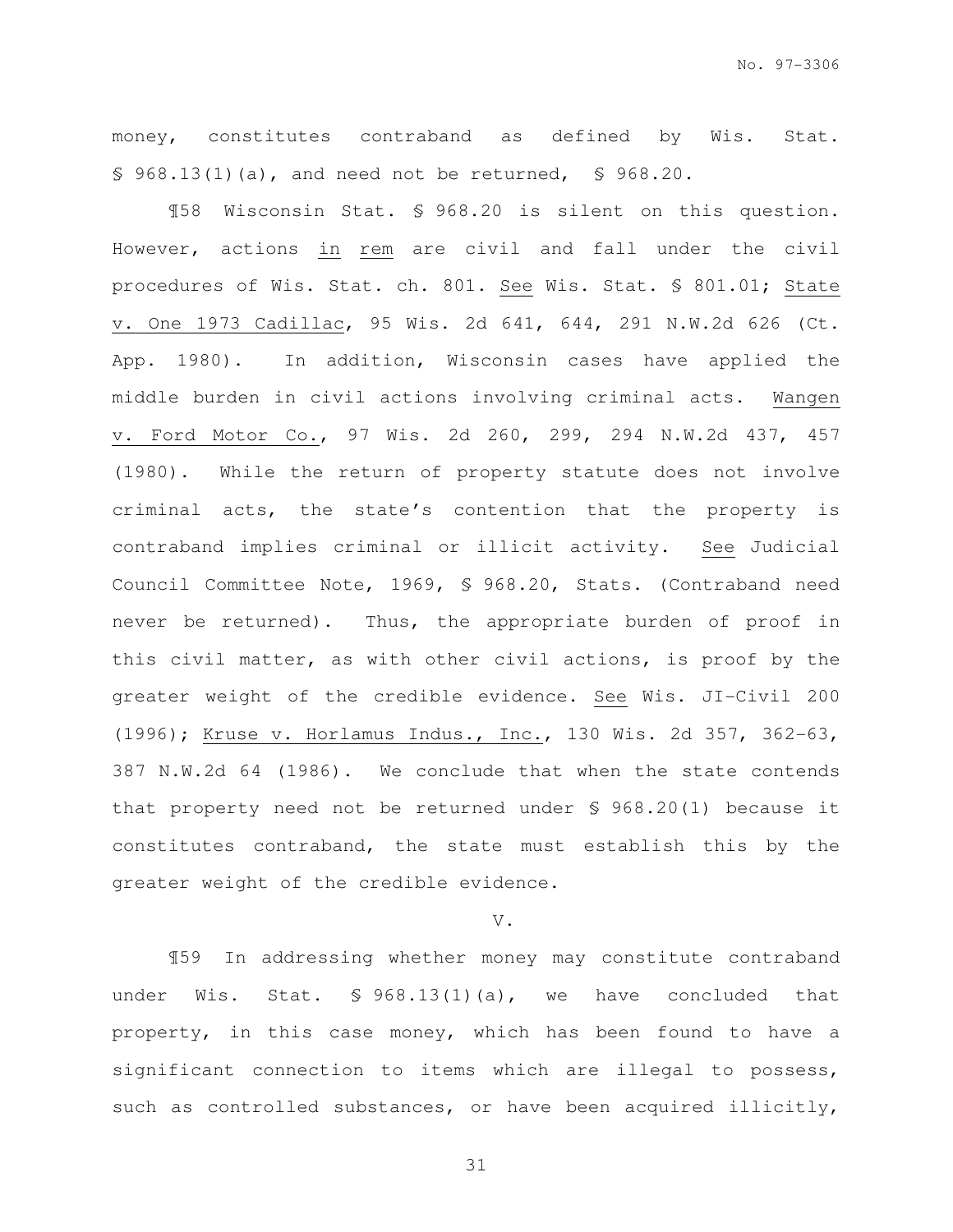may constitute contraband. We also have reaffirmed that an item found to be contraband need never be returned regardless of whether the underlying criminal charges are dismissed or not. Further, when the state has alleged property to be contraband, and therefore not subject to return, we have concluded that the state must establish that the property is contraband by the greater weight of the credible evidence.

¶60 We have yet to determine the effect of our holdings on the outcome of this case. At the hearing on Jones' motion for return of the property, the circuit court placed the burden of establishing that the money was not contraband on Jones. This was in error. The proper question and the question before us now is whether the State established by the greater weight of the credible evidence that the money was drug-related and therefore contraband.

¶61 Whether a party has met its burden of proof is a question of law which we examine without deference to the circuit court's conclusion. Burg v. Miniature Precision Components, Inc., 111 Wis. 2d 1, 12, 330 N.W.2d 192 (1983). However, in doing so, we must accept the circuit court's assessment of the credibility of the witnesses and the weight to be given their testimony. See id. at 12-13; In re Estate of Glass, 85 Wis. 2d 126, 135, 270 N.W.2d 386 (1978). Because the State established, by the greater weight of the credible evidence, that the money was contraband, we conclude that the circuit court committed harmless error by placing the burden on the defendant.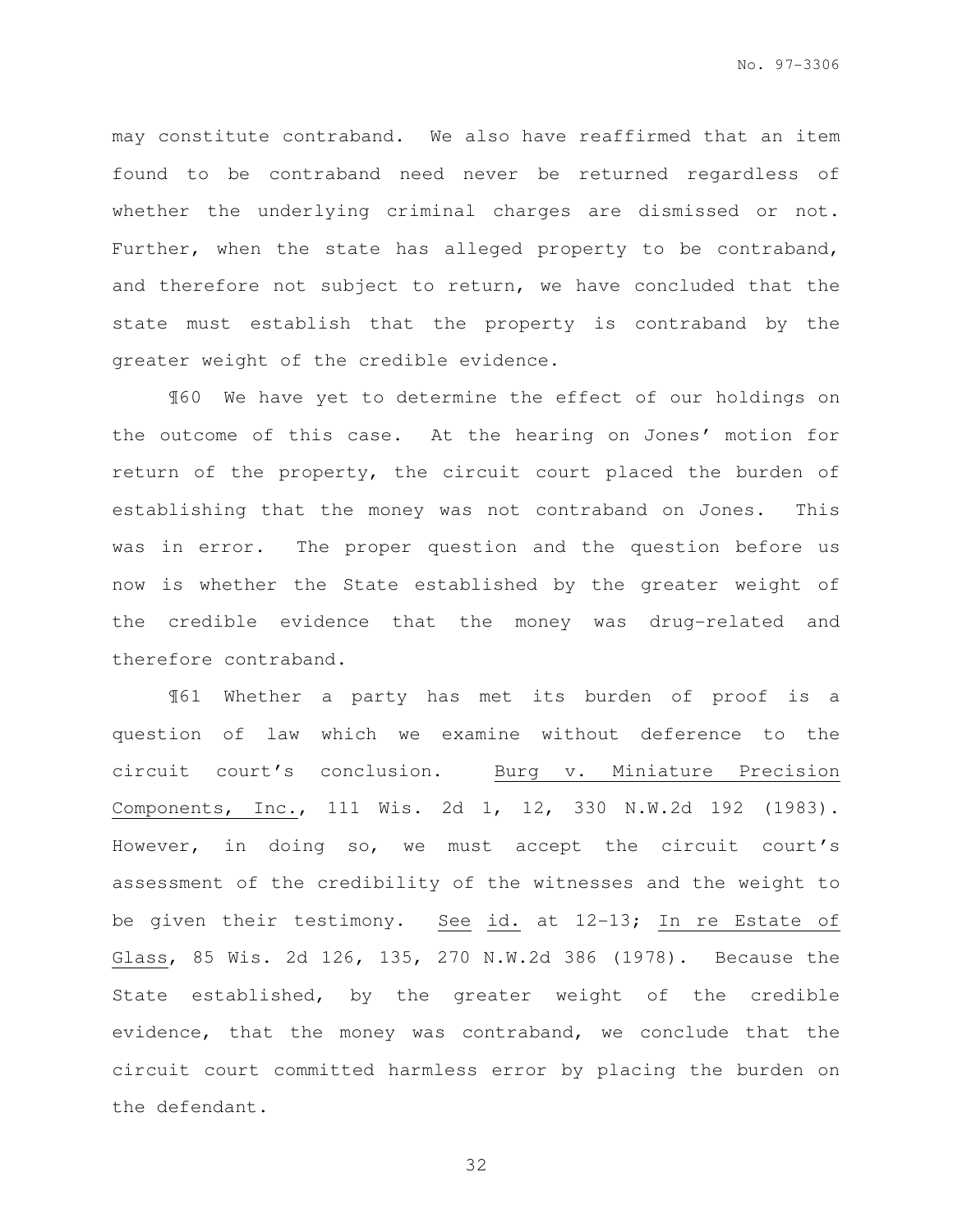¶62 The harmless error test appears in Wis. Stat. § 805.18, which requires this court to "disregard any error or defect in the pleadings or proceedings which shall not affect the substantial rights of the adverse party." § 805.18(1). When a court has committed a procedural error, \$805.18 precludes the court from reversing unless an examination of the entire proceeding reveals that the alleged error has "affected the substantial rights" of the party seeking reversal. § 805.18(2); State v. Armstrong, 223 Wis. 2d 331, 368, 588 N.W.2d 606 (1999).

¶63 When determining whether the circuit court error is harmless, this court must determine if there is a reasonable possibility that but for the error, the result of the proceeding would have been different. Armstrong, 223 Wis. 2d at 369. The State, as the beneficiary of the error, has the burden of showing that the error was harmless. State v. Dyess, 124 Wis. 2d 525, 543, 370 N.W.2d 222 (1985).

¶64 The State has met its burden in this case. Jones was arrested for OWI, and a search incident to that arrest was conducted of Jones and the vehicle in which he was found. Jones moved to suppress the evidence and sought return of the money and property seized during the search. At the motion hearing, Officer Linsmeier testified to the evidence he found: a small scale, six cigarette lighters, three pieces of charred "Choreboy" scouring pads and \$1,783 in cash. Linsmeier explained that "Chore-boy" pads are regularly used in a crack pipe for ingesting crack cocaine and that a scale is a common tool that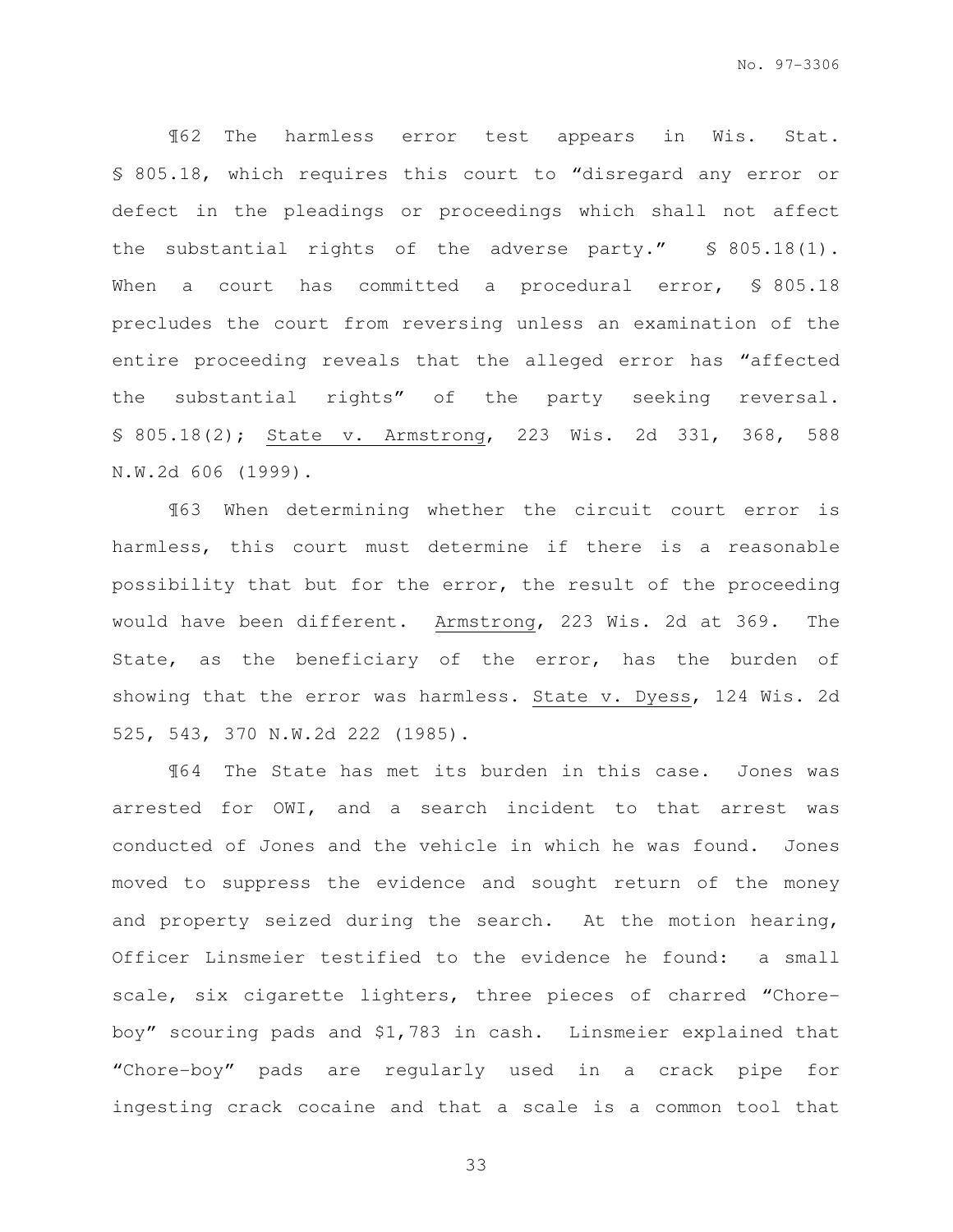drug dealers use to measure drugs for sale. The wads of cash were also significant: the number of twenties in set totals, the separation of the money on Jones' body, and the lack of any alternative explanation for the large amount of cash all indicated to Linsmeier that the money was drug-related. Jones presented no evidence to the contrary.

¶65 The circuit court found Linsmeier's testimony to be credible in reaching its conclusion that the money was contraband. We accept the circuit court's findings as to the credibility of the testimony unless they are clearly erroneous. Burg, 111 Wis. 2d at 12; Wis. Stat. § 805.17(2). Based on the evidence presented at the hearing, we conclude that the State established, by the greater weight of the credible evidence, a logical nexus between the money and the drug paraphernalia in Jones' possession such that the money falls under the purview of Wis. Stat.  $\sqrt{5}$  968.13(1)(a) and need not be returned.<sup>16</sup>

 $16$  In the case of forfeiture proceedings, the federal courts have found that money, in combination with other persuasive circumstantial evidence, particularly the presence of drug paraphernalia, is sufficient to establish probable cause. United States v. \$321,470.00, United States Currency, 874 F.2d 298, 305 (5th Cir. 1989); United States v. \$93,685.61 in United States Currency, 730 F.2d 571, 572 (9th Cir. 1984); United States v. \$22,287.00, United States Currency, 709 F.2d 442, 449 (6th Cir. 1983); United States v. \$60,000, 763 F. Supp. 909, 915-16 (E.D. Mich. 1991); United States v. \$111,980 in United States Currency, 660 F. Supp. 247, 249-50 (E.D. Wis. 1987). Money, standing alone, however, is not sufficient to establish probable cause. United States v. \$506,231 in United States Currency, 125 F.3d 442, 452 (7th Cir. 1997); United States v. Baro, 15 F.3d 563, 568 (6th 1994); United States v. \$7,850.00 in United States Currency, 7 F.3d 1355, 1358 (8th Cir. 1993). Although this case does not involve a forfeiture proceeding, the reasoning is certainly on point.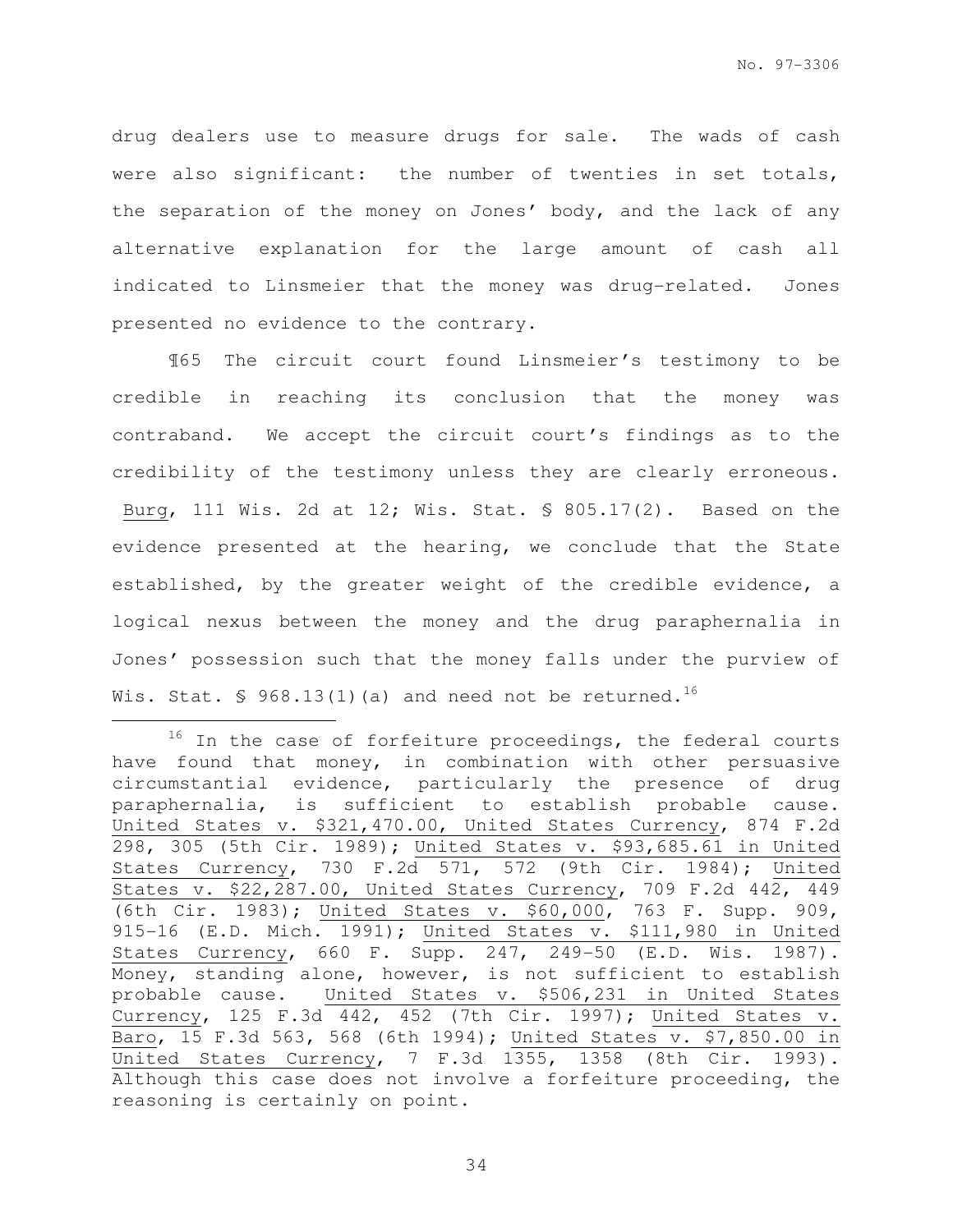¶66 We are unpersuaded that the cases cited by Jones dictate a different result. Jones concedes that the four cases he cites all stem from a different procedural posture, but insists these cases provide persuasive authority for this court to rule in his favor.

¶67 We do not agree. The result in each case turned on whether there was credible evidence to support the circuit court's factual findings, and in three cases, the reviewing court determined that there was credible evidence to support the court's findings. See State v. Roberts, 657 N.E.2d 547, 550 (Ohio Ct. App. 1995); State v. \$7,000, 642 A.2d 967, 975 (N.J. 1994); and People v. United States Currency, \$3,108, 579 N.E.2d 951, 956 (Ill. 1991). Similarly, in this case, we have concluded that there is credible evidence to support the circuit court's finding that the cash was contraband.

¶68 In the fourth cited case, United States v. \$506,231 in United States Currency, 125 F.3d 442, 453-54 (7th Cir. 1997), the court of appeals reversed the district court finding no evidence tying the money to narcotics pursuant to 21 U.S.C. § 881(a)(6), which allows for forfeiture of proceeds traceable to drug trafficking. The court concluded that without the statutorily required nexus connecting the money to drugs, the money was not subject to forfeiture. \$506,231 in United States Currency, 125 F.3d at 452. The court did not determine whether cash could be contraband. We do not view the cited cases as controlling.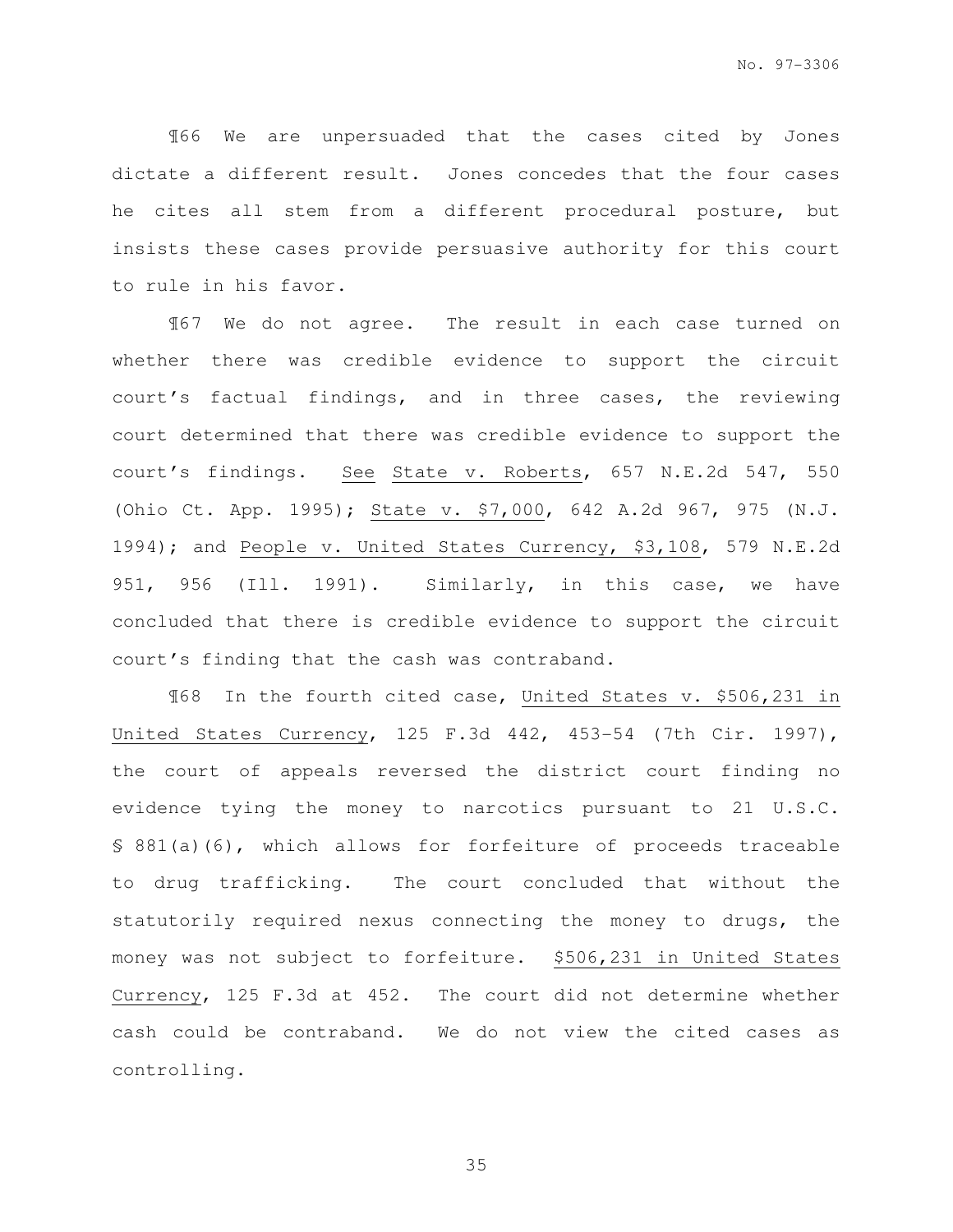¶69 In summary, we hold that property, in this case money, which has been found in a judicial proceeding to have a logical nexus to items which are illegal to possess, such as controlled substances, or have been acquired through illicit means, may constitute contraband as defined in Wis. Stat. § 968.13(1)(a). If property is found to be contraband under § 968.13(1)(a), the property need not be returned to the owner whether criminal charges are filed or not. Wis. Stat. § 968.20. We also hold that the state is required to establish, by the greater weight of the credible evidence, that the property constitutes contraband. Even though the circuit court in this case mistakenly placed the burden on the defendant to show whether the cash was or was not contraband, we conclude that based on the evidence presented at the hearing, this error was harmless. Accordingly, we affirm the decision of the court of appeals.

By the Court.—The decision of the court of appeals is affirmed.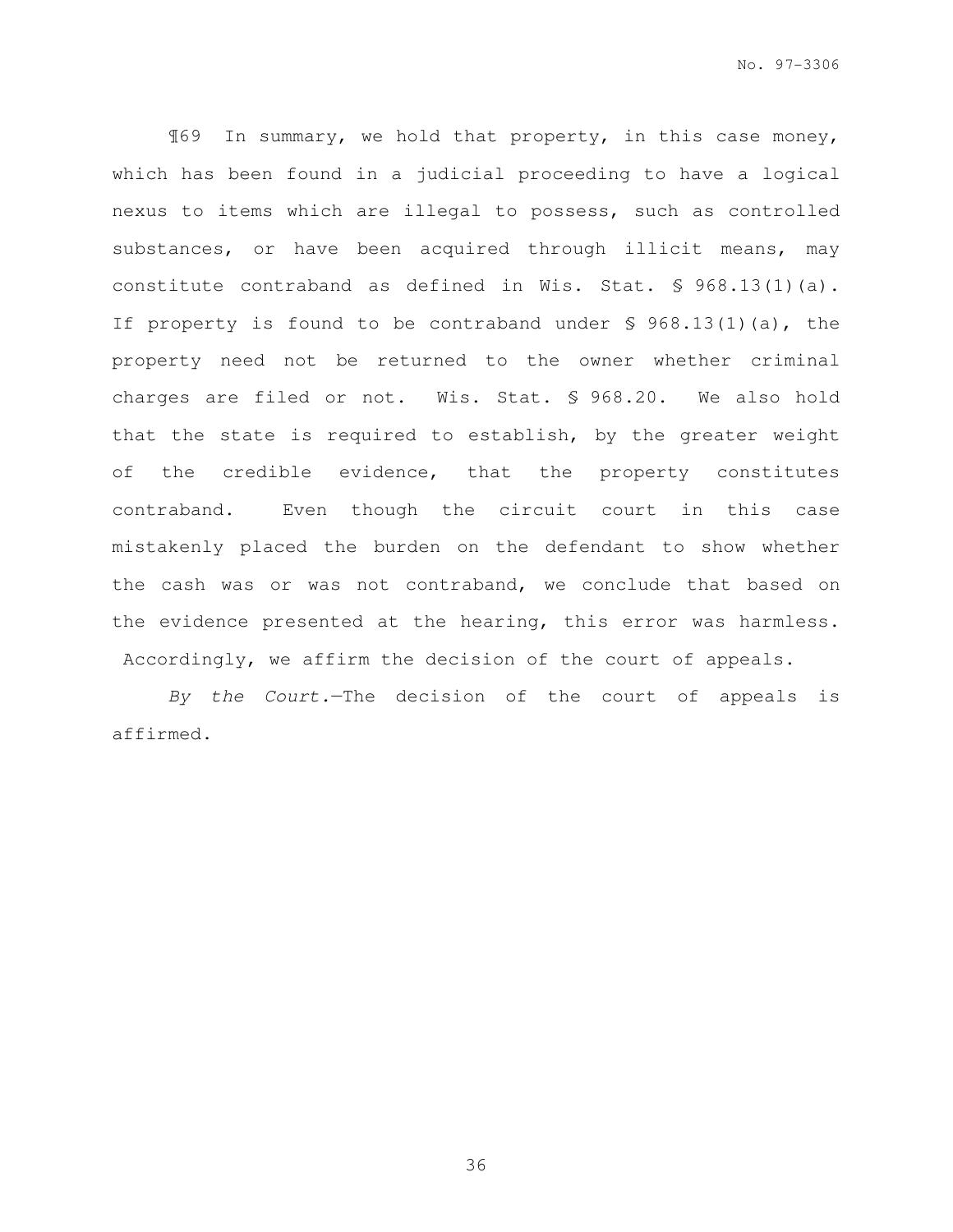¶70 DAVID T. PROSSER, J. (Concurring). This case can be decided without the extensive statutory interpretation contained in Part II of the majority opinion. Because I have reservations about that interpretation, I am not prepared to join Part II of the opinion. I do join Parts I, III, IV, and V, as well as the mandate of the court.

¶71 This case starts with a traffic arrest. Shortly before 5:00 a.m. on February 1, 1997, Madison police officer Kevin Linsmeier investigated a car parked in front of 2841 Moland Street in Madison. Linsmeier had been called to the scene by a city parking monitor. He found a parked vehicle in the street with its engine running and saw Leonard Jones sitting alone in the driver's seat. Jones appeared to be asleep or unconscious.

¶72 Concerned about the man's condition, Linsmeier knocked on the window attempting to get Jones' attention. Twice Jones responded to the knocking by hitting the accelerator with his foot causing the engine to rev loudly. Eventually, Linsmeier pounded on the window and yelled. He was about to break the glass when Jones awoke and rolled down the window.

¶73 Immediately, the officer smelled intoxicants on Jones' breath. He observed that Jones' eyes were glassy and dilated. He noticed that his speech was slurred. When Jones finally got out of the car, he leaned against the vehicle to maintain his balance. He refused to answer a question about whether he had been drinking and he refused to submit to field sobriety tests.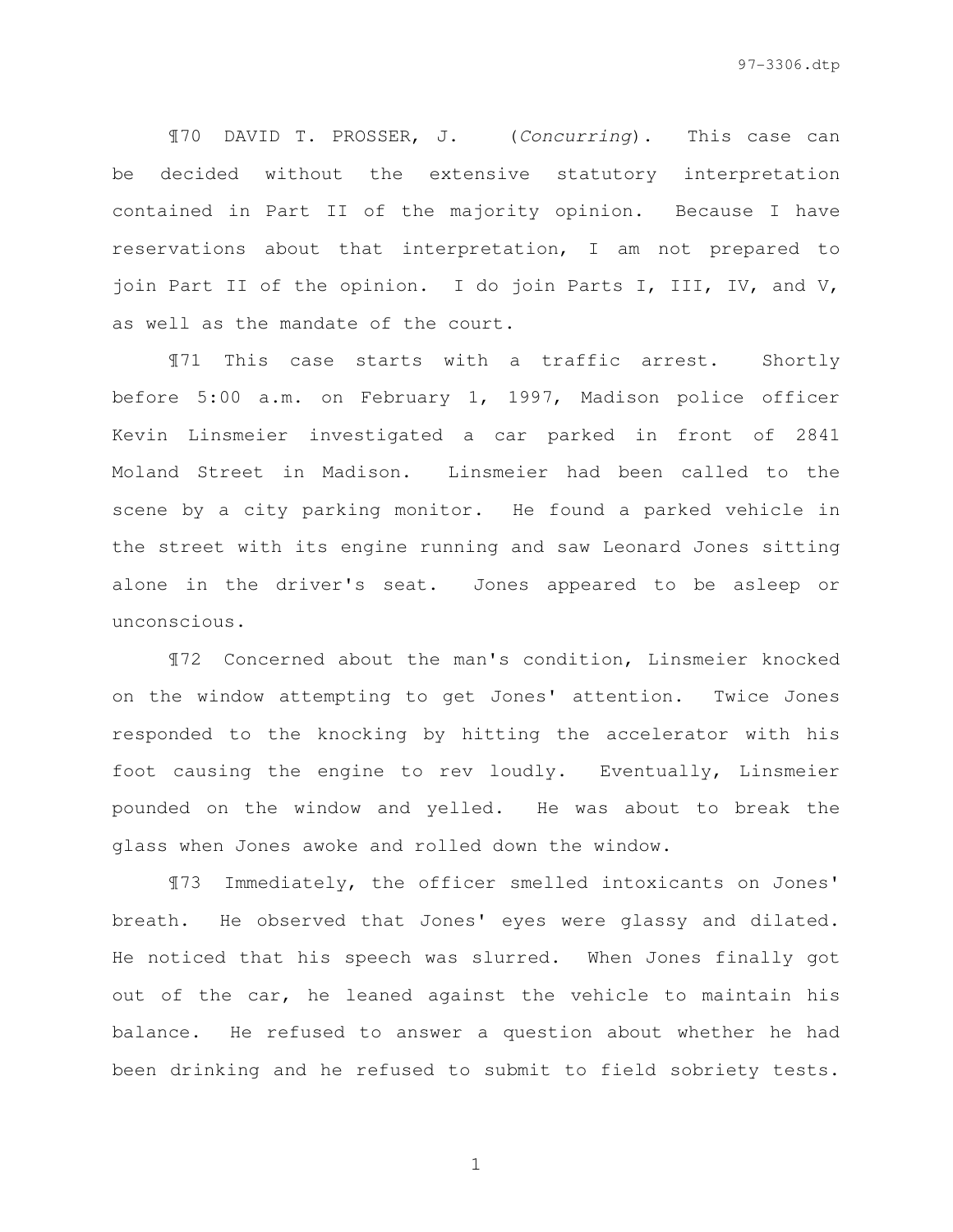At that point, Officer Linsmeier arrested Jones for operating a motor vehicle while intoxicated.

¶74 Thereafter, Linsmeier conducted a search of Jones' person as well as his parked vehicle. He made the search incident to an arrest for operating a vehicle while intoxicated, and he seized cash, drug paraphernalia, and other items found during the search.

¶75 On February 5, 1997, Jones was charged with possessing drug paraphernalia in violation of Wis. Stat. § 961.573(1). In mid-March he responded by moving to suppress the evidence seized and asking for its return. He cited former Wis. Stat. § 161.55(2) in seeking return of the evidence.

¶76 On May 29, 1997, Circuit Judge Jack Aulik conducted a hearing on Jones' two-part motion. He found that Officer Linsmeier had probable cause for his search of the vehicle. He also denied Jones' motion to return the seized property on grounds that the property was contraband. He then set a jury trial on the pending drug paraphernalia charge. Sixty-seven days later, the drug paraphernalia charge was dismissed because Jones had been sent to prison for other offenses.

¶77 Although Judge Aulik ruled that the cash was contraband, he was reminded during the suppression/forfeiture hearing that there was an ongoing criminal case and that Wis. Stat. § 968.20(2) provides: "Property not required for evidence or use in further investigation, unless contraband . . . may be returned by the officer to the person from whom it was seized without the requirement of a hearing." At the time of the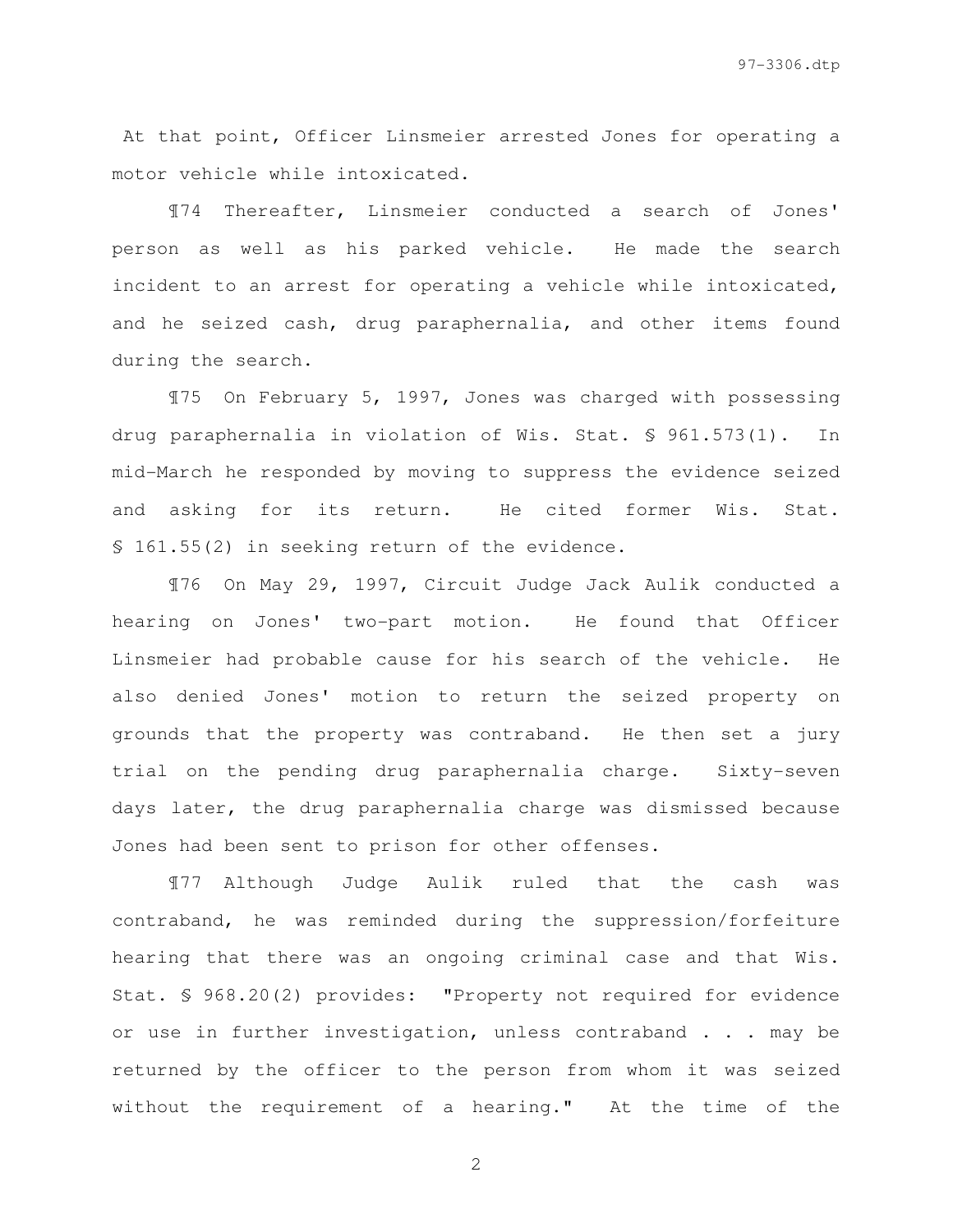hearing, Judge Aulik could not have found that the property was not needed as evidence or that all proceedings in which it might be required had been completed. Wis. Stat. § 968.20(1)(a) and  $(b)$ .

¶78 As I see it, the evidence at issue here was seized incident to a lawful arrest that had nothing to do with the Uniform Controlled Substance Act. Wis. Stat. ch. 961 (1995-96). There was no obligation on the part of the State to seek

forfeiture of this evidence under Wis. Stat. § 961.555, and there was no authority for Jones to seek return of the seized property under Wis. Stat. § 961.55(3), particularly when a drug case supported by the evidence was still pending.

¶79 The majority acknowledges that the evidence was seized incident to an arrest for OWI. Majority op. at 3. The dissent, in asserting that Jones "had had property seized under Chapter 961," is factually mistaken. Dissent at 1. The case should have been decided without all the troublesome interpretation in Part II of the opinion.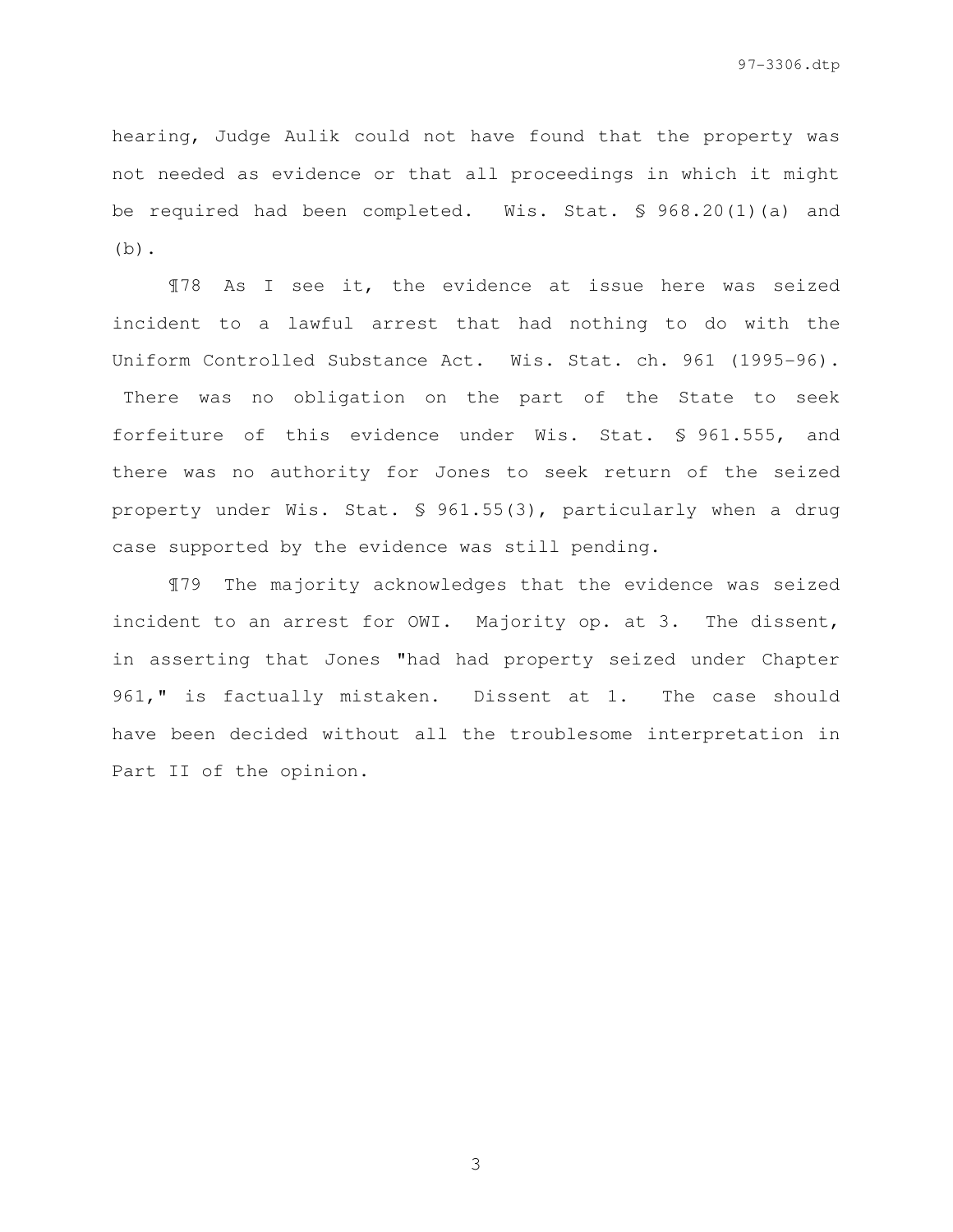¶80 ANN WALSH BRADLEY, J. (Dissenting). Since Jones was criminally charged under chapter 961 and had his property seized under chapter 961, it is reasonable to conclude that the legislature intended that the forfeiture stemming from those events should also be governed by chapter 961 forfeiture proceedings. The majority concludes otherwise.

¶81 Instead the majority applies the forfeiture proceedings of chapter 968 and unnecessarily complicates a relatively simple statutory procedure. Because the majority fails to acknowledge a conflict between those statutory schemes, disregards the mandatory language of chapter 961, and in the process renders chapter 961 forfeiture procedure practically meaningless, I respectfully dissent.

¶82 The statutory symmetry in this case is striking. Chapter 961 guided this case until the prosecutor failed to commence a forfeiture action within 30 days of the seizure of the property. Jones was charged with possession of drug paraphernalia under Wis. Stat. § 961.573. The police seized Jones' property pursuant to Wis. Stat. § 961.55(2). After the charges were dropped, Jones sought the return of his property under Wis. Stat. § 961.55(3). All he now seeks is a ruling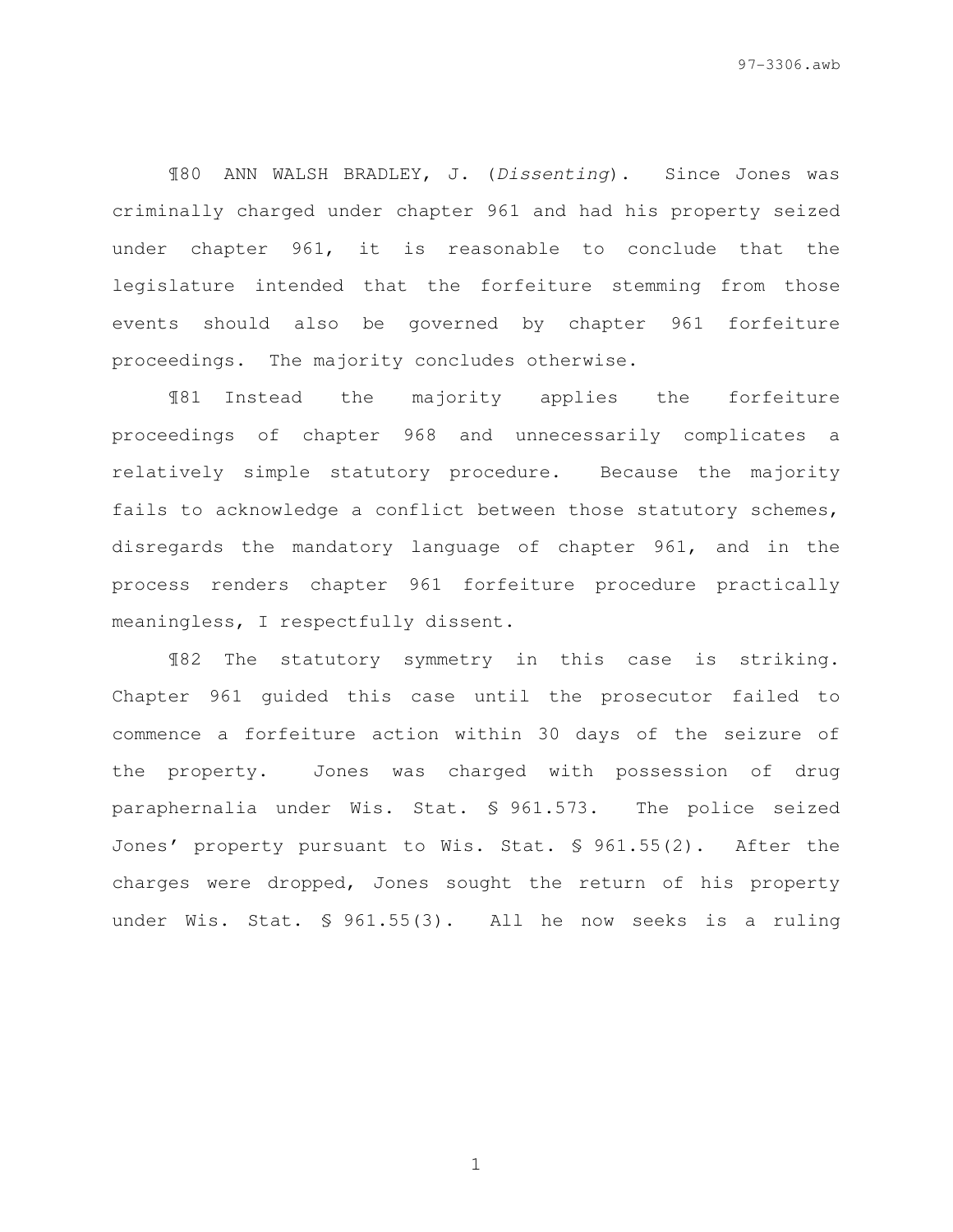that, like the other parts of this matter, the forfeiture proceedings also be governed by chapter  $961.^{17}$ 

¶83 It is well established that "when we compare a general statute and a specific statute, the specific statute takes precedence." City of Milwaukee v. Kilgore, 193 Wis. 2d 168, 185, 532 N.W.2d 690 (1995). There can be little doubt that the forfeiture proceedings outlined in chapter 961 are more specific provisions than those contained at Wis. Stat. § 968.20. The majority recognizes this fact, but circumvents this longstanding rule of statutory construction by concluding that such a rule is inapplicable because no conflict exists between Wis. Stat. § 961.55 and § 968.20. Majority op. at 9-10.

¶84 I fail to see how the two provisions are not in conflict. Take, for example, something as rudimentary as which party must initiate the proceedings. Wisconsin Stat. § 961.555 places the burden to initiate forfeiture proceedings on the

e<br>S

<sup>&</sup>lt;sup>17</sup> Of course, Jones' interest is not academic. If the forfeiture proceedings of chapter 961 are the required procedure in this case, he is automatically entitled to the return of his seized property. Wisconsin Stat. § 961.555 requires a prosecutor to commence a forfeiture action 30 days from the seizure of the property. It is undisputed that the prosecutor in this case failed to do so.

This court has previously determined that any failure to follow these mandatory time limits causes the circuit court to lose jurisdiction, requires the proceeding to be dismissed, and obligates the State to return Jones' property. State v. Rosen, 72 Wis. 2d 200, 204-09, 240 N.W.2d 168 (1976). Thus, if Jones is correct that the forfeiture proceedings in chapter 961 are the procedures to be followed, he is entitled to the recovery of his property.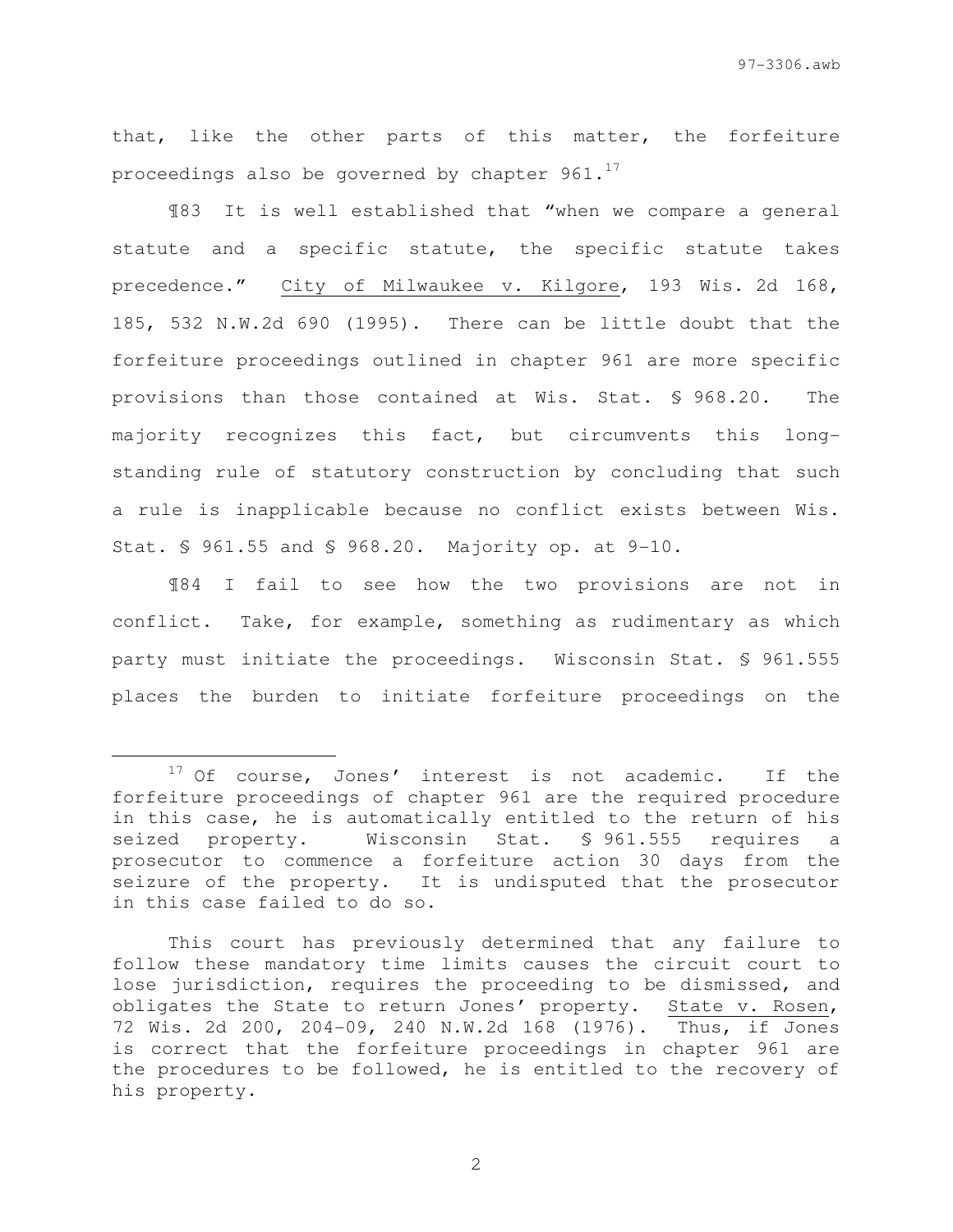State; section 968.20 places the burden to initiate recovery proceedings on the person whose property was seized. The majority sidesteps this conflict stating that the language in § 961.55(3) requiring property "'seized but not forfeited shall be returned to its rightful owner'" is "only triggered by an unsuccessful forfeiture action brought by the [S]tate." Majority op. at 12 (quoting § 961.55(3)).

¶85 Similarly, the statutes also conflict in the procedural requirements necessary to initiate forfeiture or recovery proceedings. Under chapter 961, a prosecutor has 30 days in which to begin forfeiture proceedings or lose the ability to seek forfeiture of the property. Wis. Stat. § 961.555(2)(a). Section 968.20 places no time limitation on the initiation of proceedings. To commence a Chapter 961 forfeiture proceeding, a summons, complaint, and affidavit must be filed with the clerk of the circuit court and served on the property owner within 60 days. Wis. Stat. § 961.555(2)(a). In contrast, to commence a § 968.20 proceeding, an "application" must be made with the circuit court who then provides the prosecutor with "notice as it deems adequate."

¶86 Aside from its failure to recognize the existence of a statutory conflict, the majority's interpretation of Wis. Stat. § 961.55 and § 961.555 fails to recognize that the forfeiture procedures outlined in chapter 961 are stated in mandatory terms. For example, Wis. Stat. § 961.55(3) states that after property is seized under § 961.55(2), forfeiture "proceedings under [§ 961.55(4)] shall be instituted promptly" (emphasis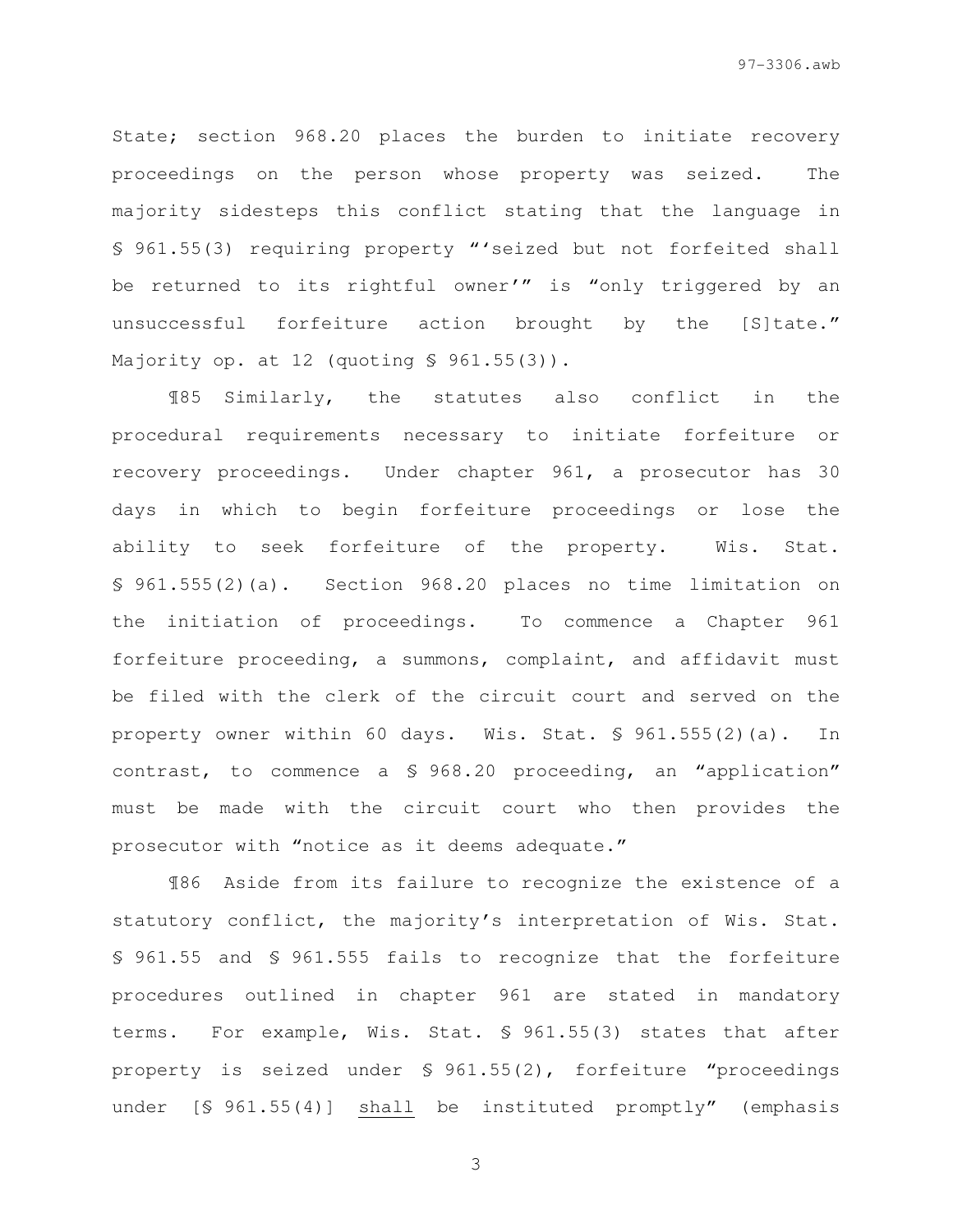added). Similarly, § 961.555 declares that a prosecutor "shall commence the forfeiture action within 30 days after the seizure of the property" (emphasis added). Where the word "shall" is used, we presume the action to be mandatory unless the legislature indicates otherwise. Walworth County v. Spalding, 111 Wis. 2d 19, 24, 329 N.W.2d 925 (1983). Indeed, this court has already determined that the use of "shall" in chapter 961 forfeiture proceedings creates mandatory obligations. State v. Rosen, 72 Wis. 2d 200, 240 N.W.2d 168 (1976). In short, I see nothing in these statutes indicating that when the State seizes property under Wis. Stat. § 961.55(2) it may elect to initiate forfeiture proceedings under chapter 961-or it may elect not to. The statutory language makes that act mandatory.

¶87 Additionally, the majority opinion has the effect of making the chapter 961 forfeiture provisions practically meaningless. I cannot imagine why a prosecutor would ever "choose" to proceed with forfeiture proceedings under chapter 961. Under such proceedings the prosecutor is required to file the action within 30 days of the seizure and face other imposed time limits relating to the initiation and prosecution of the action. See Wis. Stat. § 961.555. Conversely, under Wis. Stat. § 968.20, the prosecutor does not need to take any affirmative steps to retain the property; the burden to initiate the proceeding is on the person whose property has been seized.

¶88 The case of State v. Rosen, 72 Wis. 2d 200, 240 N.W.2d 168 (1976), illustrates this point. The Rosen court concluded that when the State commenced forfeiture proceedings under the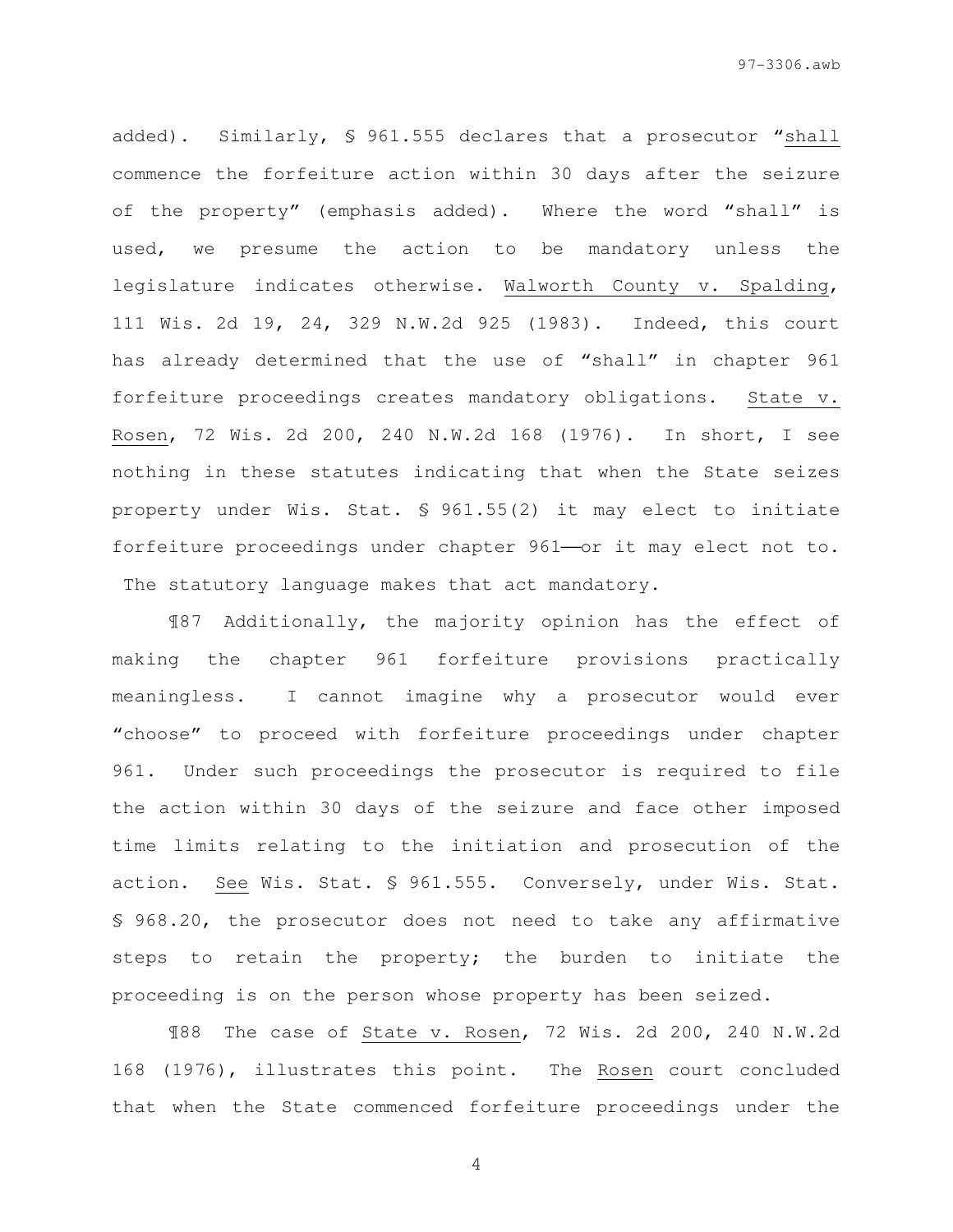predecessor to Wis. Stat. § 961.555, the time limits contained in that statute were mandatory. Id. at 208. Thus when a prosecutor failed to adhere to those time limits the circuit court lost jurisdiction and the proceeding had to be dismissed. Id. Why would prosecutors willingly proceed under § 961.555 and be saddled with initiation and prosecution burdens if they had a choice? The answer is that prosecutors would not if given the choice.

¶89 Recognizing that this chapter 961 forfeiture "option" is one that no prosecutor would normally choose, the majority seeks to avoid the conclusion that its interpretation would make chapter 961 forfeiture provisions superfluous by advancing special circumstances in which a prosecutor would choose to initiate chapter 961 forfeiture proceedings. Majority op. at 18-19.

¶90 The majority's first contention is that chapter 961 forfeiture proceedings can occur "whether or not a criminal charge has been brought against the owner of the property seized" juxtaposing that with Wis. Stat. § 968.20's "presuppos[ition] of the existence of a case." Id. This is not only a distinction without a difference, it is not a distinction at all. Both provisions have the identical language in this regard:

[The seized property shall be returned if:]

(a) The property is not needed as evidence or, if needed, satisfactory arrangements can be made for its return for subsequent use as evidence; or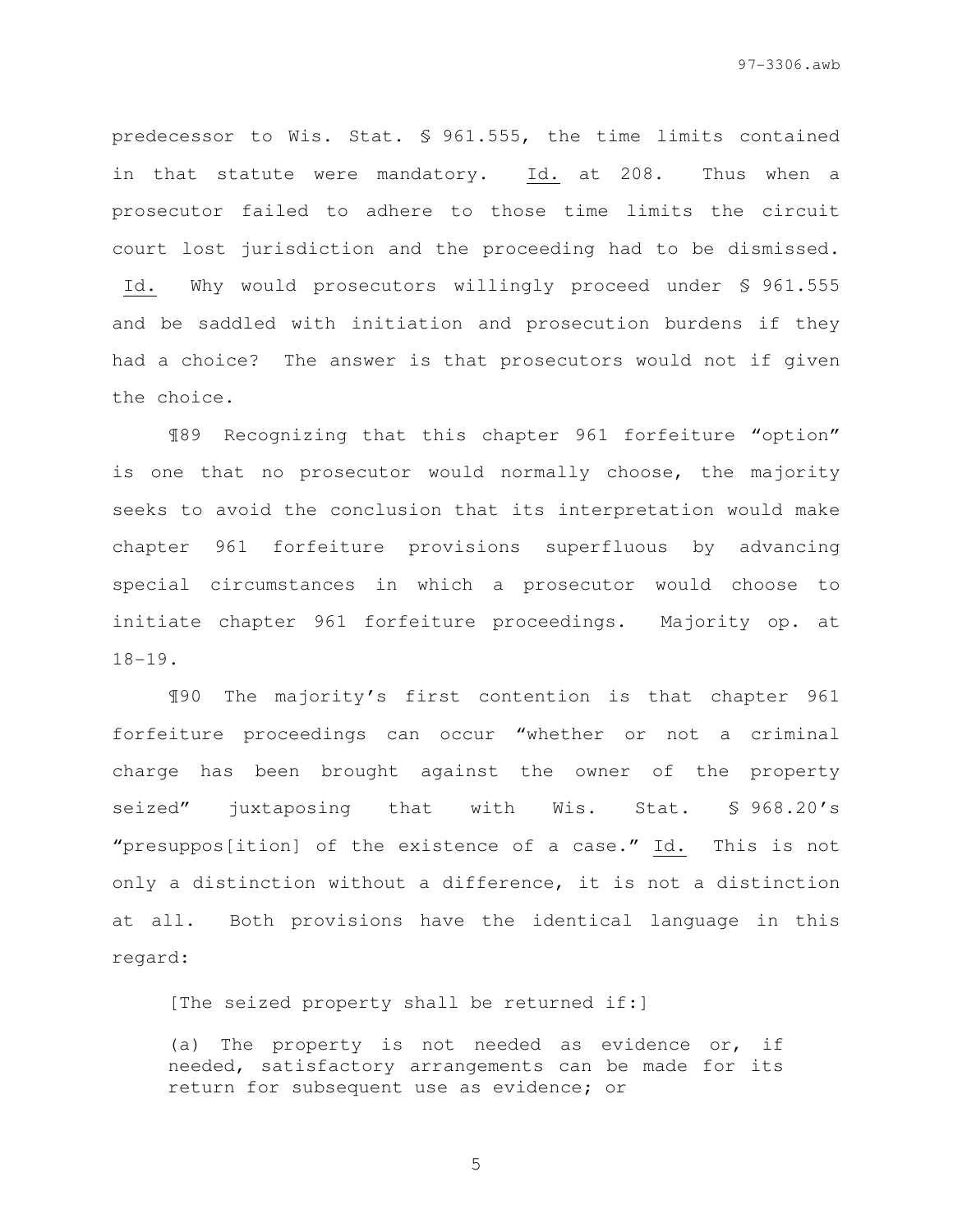(b) All proceedings in which it might be required have been completed.

Wis. Stat. § 961.55(3)(a), (b); Wis. Stat. § 968.20(1)(a), (b). Notwithstanding the majority's contentions to the contrary, it appears that the presuppositions underlying chapter 961 forfeiture proceedings and Wis. Stat. § 968.20 forfeiture proceedings are identical.

¶91 Though the majority's second and third rationales for a prosecutor's continued use of chapter 961 forfeiture proceedings are more plausible than its first, they are still unpersuasive. The majority contends that the entirety of Wis. Stat. § 961.55 and § 961.555 is for the purpose of obtaining property otherwise unattainable. Majority op. at 19-20. Yet, a solitary subsection, § 961.555(4), accomplishes that act. The majority further asserts that these extensive statutes exist for the relatively obscure circumstance of obtaining property subject to concurrent jurisdiction with a foreign court. Id. Yet, they do not in any way reference such a purpose.

¶92 These second and third rationales may save the majority's overall interpretation from rendering chapter 961 forfeiture proceedings superfluous. Even though such rationales are arguably plausible, when considered in conjunction with the majority's dismissal of the chapter's symmetry and mandatory language, it is unlikely that the legislature intended such a strained interpretation.

¶93 Instead of engaging in these interpretive gymnastics, I would construe the statute in a simple and straightforward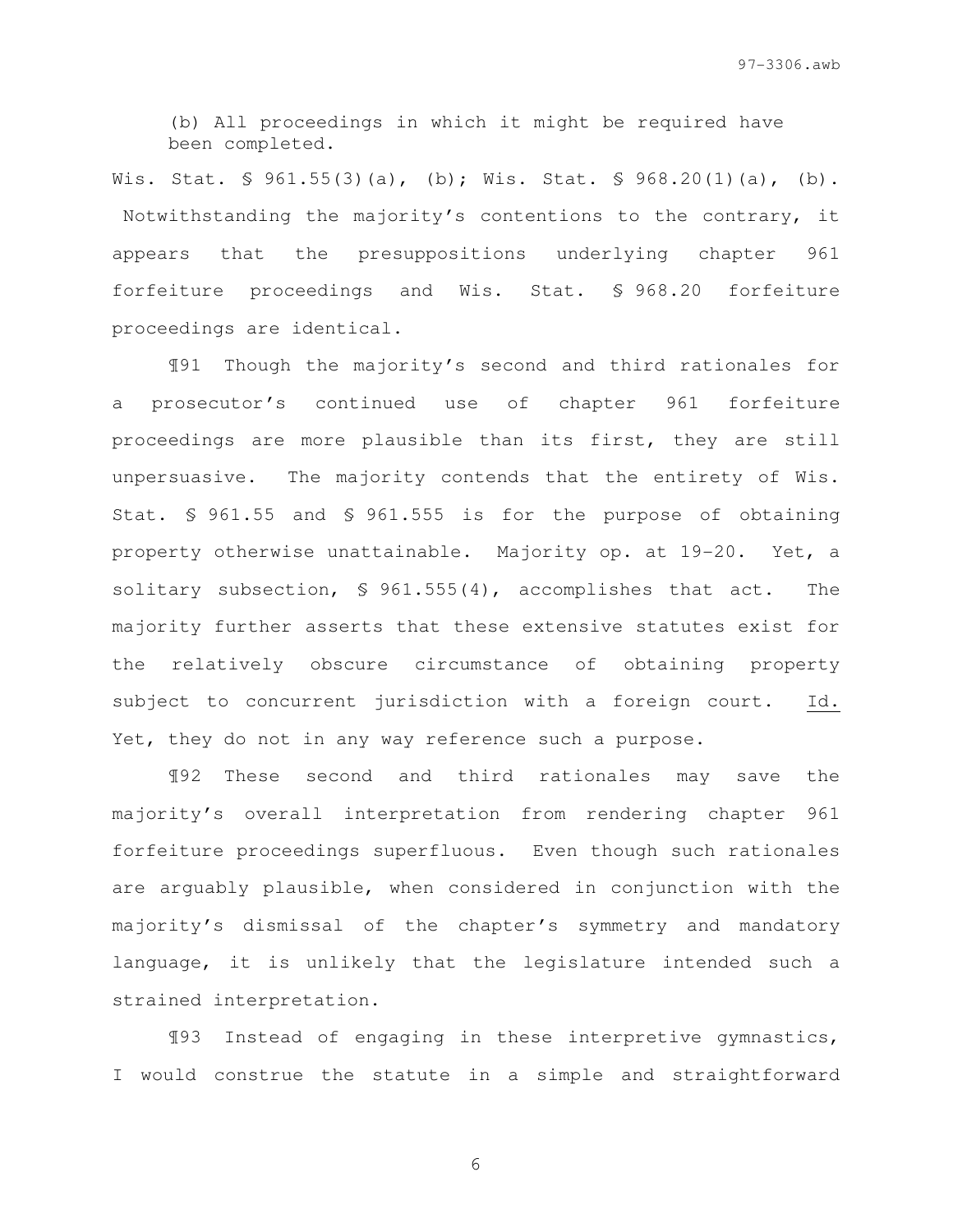manner: when the State seizes property under chapter 961, the State must seek to have the owner forfeit that property under chapter  $961.^{18}$  This means that the forfeiture procedures outlined in chapter 961 are the sole procedures to be used in such cases. Such an interpretation promotes the harmonious interaction between subsections of the same statute and between statutes in the same chapter. Such an interpretation gives

QUESTION: Did you feel you had any probable cause to take that money, and, if so, under what statute did you have any probable cause to take that money?

[objection omitted]

e<br>S

THE COURT: I'll make that decision. The statute number is 961.55.

The circuit court's conclusion was based, at least in part, on the testimony of the officer:

QUESTION: Based upon your training and experience do you have an opinion as to what the source was of the money that was found on Mr. Jones' person?

WITNESS: It's my opinion it was drug-related money.

Simply stated, without the discovery of the drug paraphernalia the officer could not have seized the cash. One cannot get from an arrest for OWI to seizing Jones' cash without the intermediate step of discovering the drug paraphernalia. However, by including the necessary intermediate step of discovering the drug paraphernalia, the seizure of the cash falls under chapter 961. Wis. Stat. § 961.55(2)(a).

 $18$  The concurrence is incorrect when it states that Jones' cash was "seized incident to a lawful arrest that had nothing to do with [chapter 961]." Concurrence at 3. The circuit court specifically determined that the officer was authorized to seize Jones' cash because of chapter 961 and not merely because he had been arrested for operating a vehicle while intoxicated: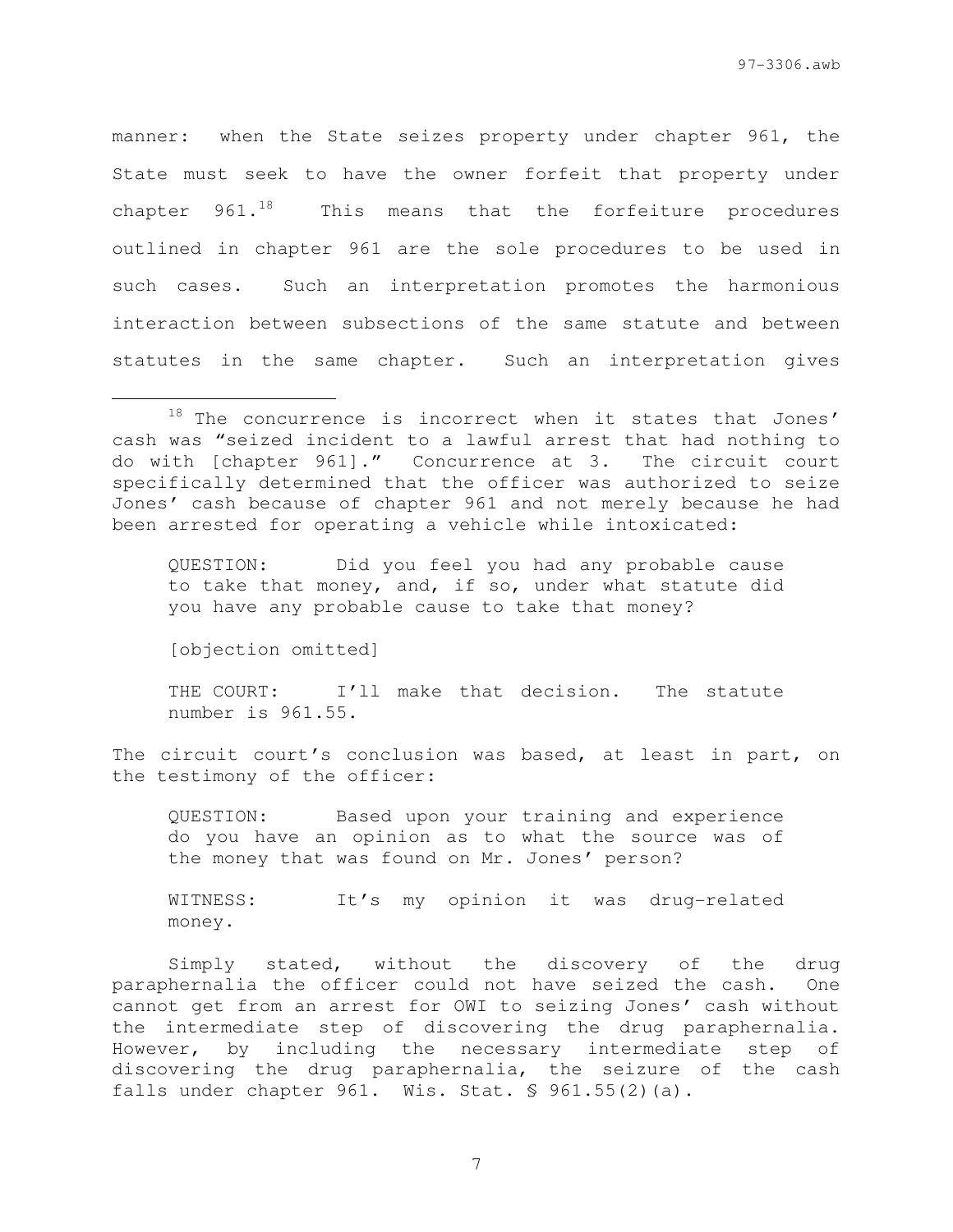effect to the mandatory words contained in the chapter's forfeiture provisions. Such an interpretation avoids relegating chapter 961 forfeiture provisions to the most exceptional of circumstances.

¶94 In sum, while Wis. Stat. § 968.20 dictates the procedures to be followed in many forfeiture situations, it does not apply to forfeiture proceedings arising out of chapter 961 seizures. Rather, when a crime is charged under chapter 961 and when the seizure occurs under chapter 961, the forfeiture must also occur under chapter 961.

¶95 This straightforward interpretation is consistent with the statutory language of § 961.55 and § 961.555 and avoids the special circumstances construction necessary to agree with the majority's interpretation. The State did not comply with the chapter 961 forfeiture procedures; Jones is therefore entitled to the return of his property. Because the majority concludes otherwise, and in the process unnecessarily complicates a relatively simple statutory scheme, I respectfully dissent.

¶96 I am authorized to state that CHIEF JUSTICE SHIRLEY S. ABRAHAMSON joins this opinion.